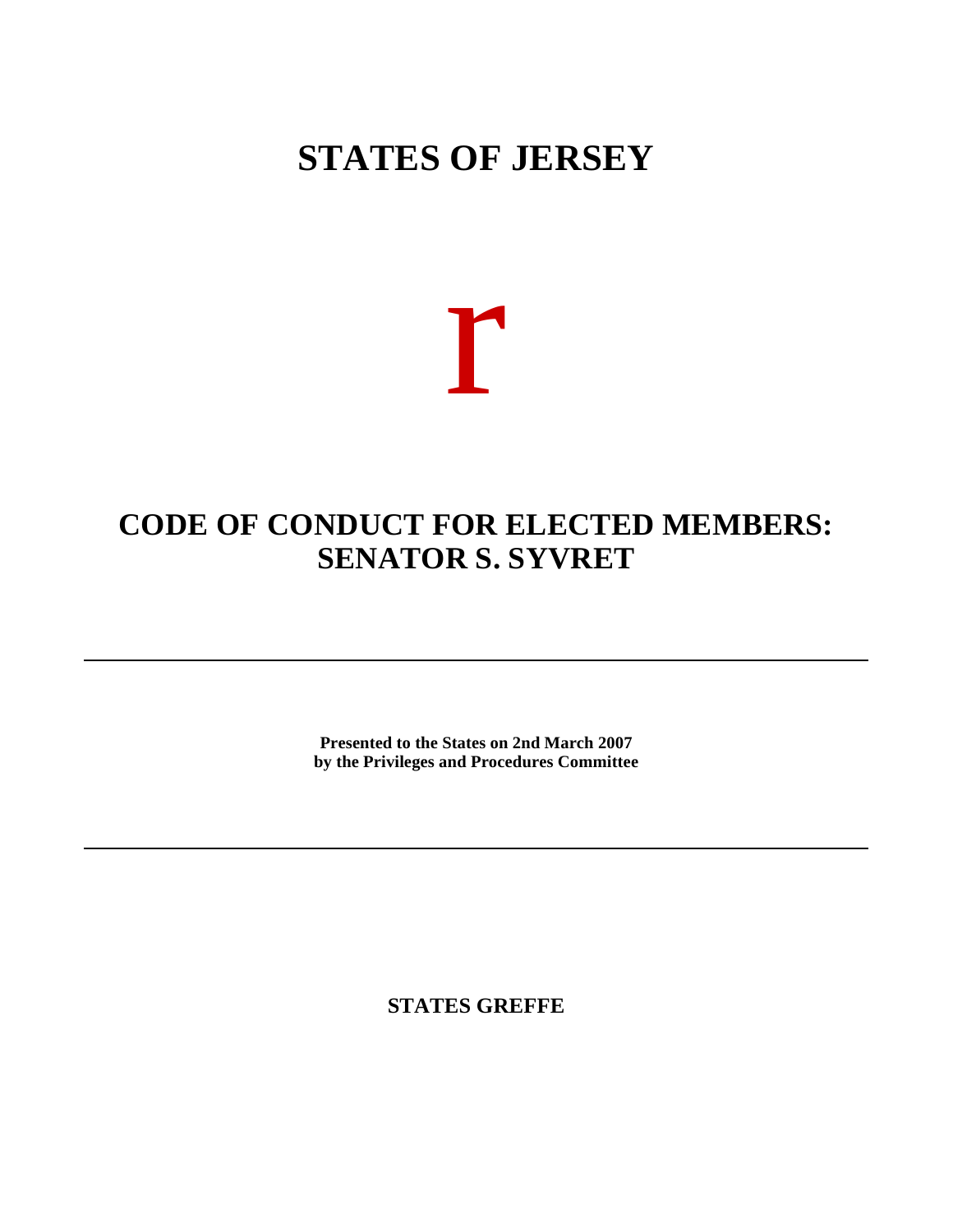#### **REPORT**

# **CODE OF CONDUCT FOR ELECTED MEMBERS: SENATOR S. SYVRET**

### **Background**

On Friday 2nd February 2007 Senator Syvret circulated by e-mail to all members of the States and all chief officers an 'open letter' he had written to Mr. Richard Brocken that had originally been submitted to the Jersey Evening Post for publication but which the JEP had declined to publish in full.

The Chairman of the Privileges and Procedures Committee was approached informally by several members of the States who, whilst not submitting formal complaints about the letter, were curious to know if PPC would be considering whether the contents of the letter breached the Code of Conduct for Elected Members (set out in Schedule 3 of the Standing Orders). The Chairman of PPC decided that the matter should be placed on the Committee's agenda for consideration.

An investigation under the Code of Conduct must be initiated by the Privileges and Procedures Committee in one of 2 circumstances, as set out in Standing Order 157(1) which reads as follows –

# **157 Investigation of breach of code of conduct**

(1) Where the PPC has information, whether or not received from a complainant, that suggests that an elected member may have acted in breach of the code of conduct it shall, without undue delay, inform the member and investigate the act.

As can be seen an investigation must be initiated when PPC has information that leads it to believe that a possible breach of the Code has occurred. Standing Order 157(1) makes it clear that this information can either: (i) come from a complaint, or (ii) be information that the Committee received in another way.

Standing Order 156 prevents the Committee from acting solely on the basis of an anonymous complaint submitted. In this case, although there were initially no complaints, the Committee decided that the information it had received through the distribution of the 'open letter' to all members was such that it should investigate of its own volition whether a breach of Section 5 of the Code of Conduct had occurred. That Section reads as follows –

# **5 Maintaining the integrity of the States**

 Elected members should at all times conduct themselves in a manner which will tend to maintain and strengthen the public's trust and confidence in the integrity of the States of Jersey and shall endeavour, in the course of their public and private conduct, not to act in a manner which would bring the States, or its Members generally, into disrepute.

 Elected members should at all times treat other members of the States, officers, and members of the public with respect and courtesy and without malice, notwithstanding the disagreements on issues and policy which are a normal part of the political process.

Section 5 of the Code was agreed by the States on a standing vote on 1st November 2005 when amendments the new Standing Orders were approved. Section 5 of the Code exists because members of the States have collectively agreed that there are certain basic standards of courtesy and respect that the public have a right to expect from elected members, notwithstanding the fact (referred to in more detail below) that members must, of course, be free to express their views openly, freely and robustly at all times. The Committee hopes that all members would agree that it would be quite inappropriate for it to become the norm for members to use abusive, insulting or offensive language in their public utterances as it believes that the public have the right to expect higher standards of behaviour from those they have elected to represent them.

# **Correspondence with Senator Syvret**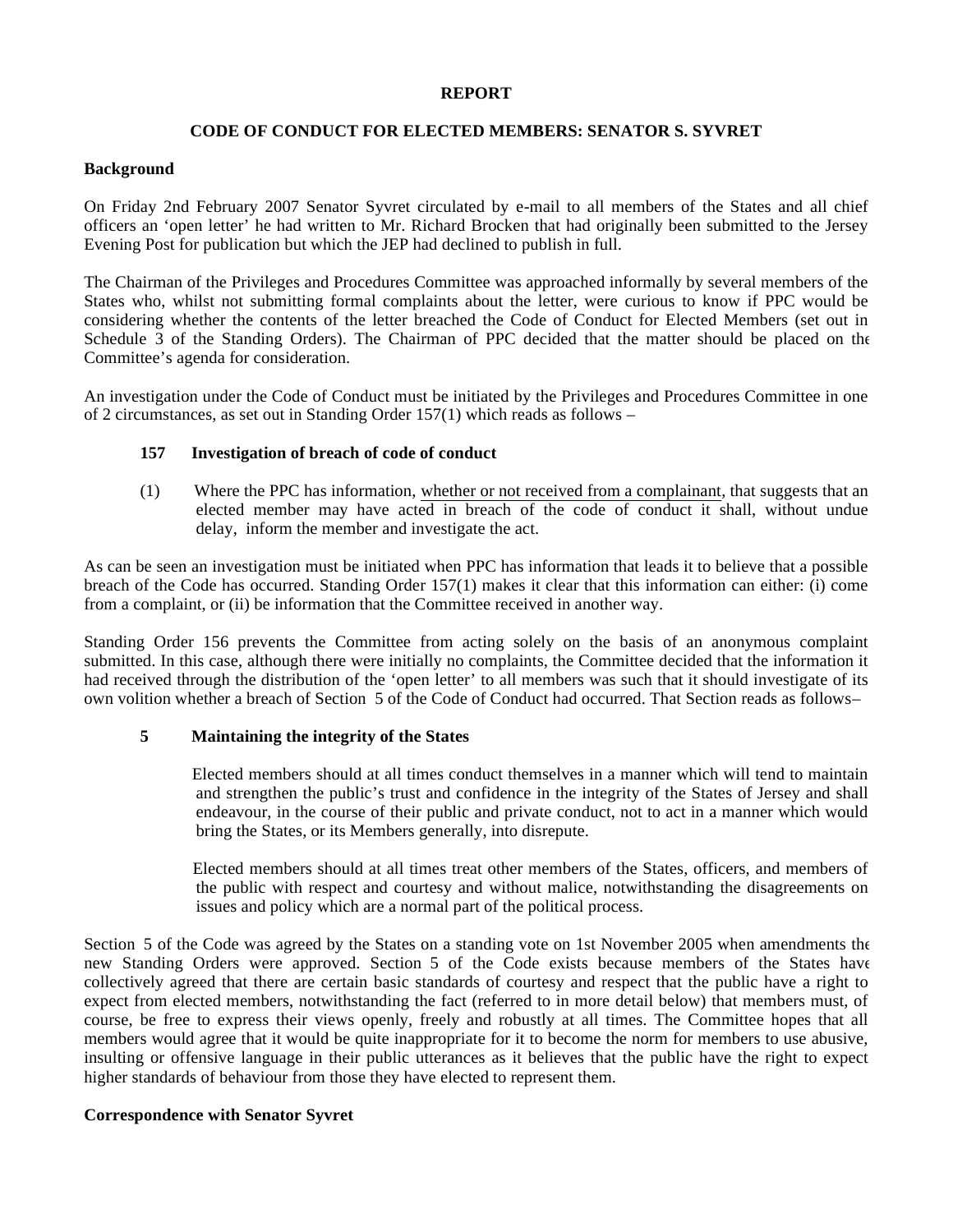The Committee notified Senator Syvret on 8th February 2007 that it had decided to investigate the matter and that a Panel had been set up to conduct this investigation. Following this notification there was extensive correspondence between Senator Syvret and the Committee which did not make it easy for the Committee to deal with this investigation. Senator Syvret has been extremely critical of the manner in which the Committee has dealt with this issue and the correspondence, which is hopefully self-explanatory, is therefore reproduced in full in the Appendix to enable members of the States and others to judge for themselves whether or not they consider that criticism to be fair. The Committee's own view is that it has, at all times, tried to act reasonably, fairly and in accordance with Standing Orders.

The Committee would stress that it does not believe that the Code of Conduct is fundamentally flawed and has therefore no reason, at this stage, to seek to amend it as Senator Syvret has suggested although any member of the States is, of course, free to do that. In addition the Committee has been conscious throughout this process that it has a duty under Standing Orders to enforce the Code and investigate matters not only when it receives an actual complaint but also when it has information that suggests that the Code may have been breached and it cannot simply ignore that duty.

# **Meeting with Senator Syvret**

As can be seen in the attached correspondence PPC initially invited Senator Syvret to exercise his right to address the Committee on either 23rd or 25th February 2007. Senator Syvret indicated that he was unavailable on either of those days and the Committee therefore offered an additional date, namely Wednesday 28th February 2007, when Senator Syvret indicated he was free to attend.

The Committee has always considered that investigations into complaints under the Code of Conduct are matters that should normally be dealt with in private as, at the investigation stage, it seems inappropriate to the Committee for the matter to be discussed in public when there may be no substance to the complaint and a subsequent finding that no breach has occurred. Holding all meetings of this nature in public would, in the Committee's view, inevitably lead to investigations being conducted through the media. Standing Orders nevertheless make it clear that a member whose conduct is being investigated has the right to be accompanied by any person of his or her choice when addressing PPC and, despite his later claims that he had never been told that the meeting was being held 'in secret', the arrangements for 28th had been made very clear to Senator Syvret in the Chairman's letter of 15th February 2007 which stated –

"It is not the Committee's policy to publicise such meetings as 'public meetings' as our experience has shown some members who are the subject of a complaint prefer the meeting to be held in private. Nevertheless Standing Orders allow a person addressing the Committee to be accompanied by any person of his or her choice and for that reason the Committee is happy for you to bring anyone you wish to the meeting and 'publicise' it in any way you see fit".

On 28th February 2007 Senator Syvret arrived at the Committee meeting and was followed into the Blampied Room by a JEP journalist, a JEP photographer and a member of the States. The Chairman made it clear, as stated in the letter of 15th February above, that the meeting was not a 'public' one but stressed that the journalist could remain if Senator Syvret invited him to do so. Senator Syvret explained that this would have breached the professional standards of journalism and, having read a statement to the Committee (attached in the Appendix), Senator Syvret and the others who had entered left the meeting.

#### **Committee's conclusions**

The Committee is extremely disappointed that Senator Syvret chose not to exercise his right to address the Committee as throughout the correspondence he has expressed concern that PPC has ignored basic principles of free speech, as if the Committee had already made an adjudication which, as had been made very clear to him, was not the case.

Standing Orders require the Committee to enforce the Code of Conduct and to begin an investigation without undue delay if it considers that it is in possession of information that suggests that the Code might have been broken. It is nevertheless essential, using a parallel from the legal world, that it is made absolutely clear at every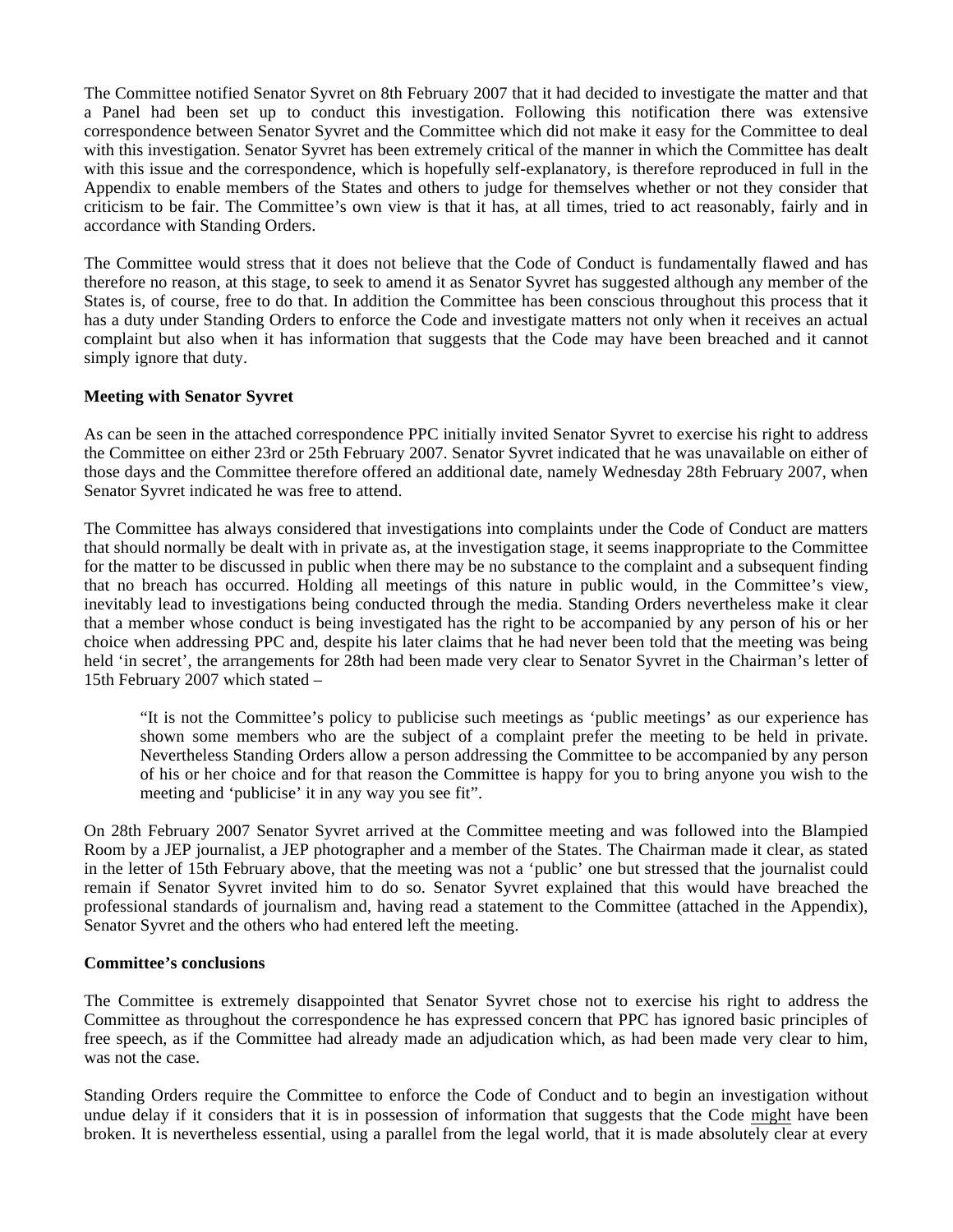stage in the process that a member whose conduct is under investigation is obviously 'innocent until proved guilty'.

PPC takes its responsibilities under the Code very seriously but is equally conscious of its duty under Standing Order 128(f) "to champion and defend the privileges of members of the States". Senator Syvret has made extensive reference in his e-mails to the need to defend and promote freedom of expression and PPC totally shares his view in this regard. It is not apparent to the Committee why Senator Syvret considered in correspondence that the Committee might not share this view.

PPC believes very sincerely that members must be able to express their views, concerns and opinions freely and without constraint. As has been made clear in correspondence with Senator Syvret this investigation has never been about the political views and judgments he expressed in the 'open letter'. It is unfortunate that media reports have given the impression that this was the case.

PPC's view is that the balance between the self-imposed restrictions of 'courtesy and respect' that members have agreed in the Code of Conduct and the need for freedom of expression will always be a difficult one for the Committee to judge in such investigations. PPC has received legal advice that the States were quite free to adopt self-imposed restrictions on members' behaviour through the Code but it is clearly important that, in enforcing the Code, PPC has due regard to the importance of allowing all members to feel they can express their views freely.

The Committee has considered the language used in the 'open letter' to Mr. Brocken very carefully in the context of the balance referred to above. Members of the Committee consider that the tone used in certain parts of the letter was not one that they themselves would have adopted and it is perhaps surprising to some that a very senior member of the States wrote in the way that he did.

The Committee is nevertheless unanimous that the tone of the letter **did not breach Section 5 of the Code of Conduct**. The tone was clearly 'robust' and those who were criticised may feel somewhat aggrieved but the Committee believes that the language was not 'discourteous' or 'disrespectful' in a way that could be said to have breached the Code. In summary, in this case, the balance between freedom of expression and a breach of the Code must, in the Committee's view, be decided in favour of the former.

# **PPC therefore concludes that Senator Syvret did not breach the Code of Conduct in writing and circulating the 'open letter' in the way that he did.**

PPC has also considered the tone and content of the many e-mails and other documents received by the Committee from Senator Syvret over the last 3 weeks together with his reported comments in the media about the manner in which this matter has been dealt with. PPC does not intend to take any further action about these. It is satisfied that it has dealt with this matter fairly and properly and, as seen from the Committee's conclusions, many of the concerns expressed by Senator Syvret were clearly unfounded. The Committee does not intend to make any response, or take any action, in relation to the 'Complaint against the Privileges and Procedures Committee' circulated to all members on 27th February. If any members of the States disagree with the manner in which the Committee has dealt with this investigation they are, of course, free to take whatever political action they wish against PPC. Similarly, if any member feels that the current Standing Orders and/or the Code of Conduct are inappropriate he or she is free to lodge amendments to seek changes.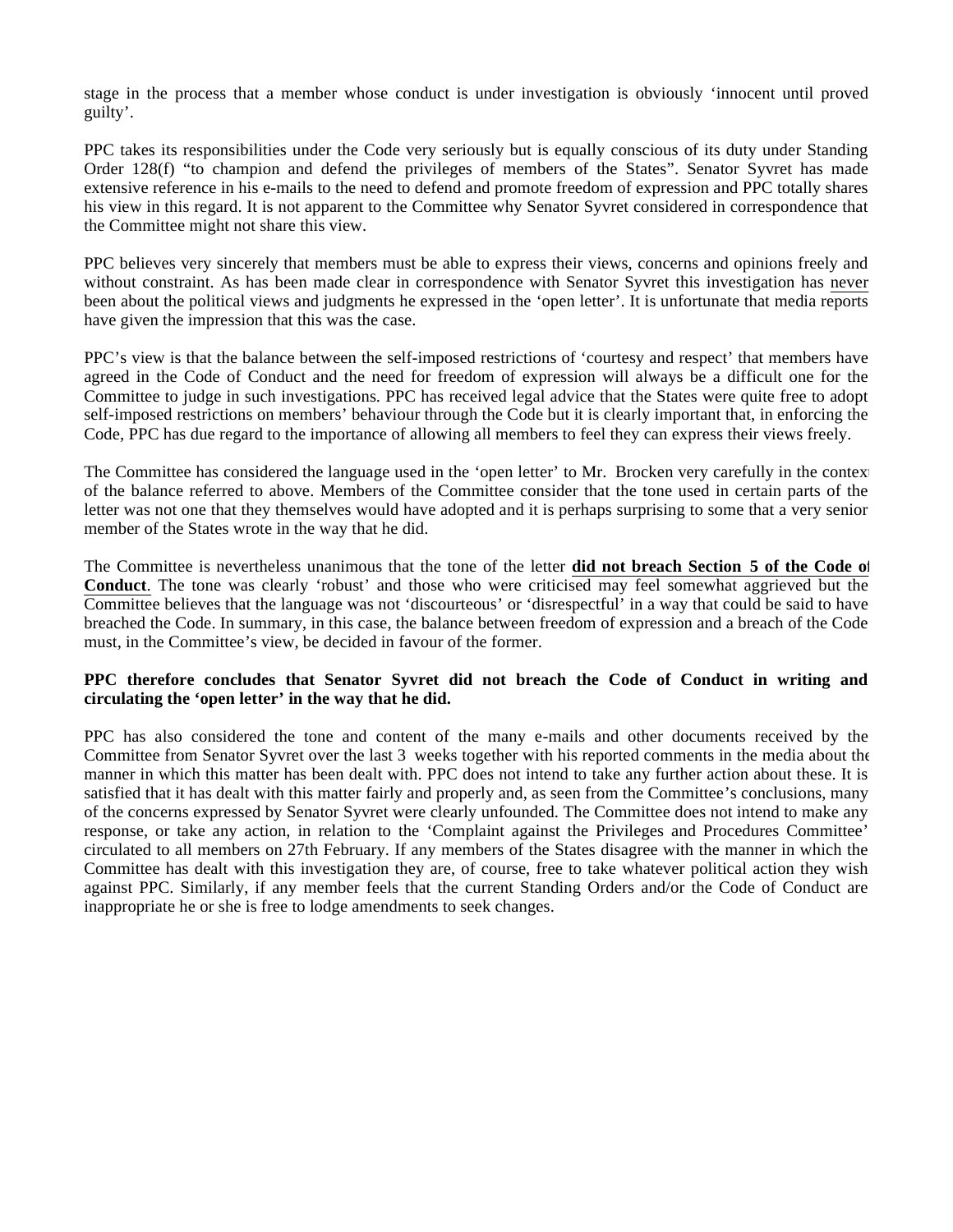# Privileges and Procedures Committee

Our ref: 1240/9/2(27)

Senator S. Syvret

5th February 2007

Dear Senator Syvret,

### **Code of Conduct for Elected Members**

Following our e-mail exchanges I am writing formally to set out the position in relation to a possible investigation under the Code of Conduct for Elected Members in connection with the open letter to Mr. Richard Brocken that you circulated last week. I have been contacted by a number of members asking whether the Privileges and Procedures Committee will be considering whether the contents of the letter might constitute a breach of the Code of Conduct.

Under Standing Orders the Privileges and Procedures Committee can begin an investigation under the Code in one of 2 ways. The Committee can do so in response to a complaint, but it can also initiate an investigation of its own volition if facts come to its attention that it believes might constitute a breach. Following the approaches I have received, and having read the letter myself, I will be asking the Committee on Wednesday to decide whether or not it believes that an investigation should be initiated. If the Committee agrees to do that the proper procedure under Standing Orders 157 and 158 will be followed (attached for convenience). I must stress that, at this stage, all that has been decided is that the Committee will be asked whether or not it thinks that there are grounds to begin an investigation. The Committee may decide that there are not, and it is possible that the Committee will wish to know what steps the Council of Ministers is taking in relation to the Ministerial Code before taking any final decision. If the Committee decides that the circumstances merit investigation, then the statutory procedure will be followed and, as you can see, you would be given every opportunity to put your point of view to the Committee and to any panel set up to investigate.

As no decision has been taken about whether or not an investigation should even be started it would not be right, at this stage, for me to enter into detailed exchanges with you about this matter. I would nevertheless reassure you that PPC has no interest in becoming involved in any policy differences that may exist between members of the Council of Ministers and I do not think that this case has anything to do with freedom of expression as such. Section 5 of the Code, which I would imagine is the Section that PPC will be considering in this case, reads as follows –

#### *5 Maintaining the integrity of the States*

*Elected members should at all times conduct themselves in a manner which will tend to maintain and strengthen the public's trust and confidence in the integrity of the States of Jersey and shall endeavour, in the course of their public and private conduct, not to act in a manner which would bring the States, or its Members generally, into disrepute.*

*Elected members should at all times treat other members of the States, officers, and members of the public with respect and courtesy and without malice, notwithstanding the disagreements on issues and policy which are a normal part of the political process.*

If PPC should decide to look further into this matter it would be restricting itself to the tone and style of the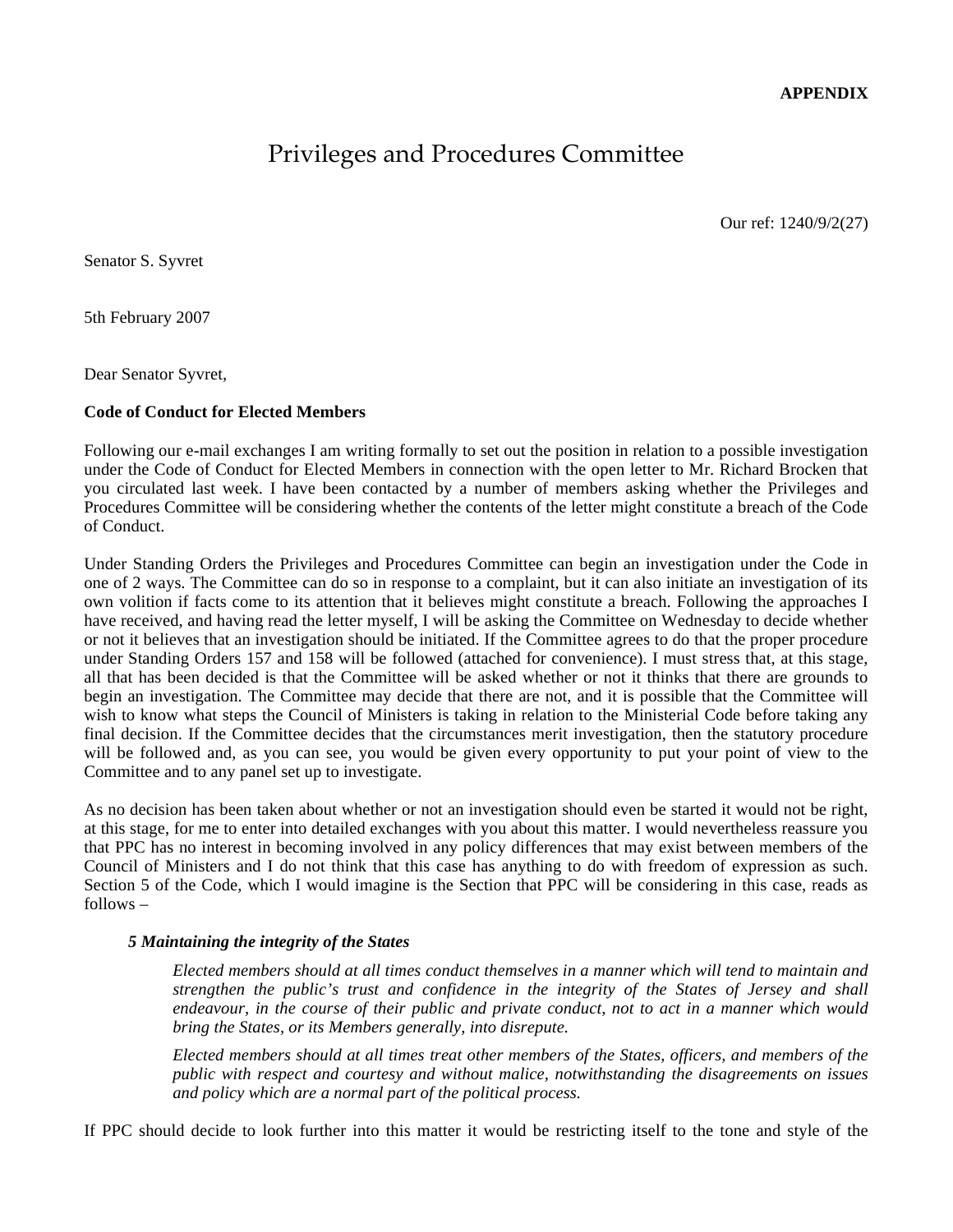language used in your letter to see if there were any breaches of the Code. The views you express about States' policies, which you are, of course, quite free to do, are of no interest to PPC.

You have asked me if the investigation process would be conducted in an open and transparent way. If any decision is made to investigate I can assure you that you will be notified of the precise matters that the Committee wishes to consider and you will be given a full opportunity to respond. Traditionally such hearings have been treated as 'Part B' agenda items because the member concerned has wished it to be done in that way but I am sure PPC would be willing to consider whether a hearing could be held in public. I think it is somewhat premature to speculate about that at this stage as no decision has even been made about whether to pursue this further.

I will notify you of the Committee's decision after Wednesday's meeting. As I am sure you will know Standing Orders prevent you, as a member of the Committee, taking any part in a matter under the Code that involves you.

Yours sincerely,

Deren g-6

**Derek Gray Chairman**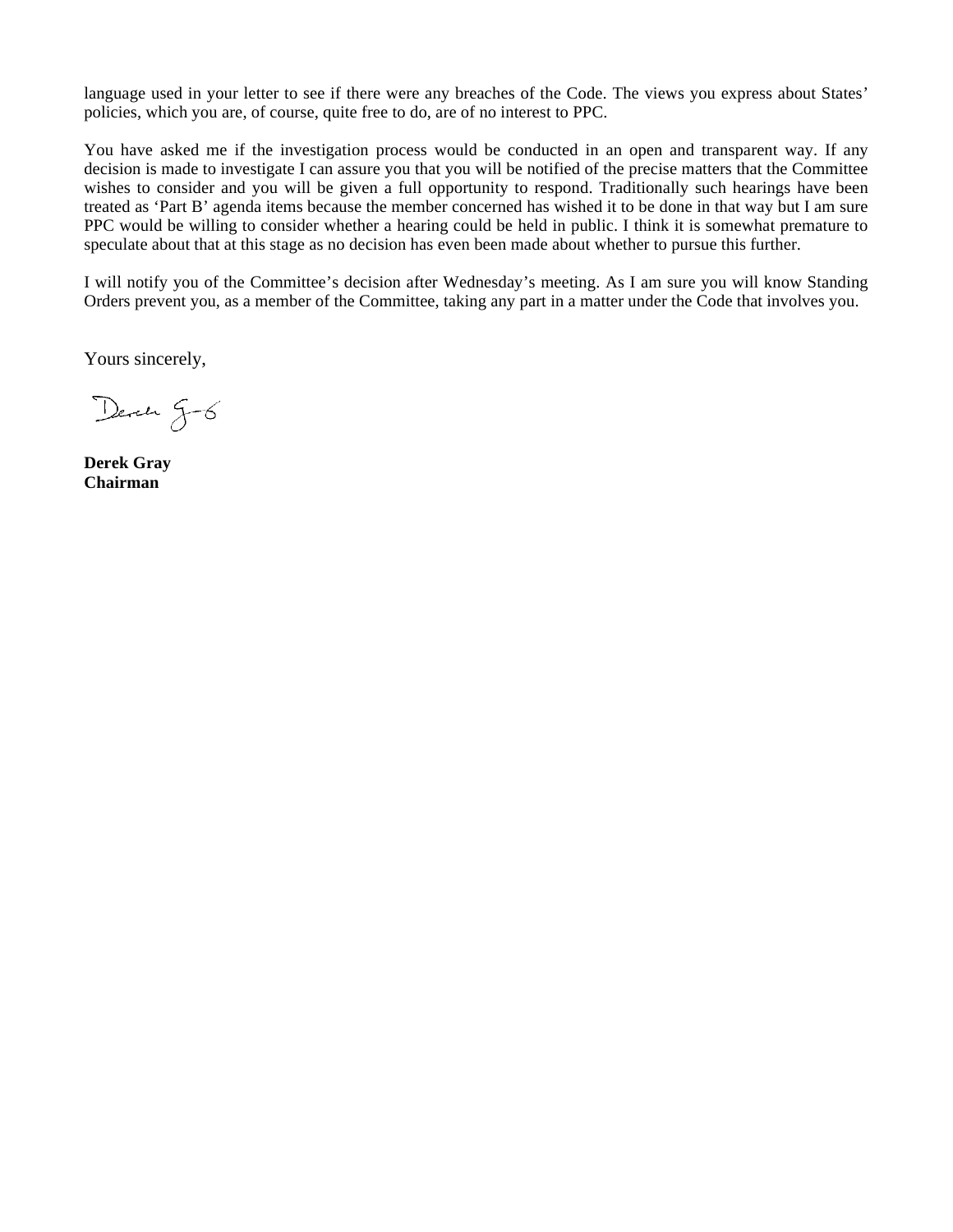#### **157 Investigation of breach of code of conduct[1]**

- (1) Where the PPC has information, whether or not received from a complainant, that suggests that an elected member may have acted in breach of the code of conduct it shall, without undue delay, inform the member and investigate the act.
- (2) The PPC may appoint a panel of 3 persons to investigate the act and report upon it to the PPC.
- (3) One of the persons appointed must be a member of the States, although he or she need not be a member of the PPC.
- (4) The other persons appointed may or may not be members of the PPC or of the States.
- (5) The PPC shall appoint a member of the panel who is also a member of the States to be chairman of the panel.
- (6) If the elected member whose act is to be investigated is a member of the PPC, he or she shall take no part in the investigation or the appointment of any person to undertake the investigation.
- (7) If a member of the PPC is the complainant, or is otherwise connected with or was involved in the act to be investigated, he or she shall take no part in the investigation or the appointment of any panel to undertake the investigation.
- (8) The fact that the PPC has appointed a panel to investigate the act shall not prevent the PPC conducting any part of the investigation itself.
- (9) The elected member whose act is being investigated shall have the right to address the persons conducting the investigation, whether they are the PPC or a panel, and, when doing so, to be accompanied by a person of his or her choice.

#### **158 Outcome of investigation[2]**

- (1) When an investigation is complete and the panel (if any) appointed to conduct it has reported to the PPC –
	- (a) the elected member whose act has been investigated shall have the right to address the PPC and, when doing so, may be accompanied by a person of his or her choice; and
	- (b) the PPC shall review the matter and form an opinion as to whether or not he or she has breached of the code of conduct.
- $(2)$  The PPC
	- (a) shall inform the elected member of its opinion and of the reasons for it; and
	- (b) may report the opinion and reasons, and any action taken by the PPC, to the States.
- (3) A report may be presented to the States in writing or made orally by the chairman of the PPC in a statement.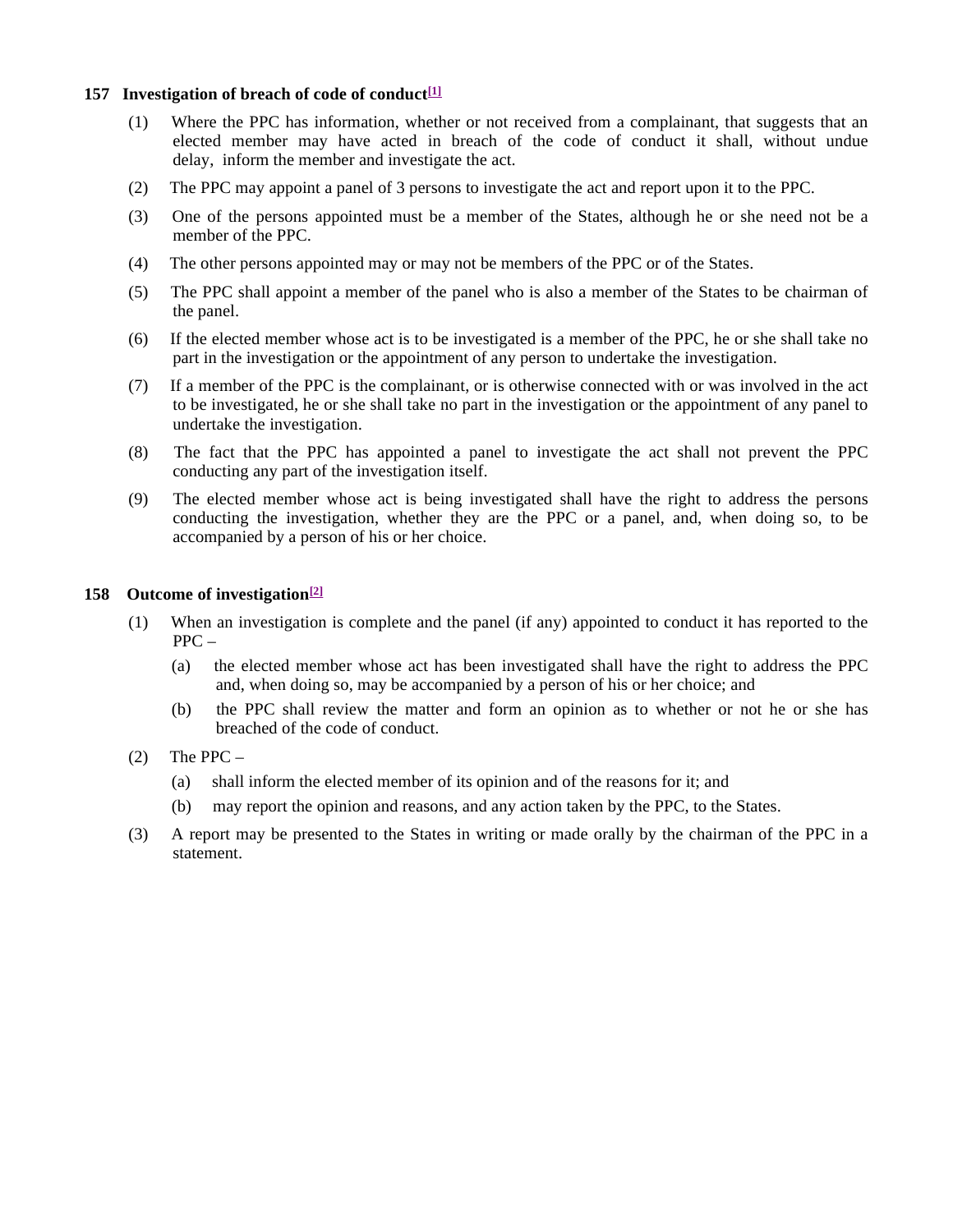Privileges and Procedures Committee

Our ref: 1240/9/2(27)

Senator S. Syvret

7th February 2007

Dear Senator Syvret,

#### **Code of Conduct for Elected Members**

Further to my letter of 5th February 2007 I am writing to notify you that the Privileges and Procedures Committee decided this morning that some of the content of your open letter to Mr. Richard Brocken merited investigation to assess whether or not you had breached the Code of Conduct for Elected Members. The Committee therefore established a Panel under Standing Order 157(2) comprising myself as Chairman and the Connétable of St. Mary and the Deputy of St. Mary as members.

The Panel will meet on Friday 9th February 2007 and, following that meeting, will notify you of the precise matters that it wishes to discuss with you. The Panel will be following the procedure established by Standing Orders to investigate possible breaches of the Code of Conduct and you will, of course, be given the full opportunity to address the Panel.

I will write again on behalf of the Panel following Friday's meeting. I must stress most strongly that, at this stage, the only decision taken by PPC is that this matter merits investigation. In addition, I would stress, as pointed out in my letter of 5th February 2007, that the Panel, and in due course the Committee itself, will only consider the style, tone and language used in your letter and has no intention of involving itself in issues relating to the policy matters you raise.

Yours sincerely,

Deven g-6

**Derek Gray** Chairman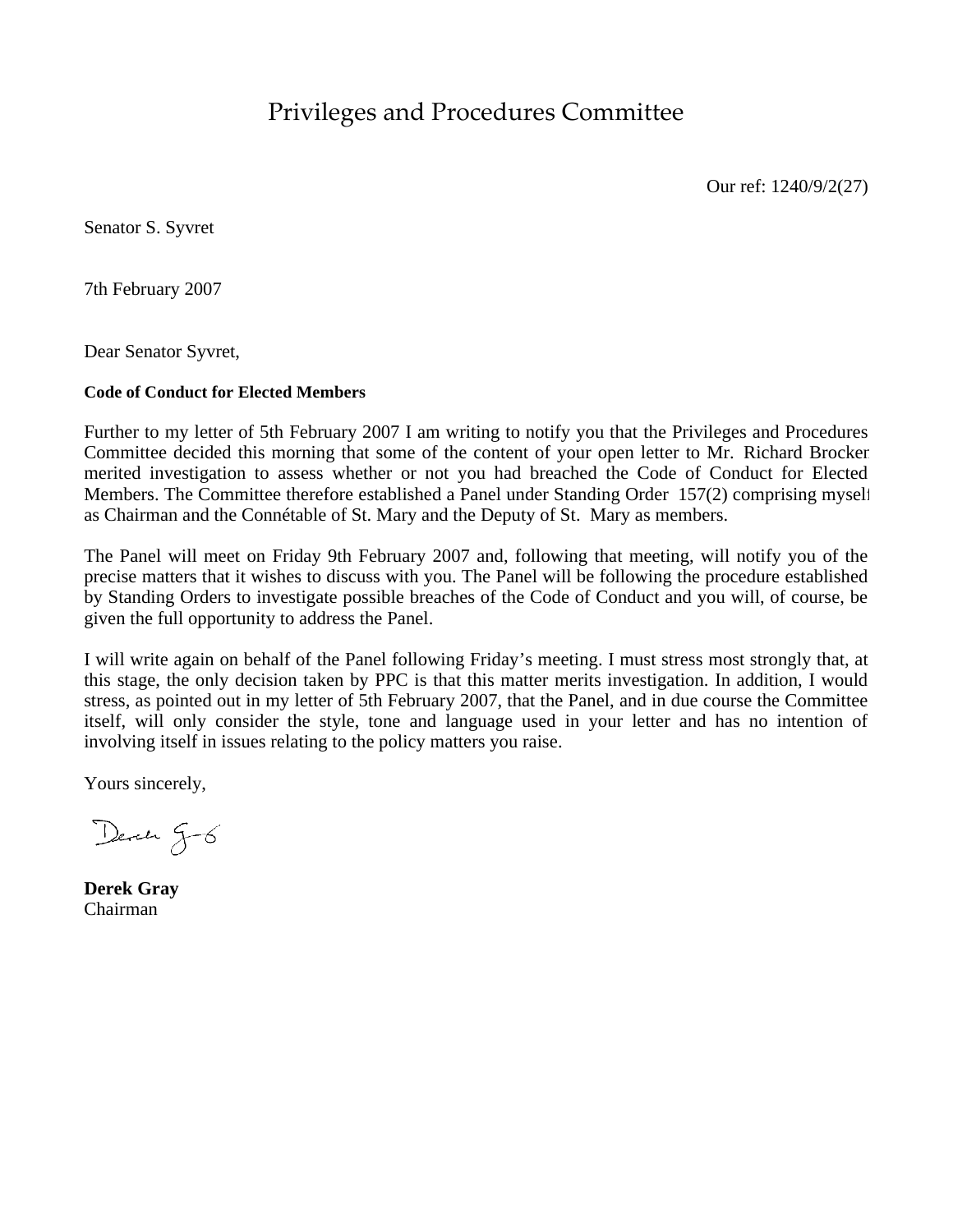| -----Original Message----- |                                                                                            |
|----------------------------|--------------------------------------------------------------------------------------------|
| From:                      | <b>Stuart Syvret</b>                                                                       |
| Sent:                      | 09 February 2007 12:06                                                                     |
| To:                        | Derek Gray                                                                                 |
| $Cc$ :                     | Kenneth Le Brun; Juliette G. Gallichan; Michael De La Haye (States Greffe); Petrina Horton |
| Subject:                   | RE: Code of Conduct for Elected Members                                                    |

#### Dear Derek

I'm not sure at what time your panel is meeting. I'm sorry if this doesn't get to you in time but with all due respect, I received the e-mail yesterday afternoon and I still don't have a hard copy in my possession.

I'm afraid it isn't clear from you communications to me whether you are prepared to hold any hearing in public session. Could you confirm to me that you are?

Could I also make it plain, as I have in previous correspondence, that I require a detailed and clear description of what it is that is complained of; what words or passages are deemed problematic; why they are considered unacceptable; the relevance of any part of the code and an explanation as to why it may be thought that my article breached the code?

In order to assist, let me make my position clear. I reject utterly that what I wrote is in breach of any code. That if people think it is in breech of the code their interpretation of the code is wrong. Alternatively, if the interpretation of code was, hypothetically, correct, then the code is not compatible with democracy.

Under Article 10 of the ECHR people have a right to free speech. It is true that that right is qualified, but any state, entity or authority relying on such qualification in order to circumscribe free speech has a number of very high hurdles to cross. I will contend that - if - the view is taken my article breached the code, I will challenge such a finding as not being compatible with my Article 10 rights.

Any restriction on free speech has to be robustly shown to be "necessary" and that the views expressed are "proscribed" by law. In addition to this hurdle is the further test of whether any restriction is "proportionate". Any reasonable person could see that there are circumstances where a restriction on free speech might be "proportionate". It is perfectly justifiable that I, for example, should not publicly speak of the private affaires of patients or social service clients. It is perfectly reasonable that the Law Officers, given their need to be politically neutral and involved in the administration of justice, should be expected to refrain from joining public political discourse. And so on. Any number of examples could be given.

However, it is not remotely plausible or credible to attempt to argue that it is "proportionate" to seek to constrain the free speech of the elected representatives of the people. And most certainly not when we are considering an individual expression of views made by a member completely externally to the internal functioning of the legislative chamber. PPC really need to think very carefully about this. If a code approved by the majority of members can be interpreted and used to suppress the free speech of a minority of members out in the day-to-day world away from the assembly - then we have entered profoundly dangerous waters. Tyranny by the majority is a well established concept.

Nor is it credible to attempt to suggest that it is not "my views" you object to, rather "the tone" of their expression. There is ECHR case law that covers such attempted defences. The style and manner of a person's choice of expression is protected with as equal force as the meaning. Artistic and creative modes of expression are a keystone of free speech. ECHR case law repeatedly makes it plain that free speech is not confined to that which is polite or non-controversial. It also extends to that which may be offensive, controversial or shocking.

For what its worth, my view is that PPC should either decide that what I wrote does not breach the code for the reasons I give - or that if it does breach the code, then it is the code which is wrong for not being compatible with free speech and that it must be amended accordingly.

Should this not be the finding, the position will be legally challenged by both myself and members of the public. Not only will such a finding become a prior constraint on my free speech - it will also be an out-and -out constraint on the rights of my constituents to enjoy the right to "receive" "information and ideas" from me; and their right under Protocol 1, Article 3 which requires that "free elections…….ensure free expression of the opinion of the people in the choice of legislature." My constituent's rights will be constructively breeched if their "free expression"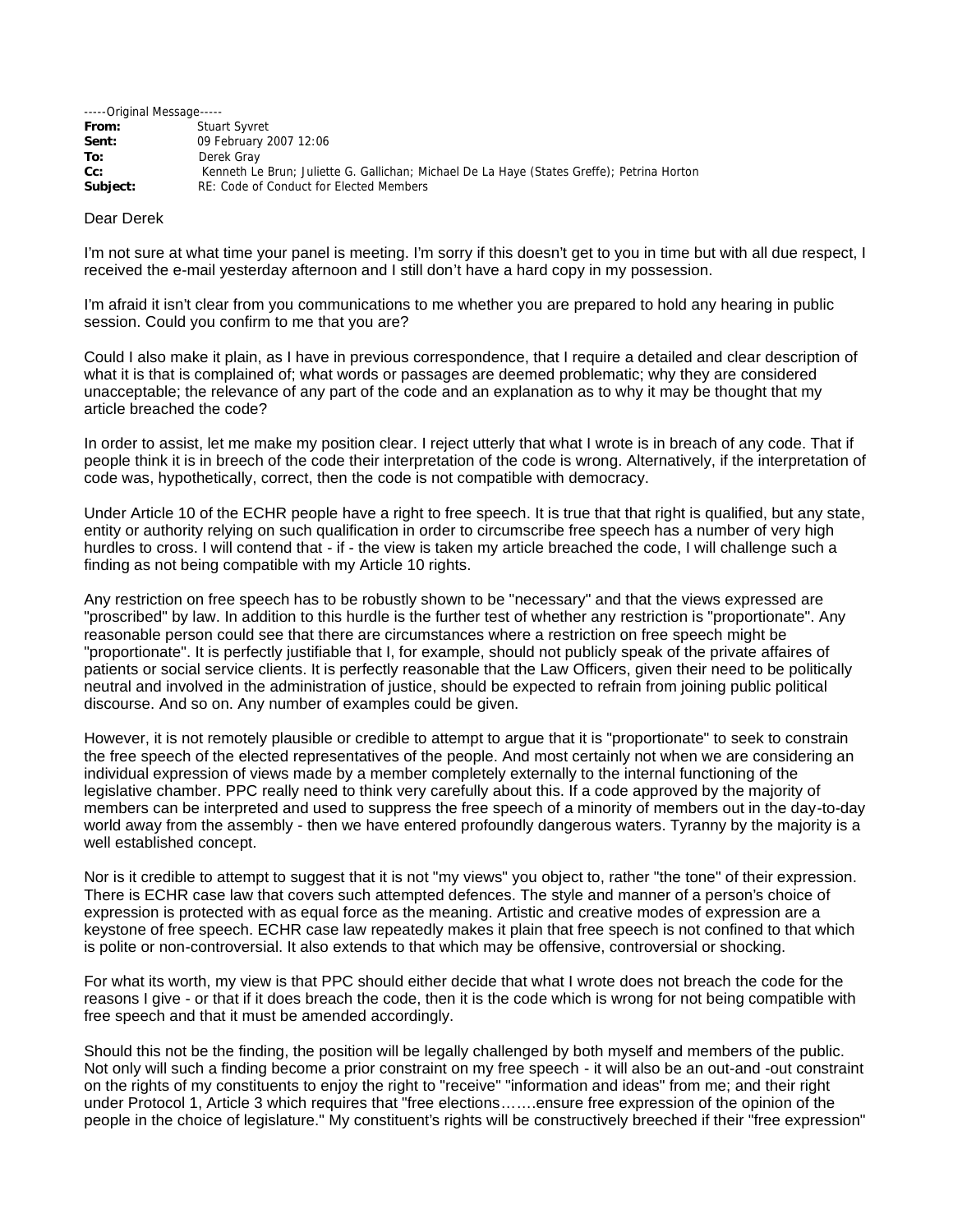is effectively assaulted by attempts to constrain their elected politicians.

I hope it doesn't prove necessary to fight this, but I and some of my voters will should it become necessary. I intend to establish a blog sometime in the coming months and I am certainly not going to entertain going through this nonsense every time someone doesn't like 'my tone'. The age of forelock tugging deference ended in most places in the early 20 century.

Regards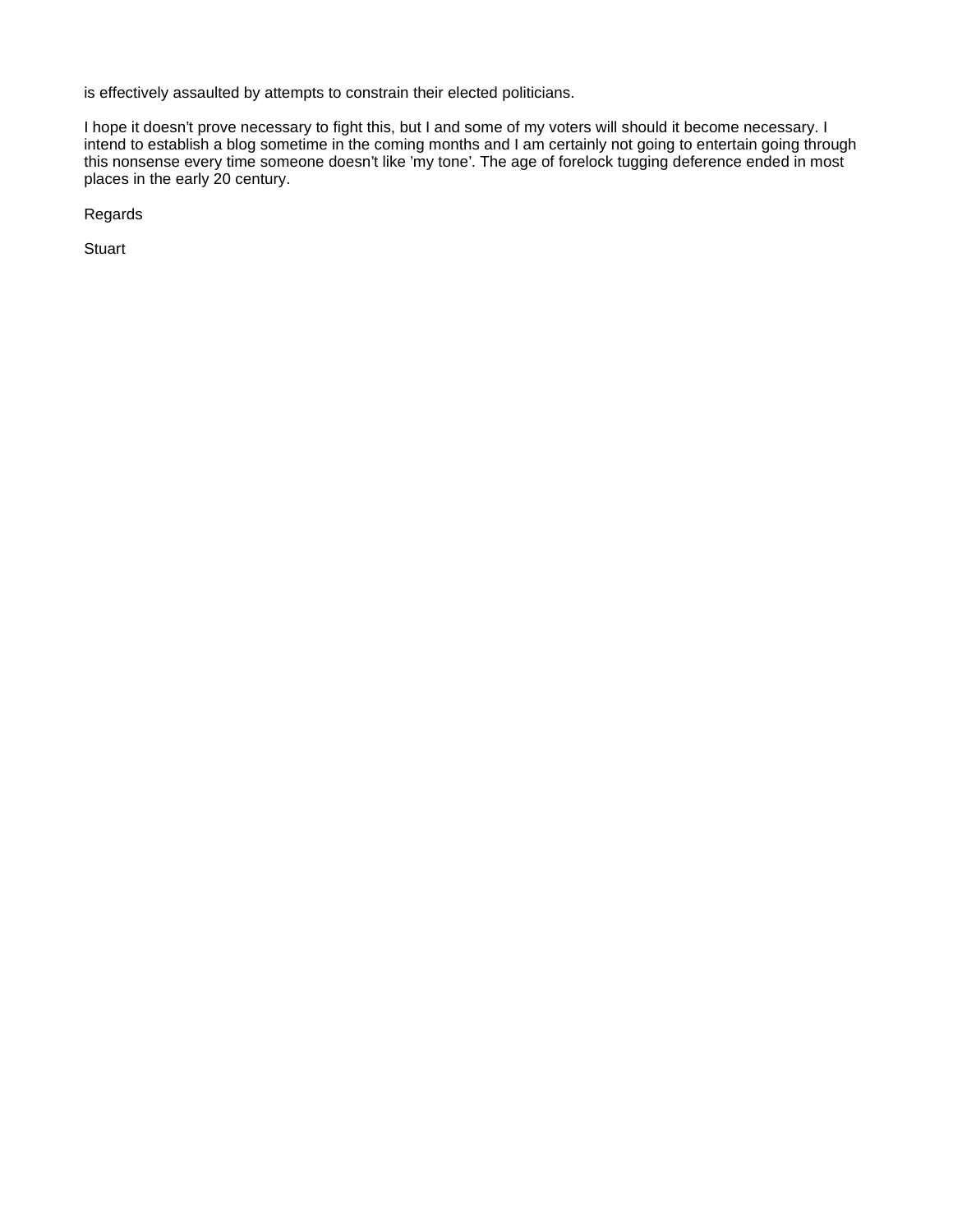| -----Original Message----- |                                                                    |
|----------------------------|--------------------------------------------------------------------|
| From:                      | Michael De La Haye (States Greffe)                                 |
| Sent:                      | 09 February 2007 17:04                                             |
| To:                        | <b>Stuart Syvret</b>                                               |
| $Cc$ :                     | Kenneth Le Brun; Juliette G. Gallichan; Petrina Horton; Derek Gray |
| Subject:                   | RE: Code of Conduct for Elected Members                            |

Senator, the Chairman of the Panel has asked me to send you a short note on behalf of the Panel following its meeting at lunchtime.

The Panel will write to you early next week setting out its proposed way forward and giving details of the precise matters it intends to consider. You will be given a full opportunity to be heard by the Panel if you wish to exercise your right in Standing Orders to do that - in addition the Panel has no objection if you wish to invite anyone you choose (including for example the media) to be present when you come.

In its letter to you next week the Panel will address the matters you refer to below which it considered at lunchtime.

-----Original Message-----

| From:       | <b>Stuart Syvret</b>                           |
|-------------|------------------------------------------------|
| Sent:       | 09 February 2007 17:05                         |
| To:         | Derek Gray; Michael De La Haye (States Greffe) |
| Subject:    | PPC Meeting.                                   |
| Importance: | High                                           |
|             |                                                |

#### Derek & Michael

Would it be possible to let me know what transpired at the PPC panel meeting this afternoon. I would like to know today if possible so I can begin preparing my case.

#### **Thanks**

**Stuart** 

| -----Original Message----- |                                                                    |
|----------------------------|--------------------------------------------------------------------|
| From:                      | <b>Stuart Syvret</b>                                               |
| Sent:                      | 09 February 2007 17:11                                             |
| To:                        | Michael De La Haye (States Greffe)                                 |
| $Cc$ :                     | Kenneth Le Brun; Juliette G. Gallichan; Petrina Horton; Derek Gray |
| Subject:                   | RE: Code of Conduct for Elected Members                            |
| Importance:                | High                                                               |

#### Michael & Derek

You will have seen the e-mail I sent just before I received this one. I would hope the letter could be e-mailed to me today sometime? I take it from this the Panel has decided it will proceed as though a breech of the code has occurred? If so what timetable is the panel working to? I ask this because I will be seeking advice from a member of the House of Lords and if he is able to assist, his time will be heavily constrained.

**Thanks**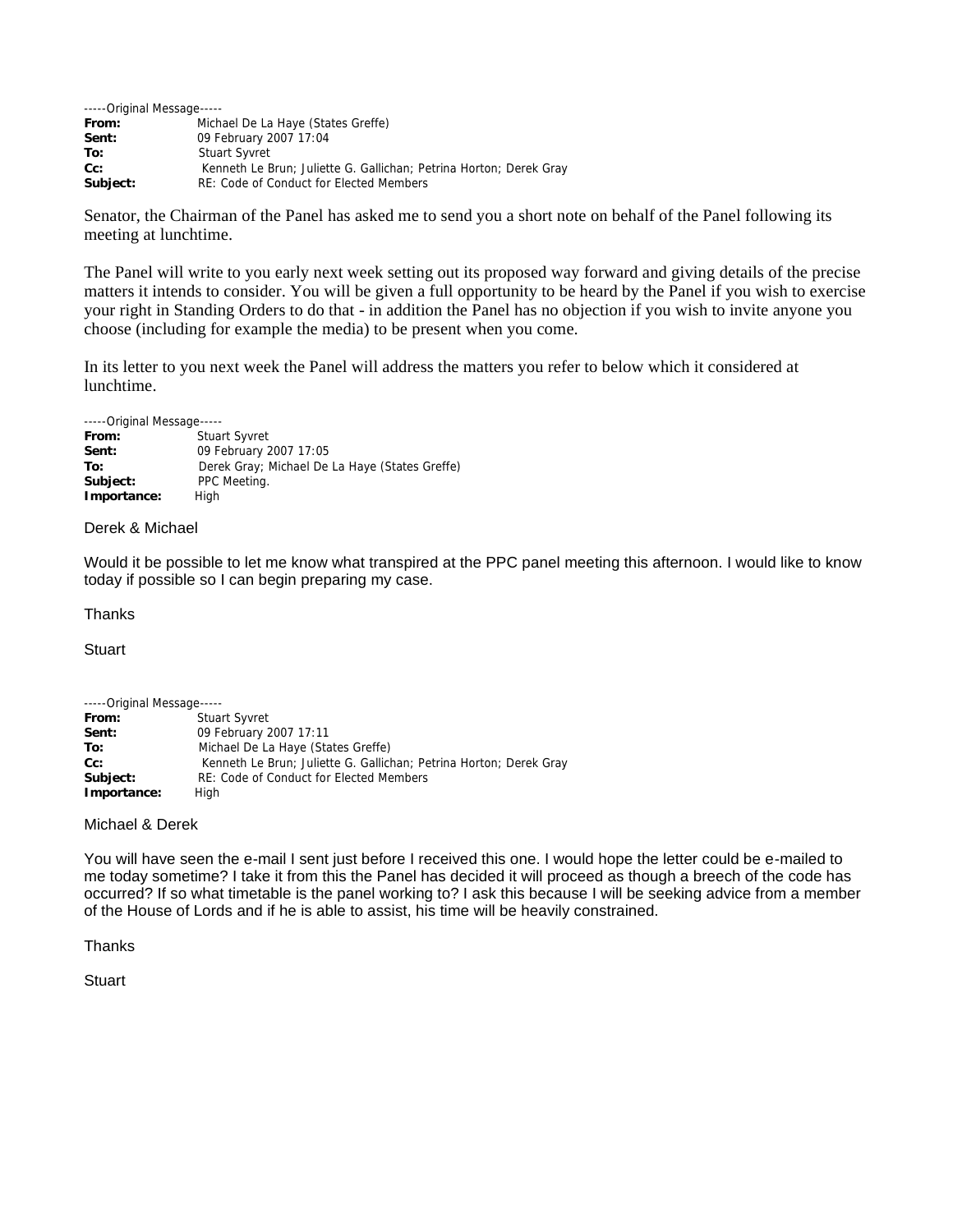| -----Original Message----- |                                                                    |
|----------------------------|--------------------------------------------------------------------|
| From:                      | Michael De La Haye (States Greffe)                                 |
| Sent:                      | 09 February 2007 17:15                                             |
| To:                        | <b>Stuart Syvret</b>                                               |
| $Cc$ :                     | Kenneth Le Brun; Juliette G. Gallichan; Petrina Horton; Derek Gray |
| Subject:                   | RE: Code of Conduct for Elected Members                            |

Senator, the Chairman, Deputy Gallichan (and me although that is less important!) went straight from the panel meeting into a Machinery of Government Sub-Committee meeting which lasted all afternoon. In fact we have just finished and the e-mail to you was about the first thing I did on returning to my office.

I'm afraid it's just not feasible for the letter to come to you before Monday although I'm sure the Panel, whilst wanting to ensure that this issue doesn't drag on for too long, will make sure you have adequate time to consider the points that will be in the letter.

-----Original Message-----

| From:    | Stuart Syvret                                                      |
|----------|--------------------------------------------------------------------|
| Sent:    | 09 February 2007 17:32                                             |
| To:      | Michael De La Haye (States Greffe)                                 |
| $Cc$ :   | Kenneth Le Brun; Juliette G. Gallichan; Petrina Horton; Derek Gray |
| Subject: | RE: Code of Conduct for Elected Members                            |
|          |                                                                    |

#### Michael

The support I am seeking may not be available for some months. The point I am trying to make is that this will be a long and intensive process. Not some thing that could be cooked up in a week or two. You have to understand the gravity of the situation. I have written a letter which some people didn't agree with. I did so as an individual member from my own home. It was not said in the chamber or its precincts. But yet some politicians seem to imagine that they have locus and power and right to subject my words or those of others to a censorious 'disciplinary' procedure because they "don't like the tone". Last time I looked, this was the 21st century and we lived in a free and democratic society. If I wish to say that X or Y person is a complete fool and to mock them using satire - then I am entitled to do that. Anyone is entitled to disagree with my views and mock me in turn. What you can't do is say "you're not allowed to say that". My grandfather fought in world war 2 for such freedoms. Now, apparently, these freedoms no longer exist and I can't even be kept fully informed in a timely manner. The least I can do is fight such utter madness.

**Thanks** 

**Stuart** 

| -----Original Message----- |                                                                    |
|----------------------------|--------------------------------------------------------------------|
| From:                      | Michael De La Haye (States Greffe)                                 |
| Sent:                      | 09 February 2007 17:38                                             |
| To:                        | <b>Stuart Syvret</b>                                               |
| $Cc$ :                     | Kenneth Le Brun; Juliette G. Gallichan; Petrina Horton; Derek Gray |
| Subject:                   | RE: Code of Conduct for Elected Members                            |

Senator, I hope you'll appreciate that you don't need to convince or persuade me of anything!

The panel intends to follow the procedures set out in Standing Orders as agreed by the States which also set out exactly how such panels and the PPC must operate. The panel appreciated from your message this morning that you have serious concerns about the possible implications of the Code of Conduct but considered that it must work within the rules agreed by the States until they are changed by the Assembly.

| -----Original Message----- |                                                                    |
|----------------------------|--------------------------------------------------------------------|
| From:                      | Stuart Syvret                                                      |
| Sent:                      | 09 February 2007 17:50                                             |
| To:                        | Michael De La Haye (States Greffe)                                 |
| $Cc$ :                     | Kenneth Le Brun; Juliette G. Gallichan; Petrina Horton; Derek Gray |
|                            |                                                                    |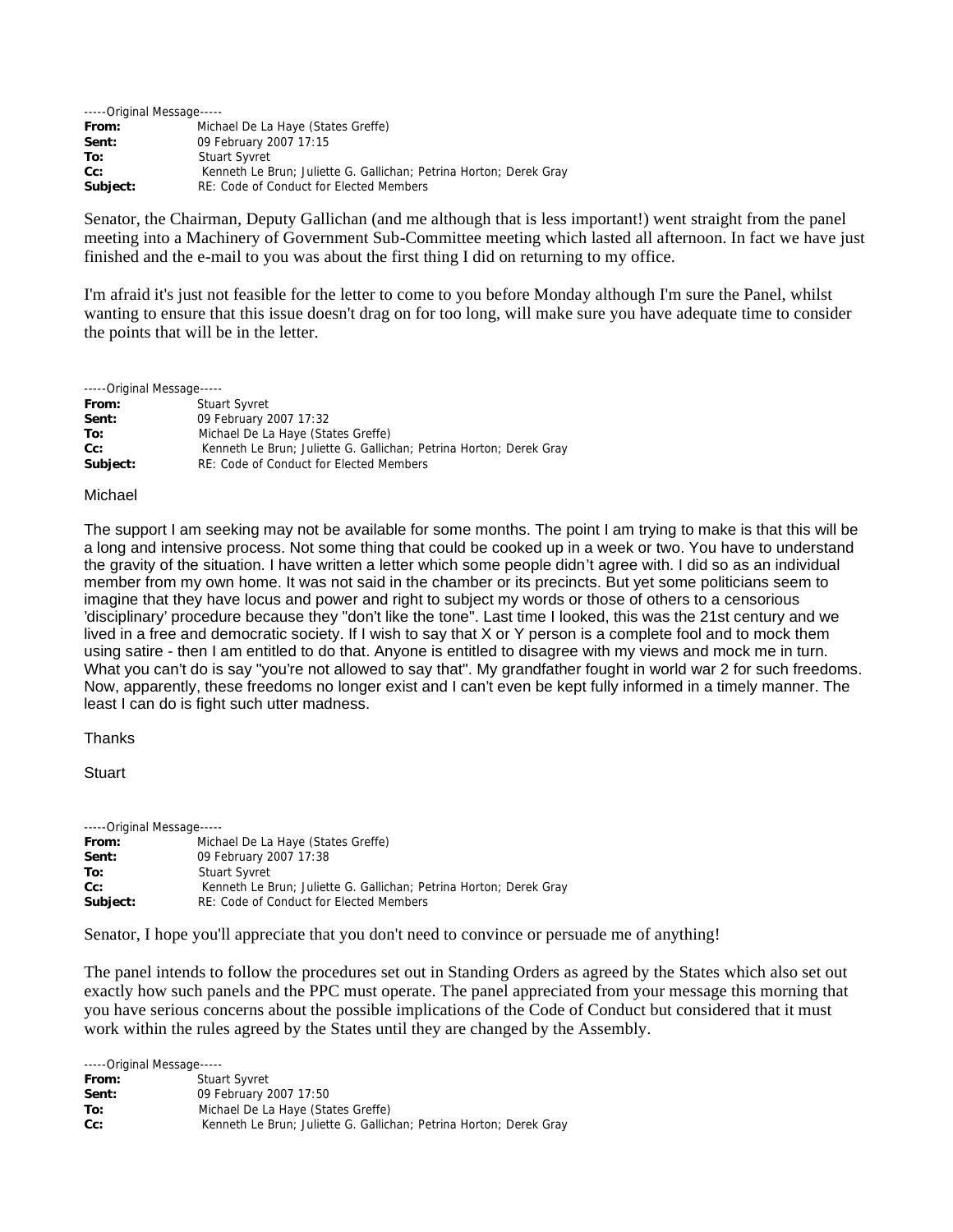Subject: RE: Code of Conduct for Elected Members

Michael

I suppose its too much to ask why the Panel simply didn't consider the issue today and in the space of 3 minutes, decide '"free speech". "And if the code doesn't allow that, the code is wrong and we will change it"?

Do I really have to fall back on Voltaire and Tom Paine? Does nobody read anything anymore? A bloody century of savage war for freedom behind us - yet still we have to fight simply to speak our mind?

Thank God I am getting out of all this. If I'm exposed to much more of this comically tragic ignorance I'll end up a having to sign a guardianship order for myself.

**Thanks**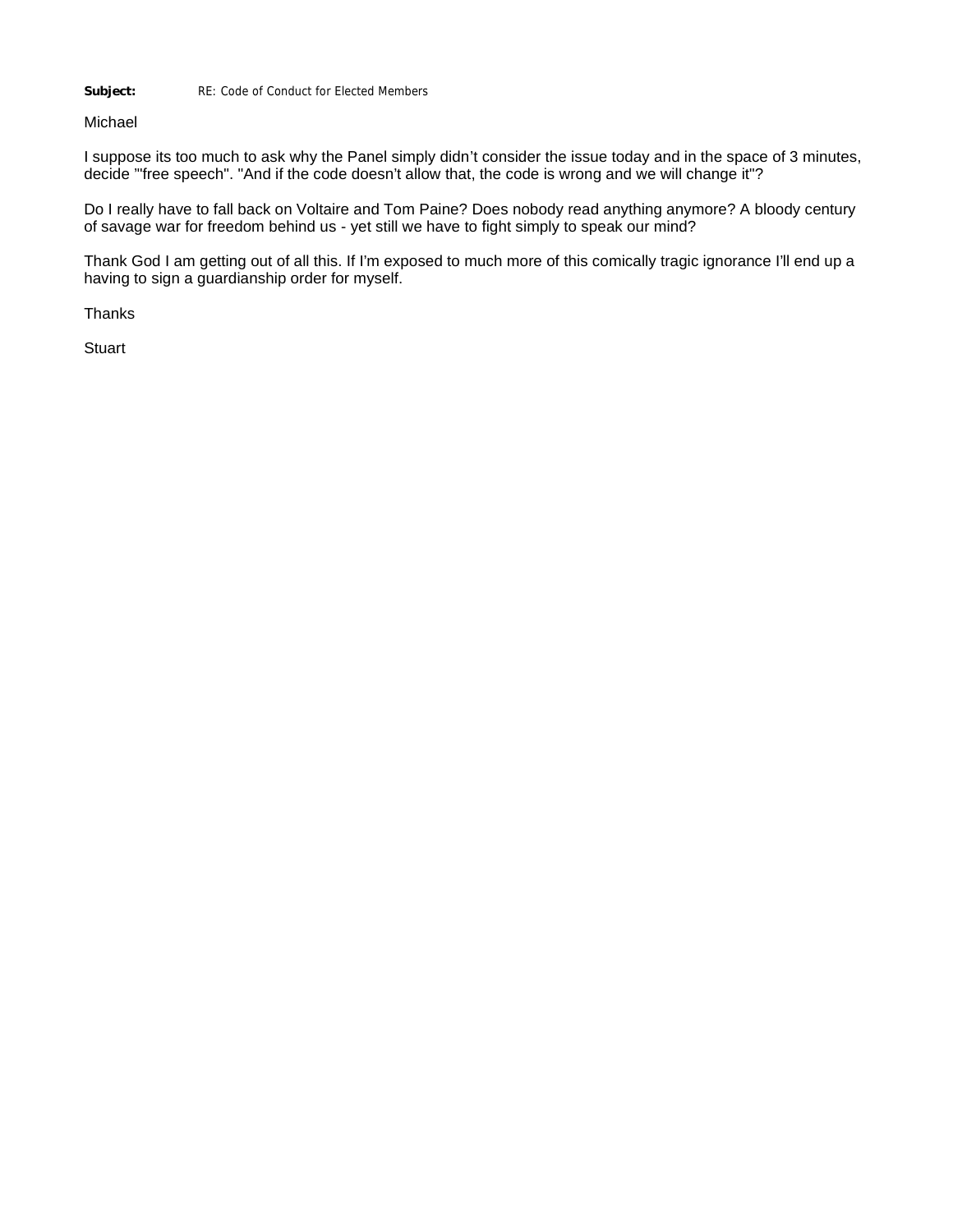# Privileges and Procedures Committee

Our ref: 1240/9/2(27)

Senator S. Syvret

13th February 2007

Dear Senator Syvret,

#### **Code of Conduct for Elected Members**

Further to my letter of 7th February 2007 concerning the investigation into the content of your open letter to Mr. Richard Brocken.

In my letter of 7th February 2007 I notified you that the Committee had established a Panel under Standing Order 157(2) to investigate this matter. Following the subsequent exchanges of e-mails the Panel decided that it would be appropriate to refer the matter back to the full Privileges and Procedures Committee for consideration. The Committee met this morning to discuss this issue. The Deputy of St. Peter, as you know, is taking no part in this matter and was not present at the meeting. Furthermore Senator Vibert considered that, as he had been involved adjudicating under the Ministerial Code, it would not be appropriate for him to participate. In addition, as you know, Standing Order 157(7) prevents you from having any involvement in the discussions. As a result the only members of the Committee dealing with the matter are myself, the Connétable of St. Mary, Deputy Baudains and the Deputy of St. Mary.

The Committee concluded that there was, in fact, little merit in delegating this matter to a Panel (bearing in mind particularly that the "full" Committee only consists, for these purposes of one additional member). The creation of Panels to investigate complaints was intended, under Standing Orders, to cover circumstances where there might be conflict over the factual basis of allegations. The intention was that a Panel could investigate to ascertain the full factual background surrounding a case and the Privileges and Procedures Committee could then adjudicate on whether there had been any breach of the Code of Conduct. Standing Orders do not, of course, allow a Panel itself to adjudicate only investigate.

The Committee has decided that it will deal with this matter itself as permitted by Standing Orders. The Committee noted the contents of the various e-mails you have sent and your concern about the Code, issues of freedom of speech and the possibility of litigation. I have to say that the Committee is taking a rather more straightforward view of this matter. The Committee's view is that the States, by a significant majority, approved a Code of Conduct which imposes certain standards on members of the States. Such Codes are, of course, common now in many parliaments in the world. The relevant part of the Code, for these purposes, is Section 5 relating to **Maintaining the Integrity of the States**. That Section reads as follows –

"Elected members should at all times conduct themselves in a manner which will tend to maintain and strengthen the public's trust and confidence in the integrity of the States of Jersey and shall endeavour, in the course of their public and private conduct, not to act in a manner which would bring the States, or its Members generally, into disrepute.

Elected members should at all times treat other members of the States, officers, and members of the public with respect and courtesy and without malice, notwithstanding the disagreements on issues and policy which are a normal part of the political process."

Members of the States are required by Section 9(d) of the Code to co-operate with any investigation and the Privileges and Procedures Committee is charged by the States under Standing Order 128(f) to "take the necessary steps for the enforcement of the Code of Conduct for members of the States and in this context to promote high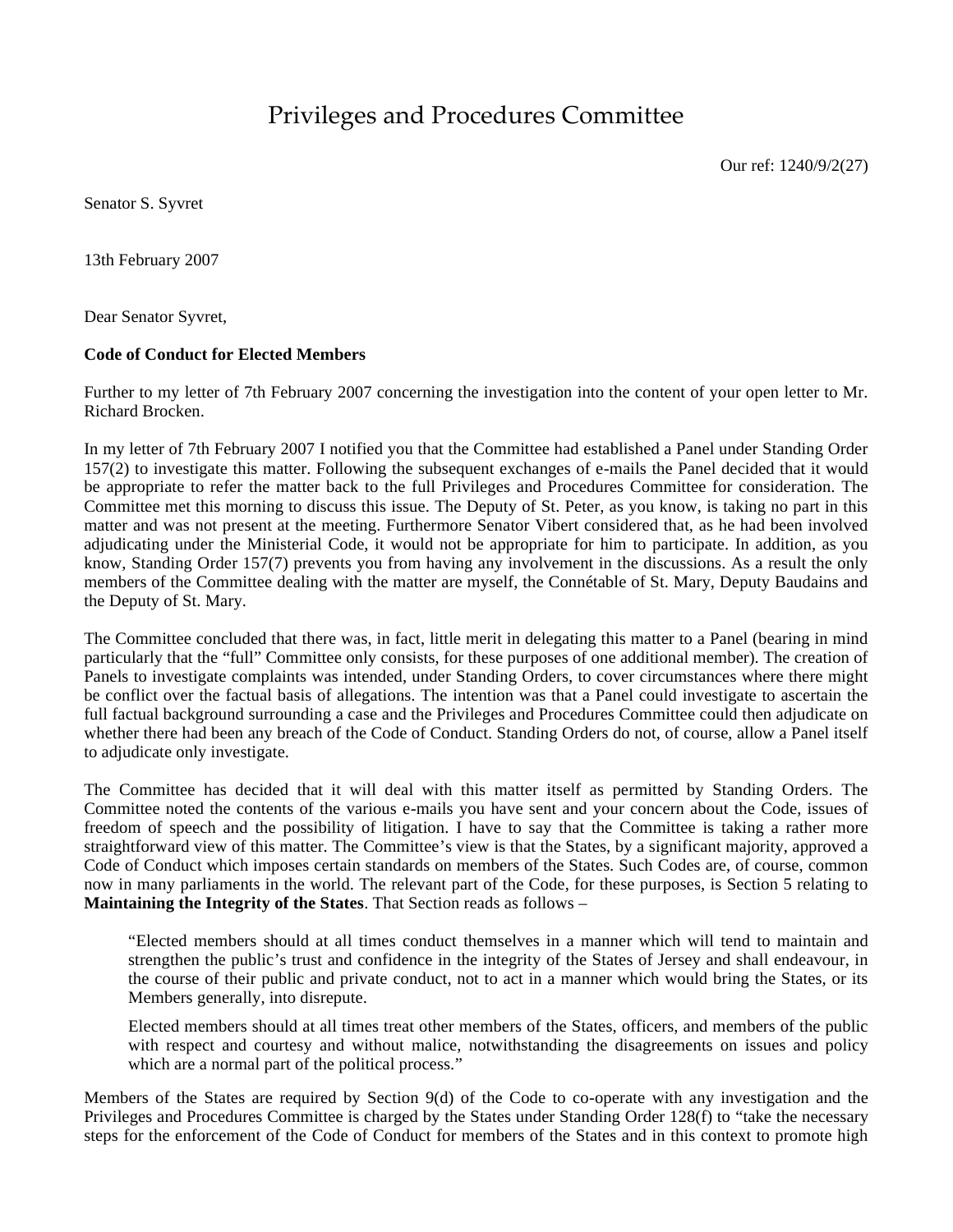standards amongst members of the States". The Committee considers that it must fulfil its duty under Standing Orders to investigate and adjudicate on any alleged breach of the Code. The Committee cannot simply ignore States' decisions on the Code or on the Committee's own terms of reference until those are changed by the States.

I must stress again that the Committee has not yet come to any decision at all on whether or not a breach of the Code has occurred. The Committee intends to go through the process set out in Standing Orders which involves allowing you to address the Committee, if you wish, to set out your response. The Committee will then adjudicate on whether or not, in its opinion, there has been a breach of the Code. The issue is therefore quite simple. The Committee, in accordance with its terms of reference, needs to decide whether the contents of your letter meet the standards expected of elected members.

If you choose to address the Committee in accordance with your right we would be grateful to know whether you consider that the tone and style of your letter breaches any part of Section 5 of the Code quoted above. The Committee has identified 3 particular parts of the letter that it believes should be addressed in particular. These are as follows –

- 1. The reference throughout the letter to Mr. Brocken as "Ritchie", particularly the repeated reference to this throughout the letter.
- 2. The references to Deputy Maclean on page 3 of the letter and the description of him as "a multimillionaire property merchant with a country estate in England" on page 4.
- 3. The reference to editors of the Jersey Evening Post in the sentence "I used to think it was axiomatic that only weak and silly little men ever get to become editors of the JEP: tremulous poltroons who could be relied upon to service the interests of Jersey's landlords, bosses and used car salesmen".

The Committee believes it would be inappropriate to allow this matter to drag on unnecessarily. As mentioned above the Committee believes that the issue is straightforward and within the terms of reference of the Committee to deal with. The Committee is available to meet you either next Wednesday 21st February 2007 at 9.30 a.m. or on Friday 23rd February 2007 again at 9.30 a.m. Please indicate to Petrina Horton, the Committee Clerk, whether you wish to exercise your right to address the Committee and, if so, which time is more convenient for you. Standing Orders allow you to be accompanied by any person of your choice and the Committee is more than happy for you to invite any person or persons you wish to be present when you address the Committee although any subsequent adjudication by the Committee will be undertaken in private.

Yours sincerely,

Deren g-6

**Derek Gray** Chairman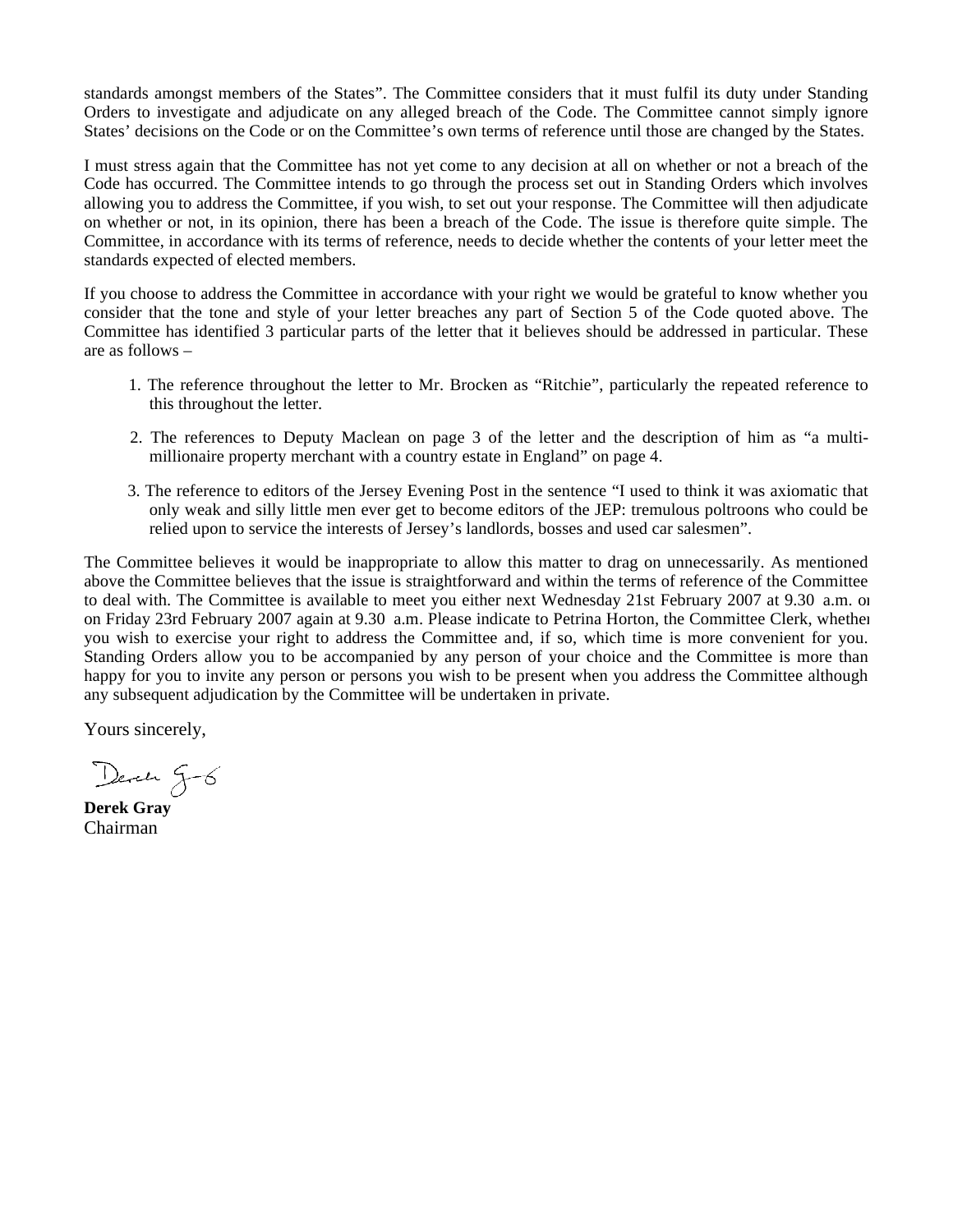| -----Original Message----- |                                                                                          |
|----------------------------|------------------------------------------------------------------------------------------|
| From:                      | <b>Stuart Syvret</b>                                                                     |
| Sent:                      | 13 February 2007 17:54                                                                   |
| To:                        | Derek Gray                                                                               |
| $Cc$ :                     | Juliette Gallichan; Kenneth Le Brun; Gerard Baudains; Michael De La Haye (States Greffe) |
| Subject:                   | PPC re Letter                                                                            |

#### Dear Derek

Thank you for the letter which I have just received from Petrina. As I think I made clear when I last wrote, I consider this to be a matter of fundamental principle, as do many members of the public. I therefore intend to mount a serious defence of free speech. I, and probably many others, don't want to go through this nonsense every time someone thinks that we've been 'impolite'. As I said, I will be establishing a blog in the coming months and absolutely nothing PPC can do will prevent me from speaking my mind in it. We really have to avoid 30 or 40 of these 'hearings' per annum.

In light of the above, I have to say that the dates you give are far too soon. Unlike PPC, I do not have ready access to legal advice. Seeking and taking such advice will take me some time. I have no funds to pay for such advice so will be on the mercy of lawyers prepared to help me pro bono. PPC, surely, respects the basic principles of natural justice?

It should also be noted that PPC are, in effect, acting as complainant, jury and judge in this matter. Not a credible position.

It is not clear from your letter whether you agreed to my request for any hearing to be in public, though this could be construed from your last paragraph when you state that I can bring people of my choice to attend. Could you confirm a public hearing please?

Please note that I and some members of the public will shortly submit a formal complaint against the Privileges & Procedures Committee on the grounds that the Committee is in breach of the following part of the Code:

"Elected members should at all times conduct themselves in a manner which will tend to maintain and strengthen the public's trust and confidence in the integrity of the States of Jersey and shall endeavour, in the course of their public and private conduct, not to act in a manner which would bring the States, or its Members generally, into disrepute.

A detailed case will be submitted in due course, but in summary it will be argued that, in the absence of actionable libels or use of obscenities, PPC is bringing the States into disrepute by seeking to engage in a censorious action against an elected representative of the public, attacking his freedom of speech, limiting his - and by example and extension others - ability to express the concerns of his electorate and generally failing to recognise the importance of free speech.

I would also be grateful if you could state to me whether you believe the statements in my letter of which you complain are untrue?

If you could let me have your response as soon as possible, I would be grateful.

**Thanks**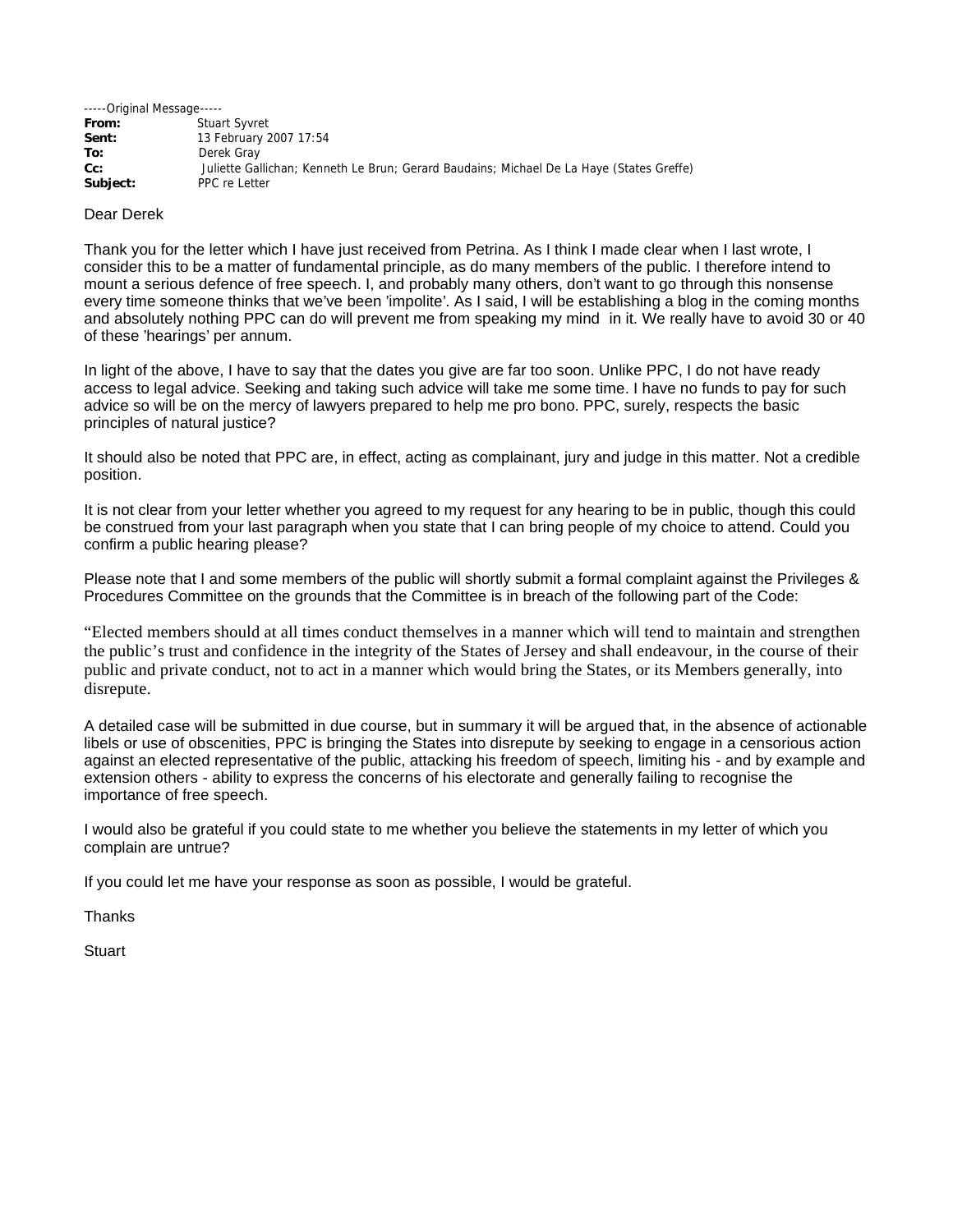| -----Original Message----- |                                                                                                      |
|----------------------------|------------------------------------------------------------------------------------------------------|
| From:                      | Stuart Syvret                                                                                        |
| Sent:                      | 14 February 2007 09:43                                                                               |
| To:                        | Derek Gray; Juliette Gallichan; Kenneth Le Brun; Gerard Baudains; Michael De La Haye (States Greffe) |
| Subject:                   | RE: PPC re Letter                                                                                    |
| Importance:                | Hiah                                                                                                 |

#### Dear All

You will have received the e-mail below already. In addition to the points raised in the e-mail, I would be grateful for answers to the following questions.

Could each of you respond directly to me stating whether you have discussed my letter with members of the public or other States members? What was the nature of each conversation? Have you been lobbied to get PPC involved in this issue, and if so, by who?

I would be grateful if Derek could state whether PPC has received complaints concerning the issue and if so, from who?

You state in your letter that you do not whish this matter to "drag on". That being so, you will need to respond to my communications swiftly. Unless and until, I have answers to me queries, I will not be in a position to know what it is I am defending myself against, and thus agree a date with you for a hearing.

I must emphasise again that free speech is a matter of the utmost importance. I am, therefore, going to fight for freedom of expression without compromise.

As a motto of the International Brigade who fought Franco's fascists said, "If you tolerate this your children will be next."

In your letter you cite three passages from my letter and it is these passages, I assume, that you are complaining of? If so I am unable, on the basis of the furnished information, to know what it is I am supposed to be defending myself against. Could you please give me a precise explanation of what it is you consider worthy of 'investigation' in the three cited passages?

In particular, I am extremely curious to know why you should even dream that the factual statement "a multimillionaire property merchant with a country estate in England" to describe Deputy MacLean provides any locus standi?

Likewise, I am immensely interested to learn precisely why it should be considered objectionable to refer to a man as "Ritchie" when he is a man commonly known as "Ritchie"?

I would also like you to acknowledge that the letter was written against a background of two letters accusing me of being a communist sympathiser.

A couple of weeks ago a former States member phoned up Radio Jersey and suggested that I was a communist. He was actually a studio guest last Sunday, and during the programme he likened me to Adolph Hitler. By way of contrast, I point out that a States member owns a country estate in England, and refer to a member of the public as Ritchie - and my words suddenly become some immense crises of intolerable expression and a threat to good order.

I don't suppose there is much purpose in pointing out the absurdity of all this to PPC? No, I didn't think so somehow. I look forward to your answers. **Thanks** 

**Stuart** 

-----Original Message----- From: **Stuart Syvret**<br> **Sent:** 15 February 2 **Sent:**  15 February 2007 10:38 **To:**  Derek Gray; Kenneth Le Brun; Gerard Baudains; Michael De La Haye (States Greffe); Juliette G. Gallichan Subject: RE: PPC re Letter **Importance:**  High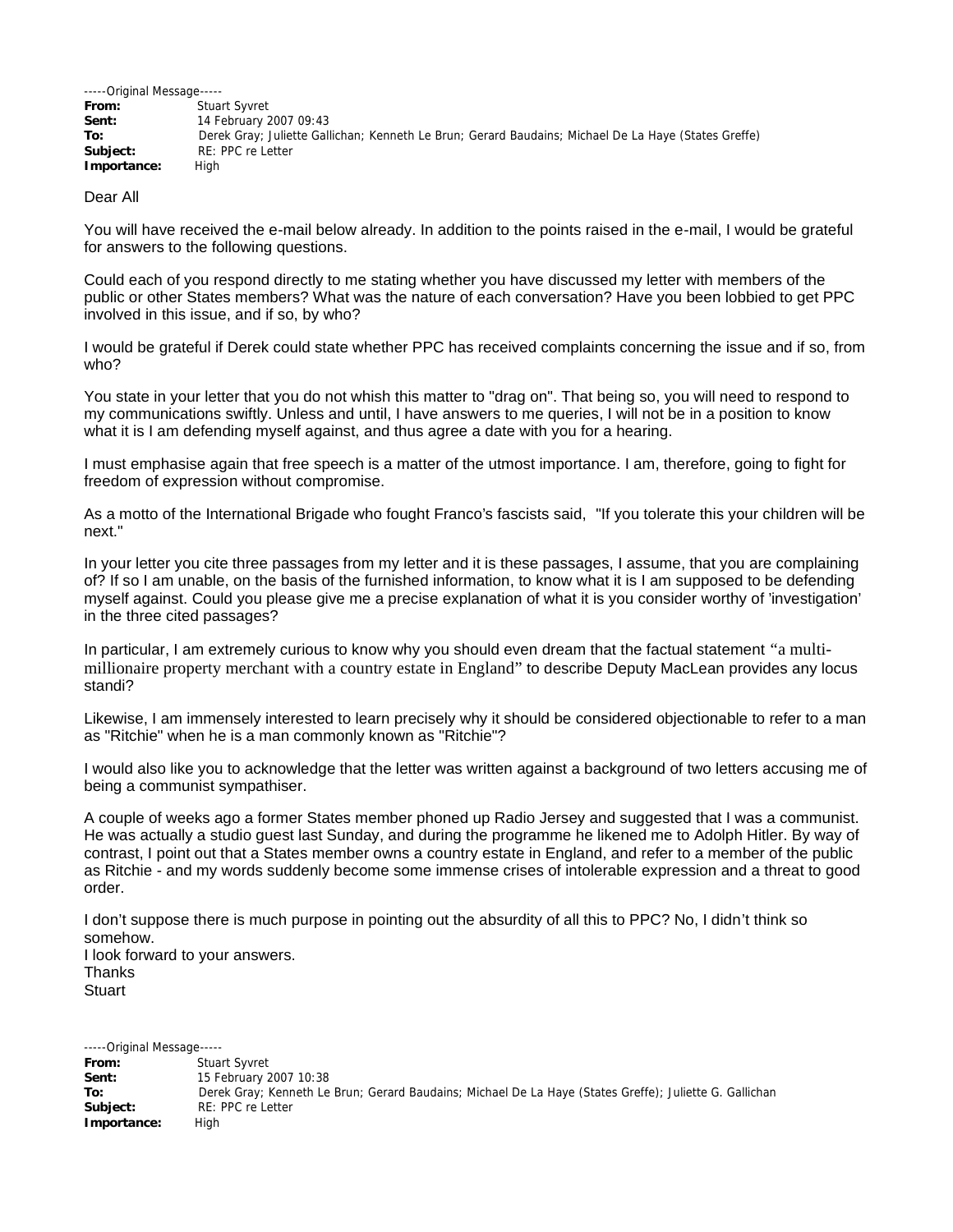#### Dear All

With the exception of Michael, who has rightly told me it isn't for him to get involved in political matters, I have heard from none of you so far. PPC will, no doubt, be pressing me to agree a date for a hearing at some point. This being so, I really must ask for far swifter communication. I, and I imagine PPC, will wish for total clarity as to what it is we will be discussing and why, when we meet. This will avoid a great deal of time wasting and deliver for us clarity of focus. There are, therefore, likely to be a number of issues on which we will need to correspond prior to any hearing.

Could I ask that my e-mails are responded to rapidly?

**Thanks**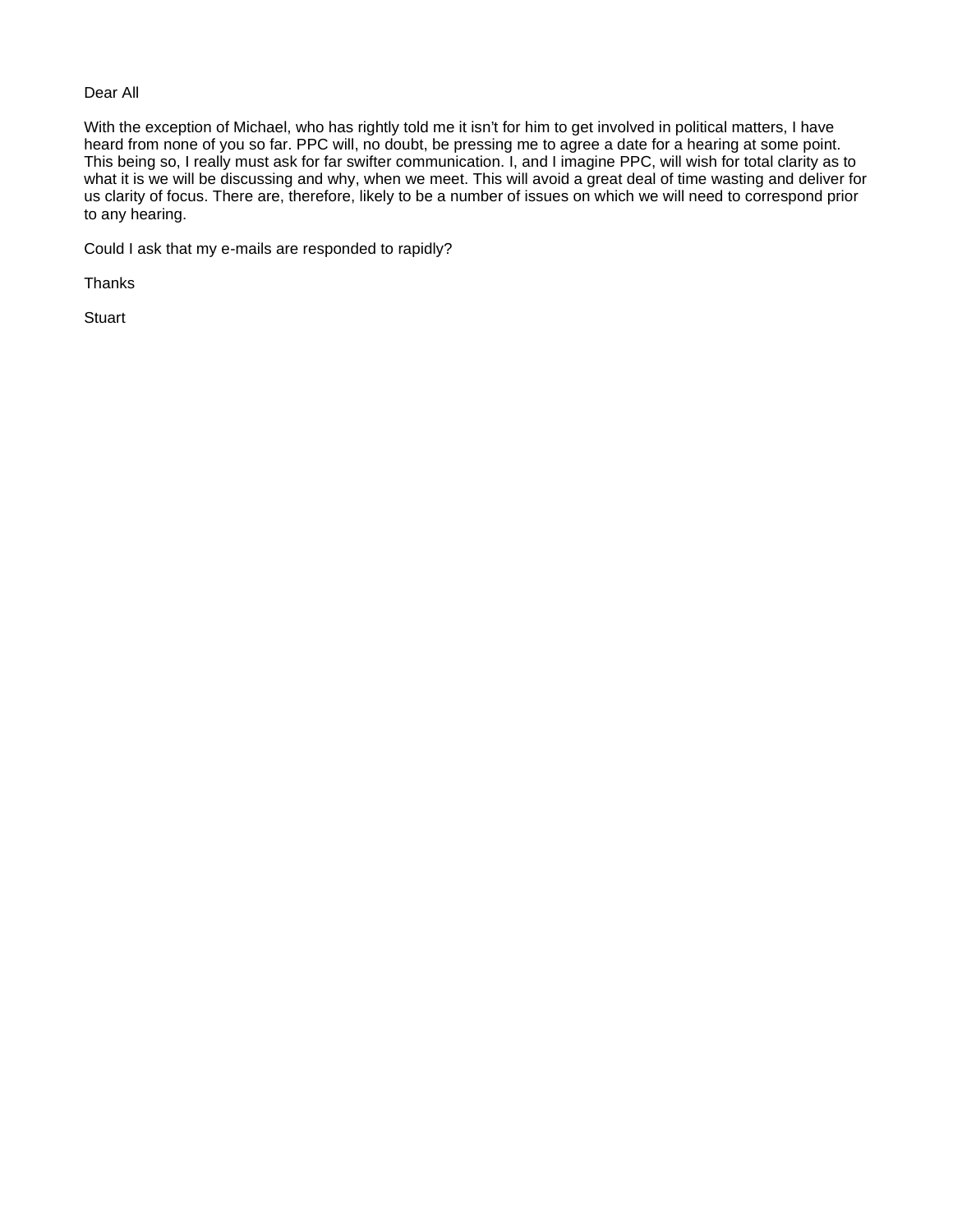Privileges and Procedures Committee

Our ref: 1240/9/2(27)

Senator S. Syvret

15th February 2007

Dear Senator Syvret,

#### **Code of Conduct for Elected Members**

I refer to your e-mails of 13th and 14th February 2007 concerning PPC's investigation under the Code of Conduct for Elected Members.

I do not think it is appropriate at this stage in our investigation to continue to enter into extensive correspondence about this matter and I do not therefore intend to do so. It is nevertheless only right that I respond briefly to certain matters raised in your messages.

As you know the Privileges and Procedures Committee is investigating whether your letter breaches Section 5 of the Code of Conduct for Members. This is a collective Committee decision and the views and actions of individual members are immaterial. For this reason, Committee members have decided not to respond to you individually on this matter but rather to direct all correspondence through me as Chairman.

The investigation has been instituted under Standing Order  $157(1)$  which reads as follows –

#### **157 Investigation of breach of code of conduct**

(1) Where the PPC has information, whether or not received from a complainant, that suggests that an elected member may have acted in breach of the code of conduct it shall, without undue delay, inform the member and investigate the act.

I must stress again that no decision has been reached on whether the Code has been breached but the extracts quoted have been given as examples of parts that the Committee believes should be considered alongside Section 5. The factual basis or otherwise of the extracts is not an issue – the only matter to be investigated is whether or not the letter meets the standards of courtesy and respect required of members by Section 5 of the Code.

As I have already mentioned Standing Orders set out a very clear process that must be followed in these cases. We intend to adhere strictly to those procedures and we must therefore proceed without undue delay as required. If you have concerns about the implications of the Code, the procedures set out in Standing Orders or the manner in which the Privileges and Procedures Committee is fulfilling its terms of reference in investigating alleged breaches there are, of course, avenues open to you to pursue your concerns.

The Committee intends to meet next week to adjudicate on the matter. One of the dates offered to you is one of the 'standby' dates agreed for additional PPC meetings and may therefore already be in your diary. You are invited to exercise your right to address the Committee when we meet. The meeting is not a 'hearing' but, quite properly, Standing Orders allow you to be heard and I hope you will want to exercise your right to do that and give us your point of view before we adjudicate on whether we consider there has been a breach. It is not the Committee's policy to publicise such meetings as 'public meetings' as our experience has shown some members who are the subject of a complaint prefer the meeting to be held in private. Nevertheless Standing Orders allow a person addressing the Committee to be accompanied by any person of his or her choice and for that reason the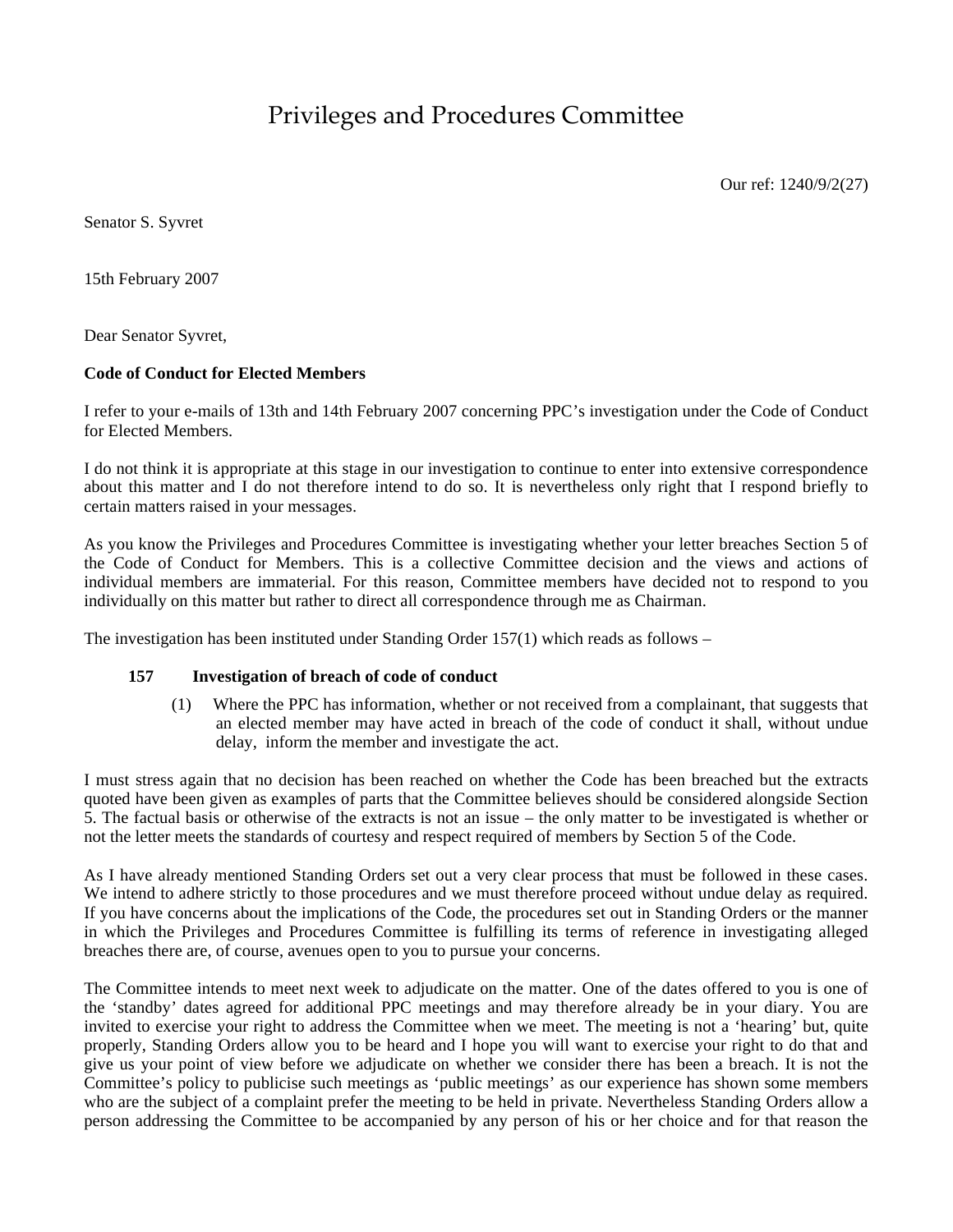Committee is happy for you to bring anyone you wish to the meeting and 'publicise' it in any way you see fit.

I would be grateful if you could indicate whether you intend to exercise your right to address the Committee next week and, if so, whether Wednesday or Friday is more convenient for you. We are not prepared to delay the matter any further as we consider that the issue is quite simple. In summary, the States have agreed a Code by a large majority and charged PPC to investigate alleged breaches without undue delay. The Committee must therefore adjudicate on whether or not it considers that any of the contents of your letter breach the Code. If you are unhappy with the manner in which the Committee does that you are, of course, free to take whatever action you wish in due course.

I look forward to hearing from you.

Yours sincerely,

Deren g-6

**Derek Gray** Chairman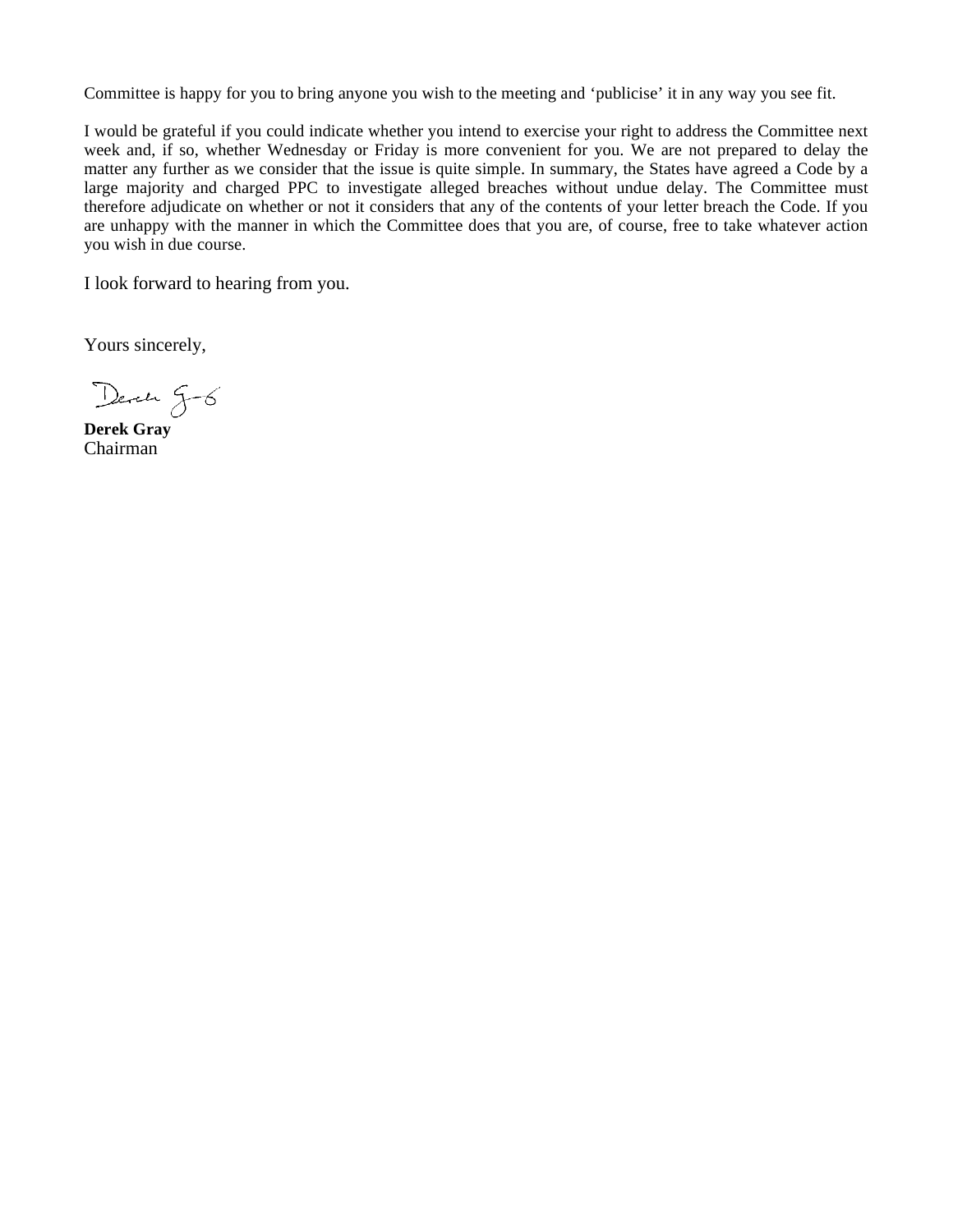#### -----Original Message----- From: Stuart Syvret Sent: 15 February 2007 16:14 To: Derek Gray Cc: Kenneth Le Brun; Gerard Baudains; Juliette G. Gallichan; Petrina Horton; Michael De La Haye (States Greffe) Subject: RE: Emailing: 2007.02.15 Syvret S. from Chairman.doc

#### Dear Derek

Thank you for your letter. As I have to point out, it contains many inadequacies. I will address just a few of them here.

Firstly, you and PPC collectively refuse to answer my questions in which I asked whether members of PPC have discussed my letter with members of the public or other States members, and whether PPC collectively or its individual members have been lobbied to take action over this matter.

It as an obvious feature of the delivery of natural justice that a person accused of some offence, or facing some form of disciplinary action, has a right to know who their accusers are. This principle shouldn't really need restating but I do so for the record.

You rely upon the code of Conduct for States members in justifying the involvement of PPC. Let me cite some of that Code.

- 156 Complaint about conduct of an elected member [26]
- (1) Any person may complain to the PPC that an elected member has breached the code of conduct.
- (2) The PPC shall not accept any complaint –
- (a) which is made anonymously;
- (b) which, in the opinion of the PPC, is frivolous, vexatious or unsubstantiated;

Firstly, the refusal of PPC collectively, or in the person of its individual members, to state unambiguously whether lobbying has occurred over this matter, is a prima facie breach of Standing Order 156 (2) which I quote above. Any such lobbying is de facto an anonymous complaint. In order to comply with this part of the Code, PPC itself and each of the involved members, must either give their solemn word of honour that no such lobbying, conversations or complaints have taken place - or if such conversations have taken place, abandon the process on the grounds that PPC must not act on anonymous complaints, this in order to comply with 156 (2) (a).

Secondly, you state in your latest letter that "This is a collective Committee decision and the views and actions of individual members are immaterial." No they are not. As already stated, a person subject to disciplinary processes has a right to know who their accusers are. And, as far as PPC are concerned, let me cite Standing Order 157 (7) "If a member of the PPC is the complainant, or is otherwise connected with or was involved in the act to be investigated, he or she shall take no part in the investigation or the appointment of any panel to undertake the investigation." If the processes you are adopting are not to fall into ridicule, every reasonable step must be taken to attempt to demonstrate transparency, impartiality and to avoid people coming to the conclusion that what PPC is undertaking is merely a de facto party political act of oppression.

Article 6 of the European Convention on Human Rights guarantees that "In determination of his civil rights and obligations......everyone is entitled to a fair and public hearing within a reasonable time by an independent and impartial tribunal". PPC fails this test on two grounds. Firstly, it fails to meet the necessary appearance of objectivity and impartiality, given its collective refusal to state what a priori discussions or lobbying its members have been a party to. Secondly, PPC is a group of politicians. No group of politicians - especially when dealing with political opponents - could ever be remotely regarded as qualifying as an 'independent and impartial tribunal'. PPC argues that such considerations do not apply as it, and its ability to control elected representatives, is covered by parliamentary privilege. This would be the case if the matter under investigation had taken place within the States chamber or its precincts. The communication under investigation by you was not undertaken from a position of - or under the protection of - parliamentary privilege. It was a statement of my views using the device of satire. It was issued by me as it might have been by any ordinary member of the public.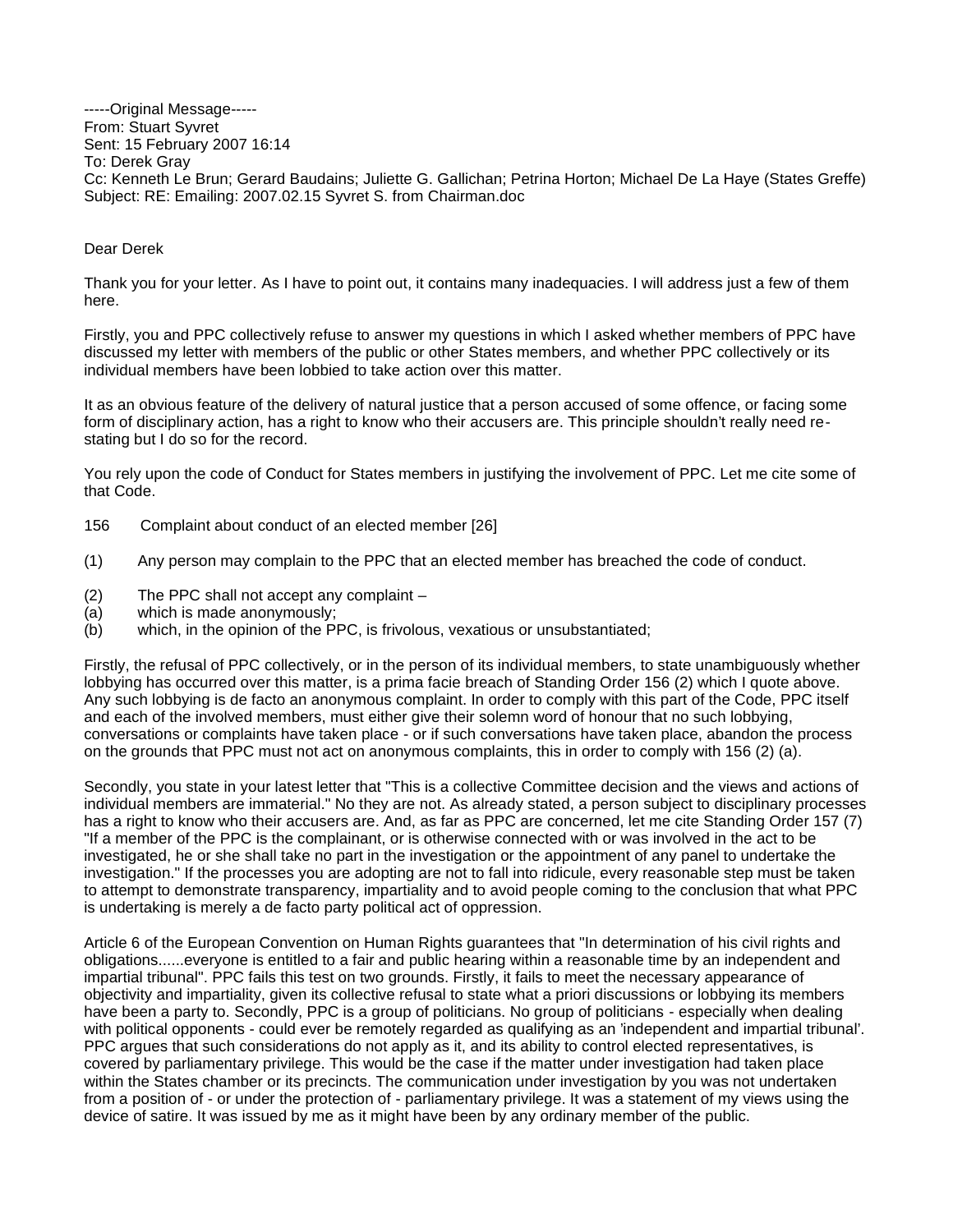Let me put it to you that neither PPC, nor any other member of the States, has any locus standi to take disciplinary action that is non-compliant with the European Convention on Human Rights in respect of a matter that took place away from the legislature and outside the protection and bounds of parliamentary privilege.

Moving on to 156 (2)(b); I asked in earlier correspondence for a detailed explanation of what, precisely, it is that PPC deems worthy of investigation. You cited that I had described Deputy MacLean as a multi-millionaire property merchant who owned a country estate in England. You also cited that I had referred to a man as Ritchie this notwithstanding the fact he is commonly known as Ritchie. The failure of PPC to cite substantive and credible reasons for the investigation is de facto a breach of Standing Order 156 (2)(b)in that that which is complained of is 'frivolous'.

In one of your earlier letters, after requests from me to know precisely what it was that was deemed to form the core of the investigation, you cited three passages from my open letter. Each of the three passages is entirely within the bounds of democratic political discourse and investigation concerning them is, therefore, a 'frivolous' matter. Nevertheless, in your earlier letter you unambiguously stated "The Committee has identified 3 particular parts of the letter that it believes should be addressed in particular" before going on to cite the three passages. But now, however, you resile from this clear statement of what it is I am under investigation for - thus throwing my ability to defend myself back into chaos. Your letter of the 15th moves the goal posts in that you attempt to retreat from your earlier statement by saying that the "extracts quoted" have been merely given as "examples". I am, therefore, forced back into the position of not knowing what, precisely, is under investigation. Do you really consider this to be a professional or reasonable way to conduct things? Let me put it to you that absolutely no credible or civilised disciplinary procedure would function in this manner.

Let me further put it to you that by adopting a chaotic process in which the basic principles of natural justice have been clearly cast aside, by refusing to co-operate with my reasonable requests to know what, precisely, is going on, by refusing yourselves to obey parts of the Code, you and PPC are acting in breach of the Code of Conduct where it states "Elected members should at all times conduct themselves in a manner which will tend to maintain and strengthen the public's trust and confidence in the integrity of the States of Jersey and shall endeavour, in the course of their public and private conduct, not to act in a manner which would bring the States, or its Members generally, into disrepute." Your conduct of this investigation will be seen by many members of the public as vexatious, frivolous, anonymous and oppressive; an attempt to suppress by censure and example the ability of elected members to properly represent their constituents. Your actions will weaken the public's trust and confidence in the States, and will bring the States into disrepute.

Of further concern to any democrat must be your truly quite extraordinary statement that "The factual basis or otherwise of the extracts is not an issue". In a free democratic society, free speech is curtailed only on the most clear and extreme of circumstances and where such curtailment is 'proportionate'. If a person wishes to litigate for defamation - a ground on which the courts might limit free speech - it will usually be sufficient for the defendant to prove that what he said is true, and he thus pleads justification and fair comment. Moreover, a plaintiff would have to demonstrate some 'harm' or 'loss'. PPC is casting aside both this standard of free speech and of the reasonable standard of proof in civil cases which is 'on the balance of probabilities'. You are adopting an approach which embodies and imposes a greater restriction on the free speech of elected representatives than that which applies to the general public. This is absolutely counter to democracy and the public good. Many of the people I represent elect me precisely because of what I say, how I say it and the attributes I bring to political discourse. They want me to speak on their behalf. By engaging in a censorious disciplinary process against me or any other elected representative - on the grounds that you don't like the "tone" of what we express, you are oppressing the public's right to free representation.

In a democratic society the accountability of politicians for what they say is via the ballot box. I am answerable to, and judged by, the public. If they do not like my "tone" they will remove me from office by casting their votes elsewhere. What I say in the public sphere away from the legislature is, frankly, absolutely no business of yours nor any other politician. To seek to interpose yourselves as some kind of judgemental apparatus between elected representatives and the public who choose them is to obstruct democracy. When one group of politicians seeks to say to other politicians "you're not allowed to say that" it is the public and their free choice of representation you are oppressing. Remember - none of us in the States are our own agents, there for our own purposes. We hold office to represent the public. If any of us are intimidated or browbeaten into silence it is the public who are, in effect, gagged.

PPC, other politicians, members of the public - all are entitled to say that they do not like what I said, that they do not agree with it, that my views are all wrong. What you cannot do - at least what no self-respecting democrat can do - is say "you're not allowed to say that", and then invoke some kind of some kind of censorious disciplinary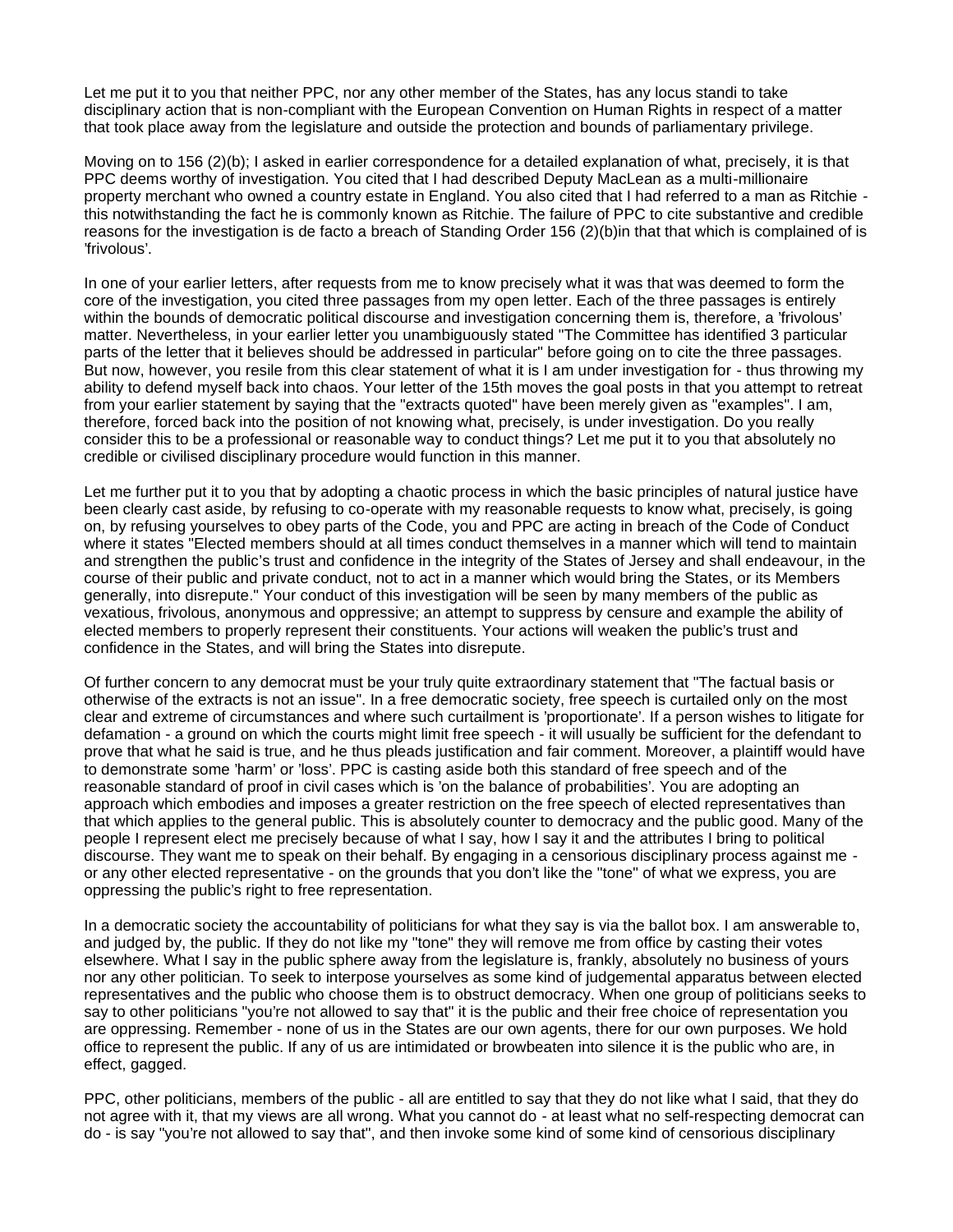process every time someone in the oligarchy decides we're getting a bit too uppity and not tugging our forelocks sufficiently.

The very bedrock of the importance of free speech is precisely that minority views and opinions can be expressed. You have entirely abandoned free speech the instant you decide that the majority can determine what it is the minority are, or are not, permitted to say. The moment you decide the powerful can decide what is "acceptable" for the not so powerful to say, you are travelling down the path towards mob rule, tyranny by the majority and Hitlerian plebiscites. I would, therefore, like to know what, exactly, you are referring to in your letter when you say that if I am unhappy with PPC and its conduct I am "free to take whatever action" I "wish in due course"? What action might this be? Are you suggesting going over the head of PPC to the States or, perhaps, bringing a vote of no confidence in PPC? Obviously, no minority view politician has any prospect of success against the majority. To imagine such actions as adequate remedies for misfeasance on the part of PPC is to say that it is acceptable for the majority to determine what is, or is not, acceptable for the minority to say. No thinking democrat could endorse such a state of affairs.

I have to say again, given the gravity of these matters, that the time frame you suggest is wholly inadequate. I need to seek advice and do research on the subject if I am to stand any chance of defending the principle of free speech.

When a hearing does take place, could you say where it will be? Whilst you still refuse to give me a straight answer on whether the process will take place in public, I will proceed on the basis that it will. Therefore any venue will require public access and sufficient seating for those who attend.

I look forward to your response to the points I make here.

Regards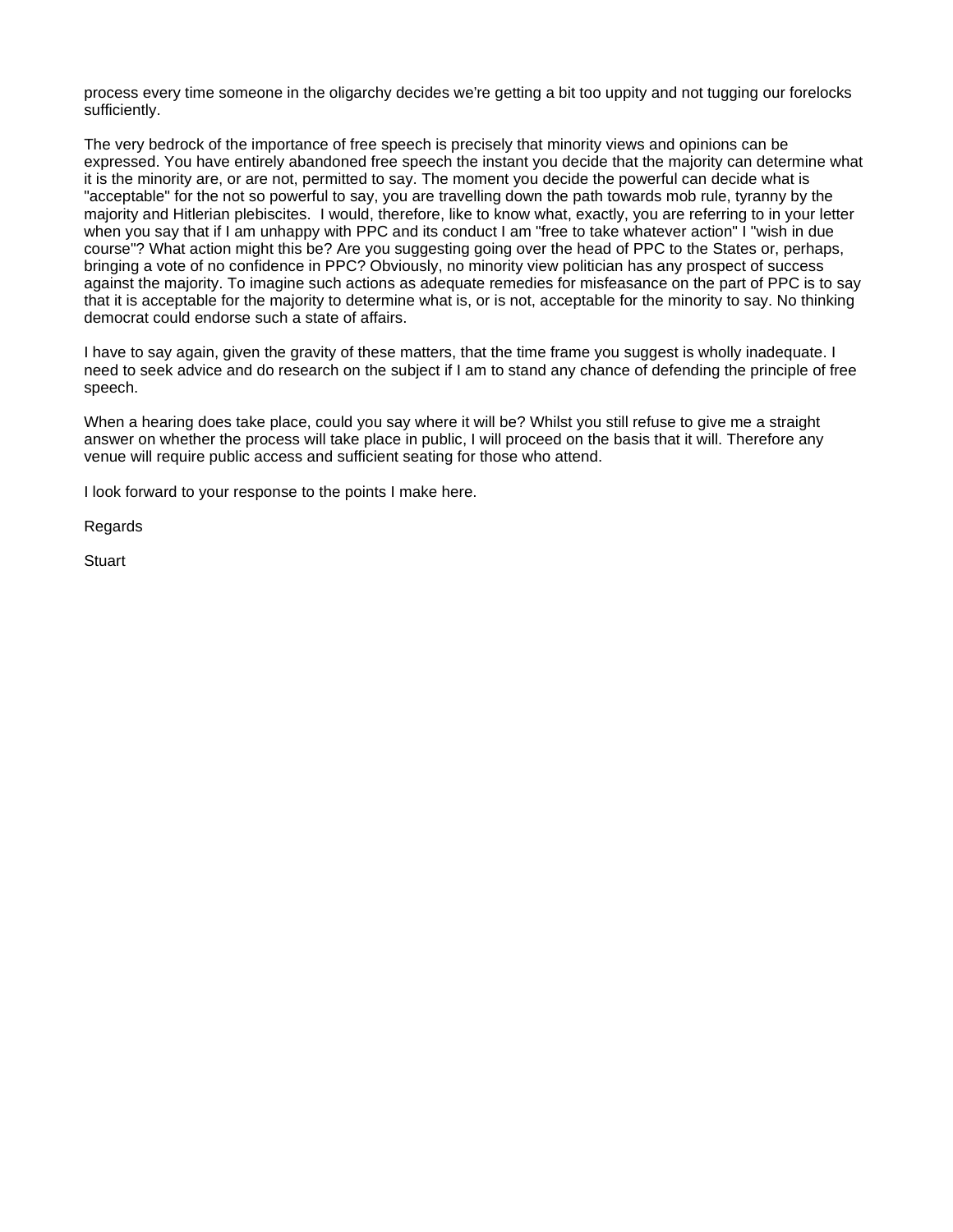Privileges and Procedures Committee

Our ref: 1240/9/2(27)

Senator S. Syvret

16th February 2007

Dear Senator Syvret,

### **Code of Conduct for Elected Members**

I refer to your e-mail of 15th February 2007.

In my letter yesterday I stated that I did not think it was appropriate to enter into extensive correspondence and I repeat that I do not therefore intend to do so. It is clear that we will not agree on the approach that PPC is taking to this matter. From our perspective the matter is quite straightforward. Following the circulation of your open letter the Committee believed, in accordance with Standing Order 157(1), that it had information that suggested that you may have acted in breach of the code of conduct. It therefore had a duty to investigate. There is no 'complainant' and your references to Standing Order 156 are therefore not relevant.

The Committee intends to fulfil its statutory duty to deal with the matter without undue delay and will therefore be meeting in the **Blampied Room** at **9.30 a.m**. on **Friday 23rd February 2007**. If this time is not convenient for you we could meet on Wednesday 21st February, also at 9.30 a.m. – please let me know your preference. You are invited to attend to exercise your right to address the Committee, accompanied by any person of your choice, in accordance with Standing Order 157(9). I very much hope you will choose to do that as if you decide not to address us we will have to proceed to adjudicate without the benefit of your views.

Yours sincerely,

Deren g-6

**Derek Gray** Chairman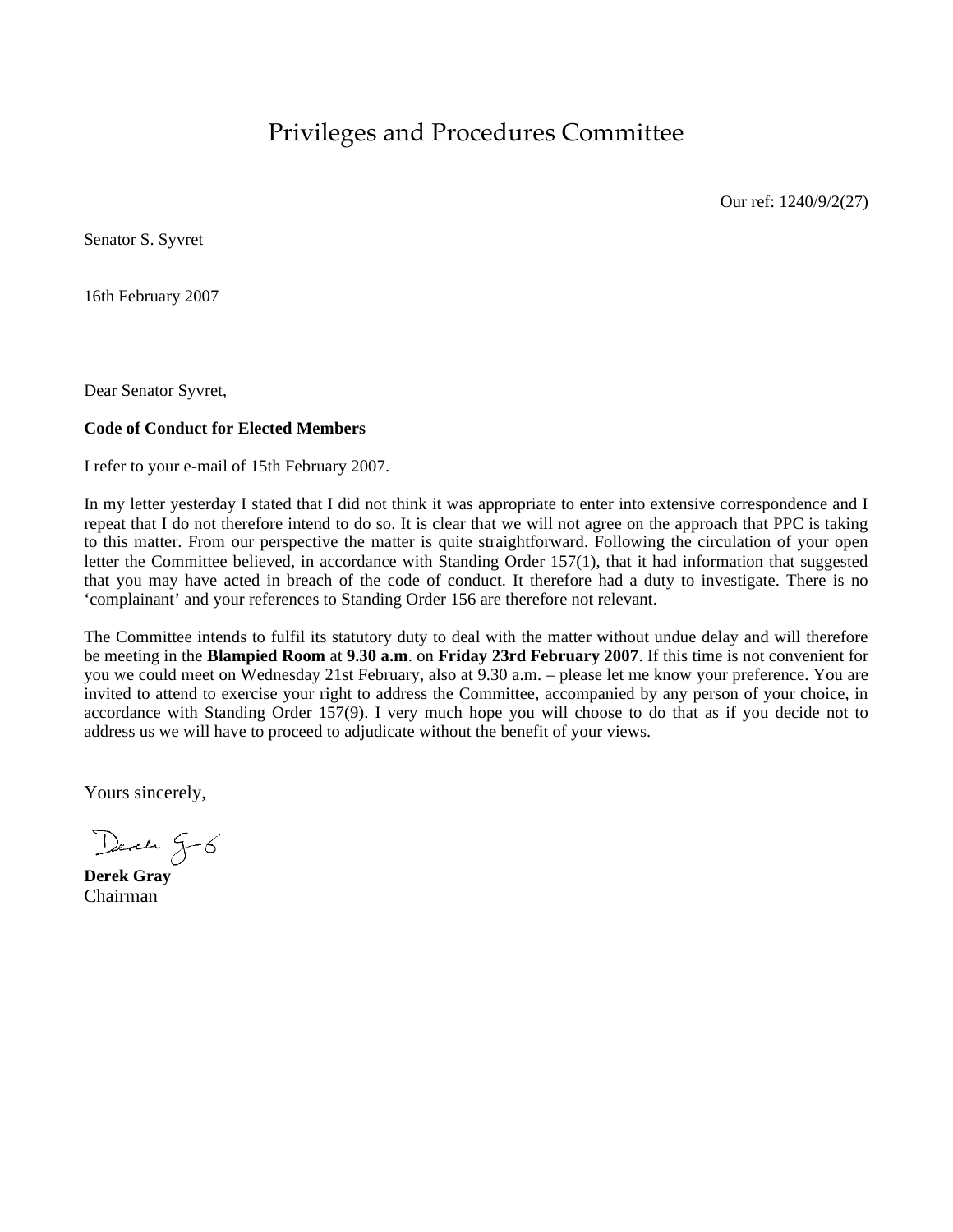-----Original Message----- From: Stuart Syvret Sent: 16 February 2007 14:56 To: Derek Gray Cc: Kenneth Le Brun; Gerard Baudains; Juliette G. Gallichan; Petrina Horton Subject: RE: Emailing: 2007.02.16 Syvret S. from Chairman.doc Importance: High

Dear Derek

I must note that you are still refusing to state what a priori discussions PPC or its members may have been involved in.

I must note your refusal to state whether members of PPC have received de facto anonymous complaints.

I must note that you still refuse to give a straight answer as to whether members of the public will be permitted to observe proceedings.

I must note that you still refuse to state precisely and in detail what words in the letter under investigation are to be the focus of your examination.

I must note that you resile from your original statement of what it was that was under investigation.

I must note that your refusal to define clearly what it is I am under investigation for deprives me of the right to a proper defence and fair hearing.

I must note that you refuse PPC itself to be bound by Standing Orders.

I must note your refusal to explain why you believe PPC has locus standi to disregard ECHR convention rights in respect of actions that took place away from - and outside the protection of - parliamentary privilege.

I must note that the general conduct and approach of PPC in this matter has been inimical to both free speech and the right to a fair hearing.

Our must now ask you this question: In the event of PPC finding that I, in fact, had breached the Code of Conduct for States members, what are the full range and spectrum of penalties at the disposal of PPC?

PLEASE NOTE THAT UNLESS I HEAR FROM YOU WITHOUT DELAY TO THE EFFECT THAT YOU ACCEPT THAT PPC HAS NO LOCUS STANDI TO DISREGARD CONVENTION RIGHTS IN RESPECT OF MATTERS OCCURRING OUTSIDE THE BOUNDS OF - AND WITHOUT THE PROTECTION OF - PARLIAMENTARY PRIVILEGE, AND THAT YOU CONSEQUENTLY ABANDON THE CURRENT INVESTIGATION I WILL BE ISSUING AND ORDER OF JUSTICE AGAINST PPC EARLY NEXT WEEK.

I hope you will appreciate there is some urgency attached to this matter.

I look forward to your swift response. **Thanks Stuart**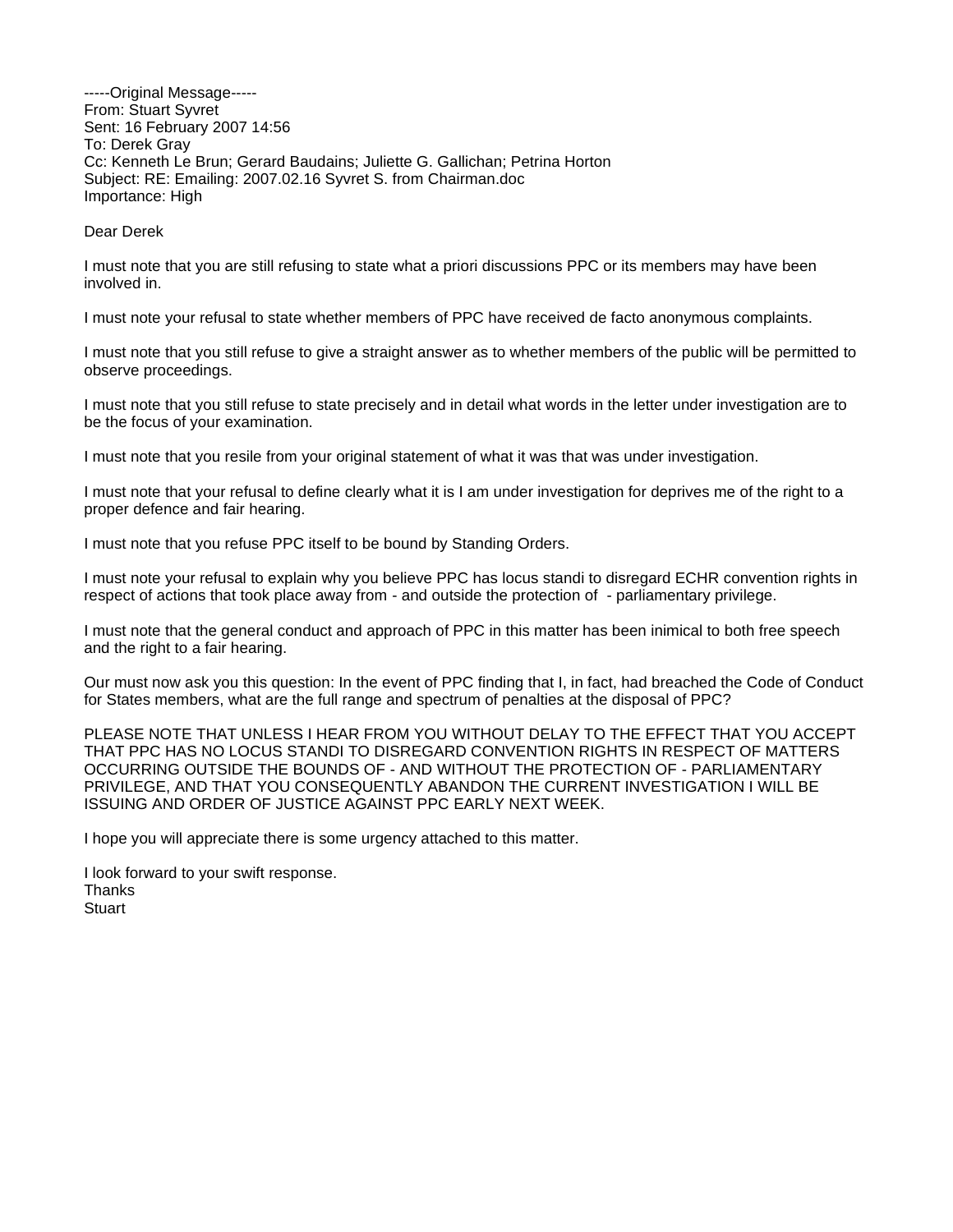-----Original Message----- From: Stuart Syvret Sent: 19 February 2007 10:00 To: Derek Gray Cc: Kenneth Le Brun; Gerard Baudains; Juliette G. Gallichan; Petrina Horton; Michael De La Haye (States Greffe) Subject: RE: Emailing: 2007.02.16 Syvret S. from Chairman.doc Importance: High

Dear Derek

I note that I have not yet received a reply to this e-mail. Will you be able to respond this morning?

Could I also point out that - entirely setting aside any dispute as to what PPC thinks it is doing - I simply could not make either of the dates you have suggested for this week. It is short notice and I am already booked up. If - and it is if - a hearing is to take place I'm afraid it just isn't practical for me to do it this week.

Regards

**Stuart** 

-----Original Message----- From: Petrina Horton Sent: 19 February 2007 10:24 To: Stuart Syvret Cc: Derek Gray; Kenneth Le Brun; Gerard Baudains; Juliette G. Gallichan; Michael De La Haye (States Greffe) Subject: RE: Emailing: 2007.02.16 Syvret S. from Chairman.doc

Dear Senator Syvret,

The Committee has asked me to send a short message on its behalf.

The Committee feels that all the issues that you raised in your e-mail of 16th February 2007 below have been covered in previous correspondence from the Chairman and it has nothing further to add.

The Chairman is somewhat surprised that you are not free at either of the times as the Wednesday date was specifically chosen to correspond with the additional PPC 2007 dates and the Friday date was only suggested to give an alternative.

The Chairman is seeking the Committee's views on the manner in which this matter should be progressed in view of your comments about your own availability and we will revert to you as soon as possible. Kind regards Petrina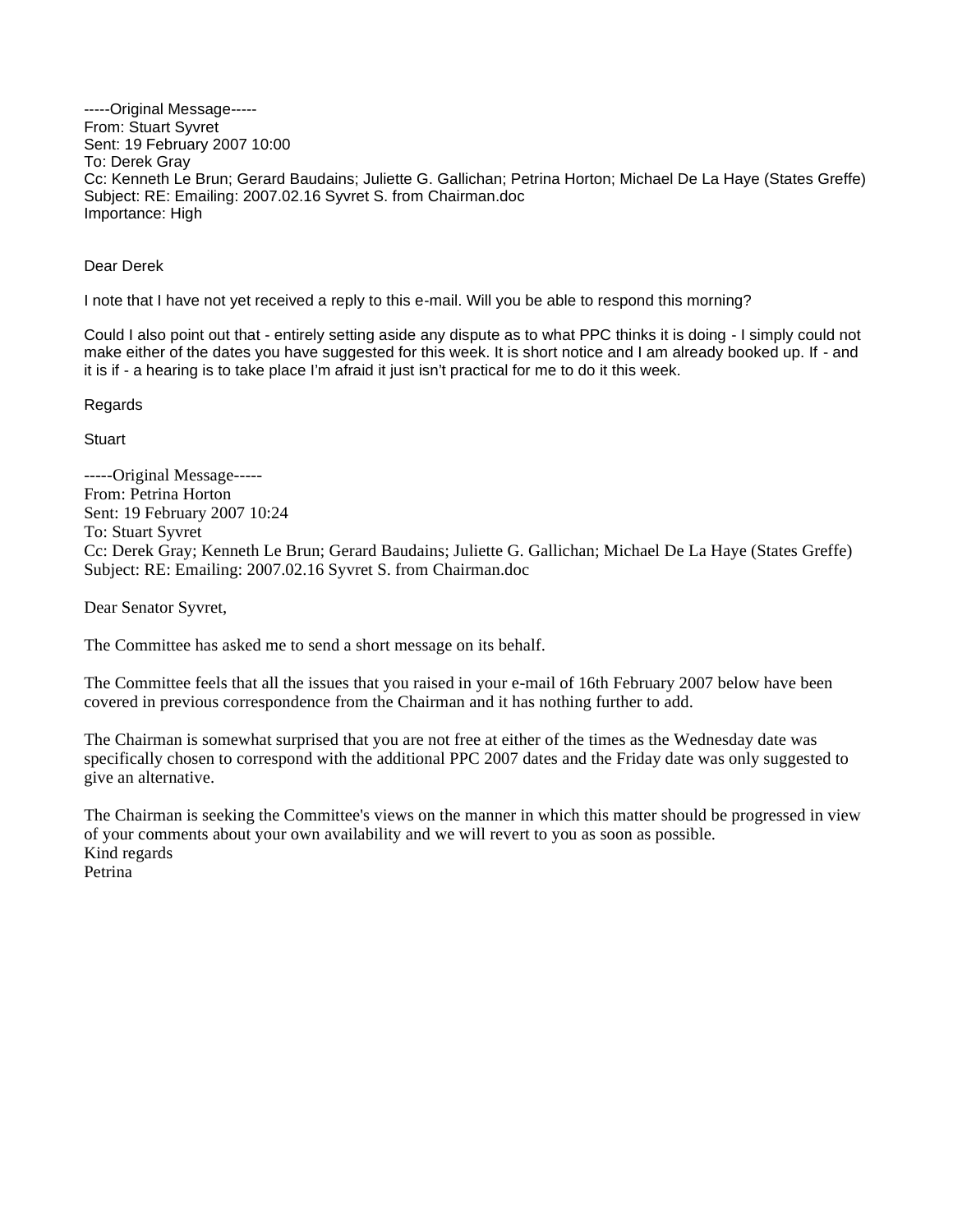-----Original Message----- From: Stuart Syvret Sent: 19 February 2007 10:51 To: Derek Gray Cc: Kenneth Le Brun; Gerard Baudains; Juliette G. Gallichan; Michael De La Haye (States Greffe); Petrina Horton Subject: RE: Emailing: 2007.02.16 Syvret S. from Chairman.doc Importance: High

Dear Derek

In respect of this e-mail I make the following observations.

Firstly, the issues I raised in previous correspondence have not, in fact, "been covered in previous correspondence". I have put a number of questions - all of which are entirely reasonable and of the kind that any person facing disciplinary procedures could reasonably ask. Rather than "covering" my questions you have simply chosen to ignore them. I do not believe any reasonable person could regard this as a civilised or respectable way of doing these things.

Secondly, I note your surprise that I am not available this week. I don't know what it is you do day in and day out, but the work associated with running my department is extensive, multi-faceted and often very demanding. I simply do not have the luxury of keeping dates in my diary free on the off-chance something will turn up. It is quite bad enough that you and PPC seem to attach no importance to the principles of natural justice; to give insufficient time adds insult to injury.

Regards **Stuart**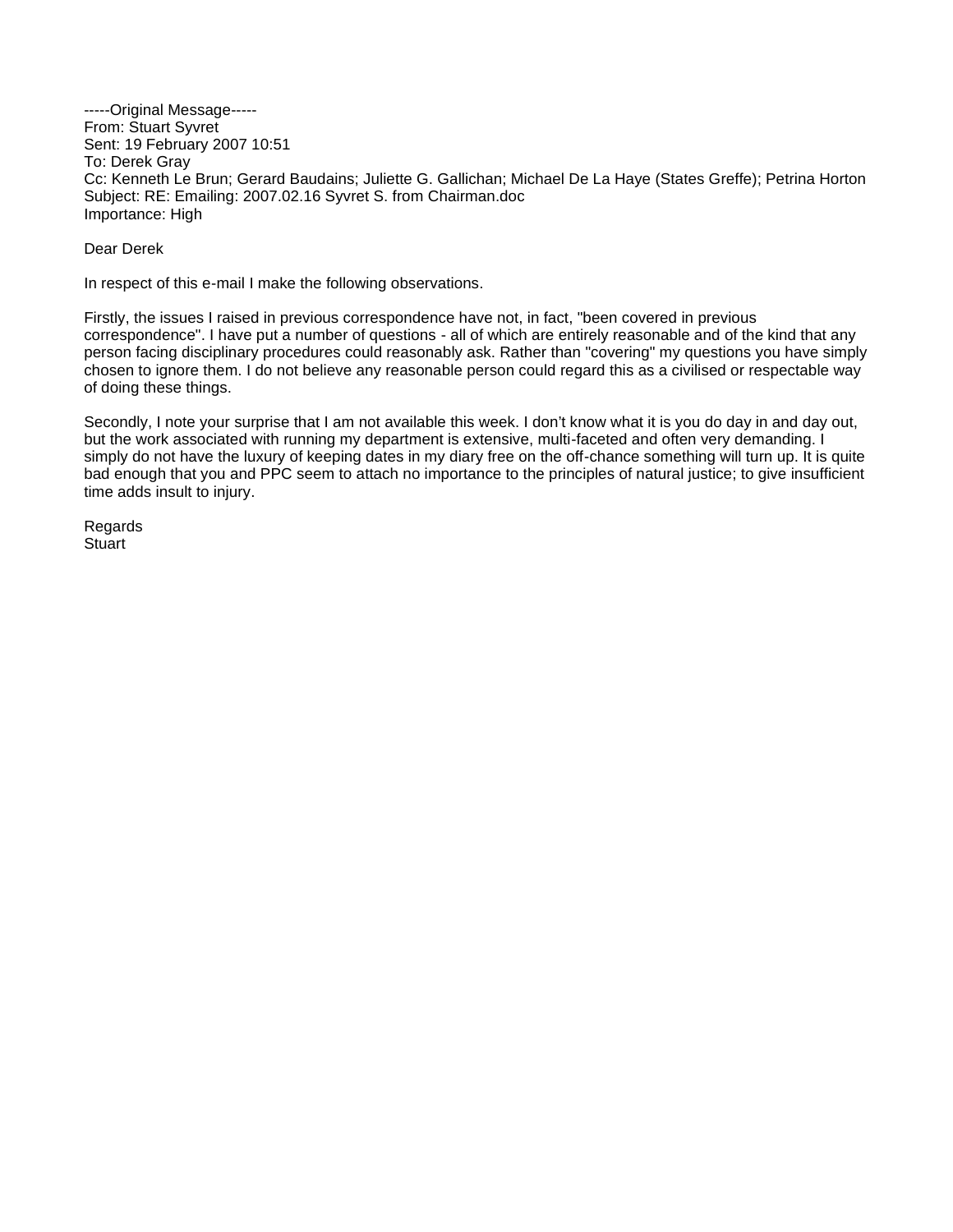# Privileges and Procedures Committee

Our ref: 1240/9/2(27)

Senator S. Syvret

20th February 2007

Dear Senator Syvret,

#### **Code of Conduct for Elected Members**

I refer to your recent e-mails and in particular your e-mail of 10.00 a.m. on 19th February 2007 in which you mention that you are not free to address the Committee at either of the times this week suggested in my previous letters.

The Committee is keen to bring this matter to a conclusion without undue delay and is disappointed that you are not willing to rearrange your diary to meet this Wednesday or Friday. We are not prepared to allow the matter to remain unresolved for too long but we are nevertheless willing to offer one additional time to you, namely **Wednesday 28th February 2007** at **2.00 p.m**. in the **Blampied Room**, if you wish to exercise your right to address the Committee. As this is a scheduled States' day, but it looks unlikely that the States meeting will continue into Wednesday afternoon, we take it that it is safe to assume that you have no other prior commitments.

I must stress that if you are not willing to come to give your views by next Wednesday we will have to proceed without the benefit of hearing you. I very hope that does not happen.

Although you have raised a number of issues in your e-mails the Committee has decided, as the Committee Clerk has already passed on to you, that we have nothing further to add to my previous letters. It is clear that there are significant differences of opinion between us about the approach that PPC is taking in this matter and if you remain unhappy with our actions when we complete our work you will, of course, be able to take whatever action you consider appropriate.

I must also notify you that yesterday afternoon the Committee received the attached letter of complaint from Mr. Richard Brocken concerning your open letter to him. You will note that Mr. Brocken raises a number of concerns, for example in relation to the manner in which your letter was distributed and the comments made by Senator Walker. PPC's role is restricted to considering your letter against Section 5 of the code of conduct as it is already doing and I have therefore notified Mr. Brocken that the matter is already under investigation. The Committee does not believe there is scope under its terms of reference to widen the investigation any further at this stage.

Yours sincerely,

Deren g-6

**Derek Gray** Chairman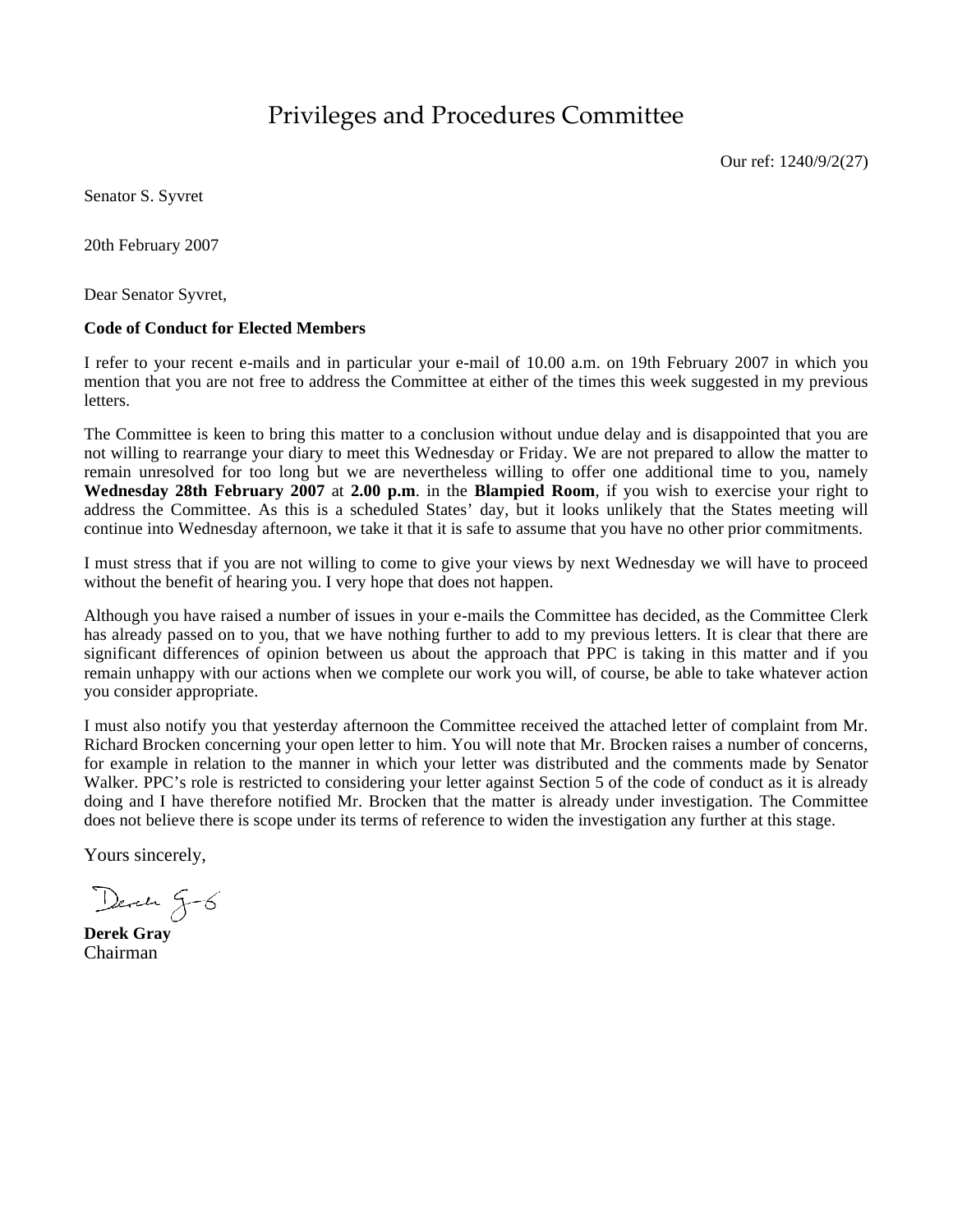Mr M De la Haye **Greffier** States of Jersey Morier House Halkett Place St Helier Jersey JE1 1DD

19<sup>th</sup> February 2007

Dear Mr de la Haye

I write regarding the open letter to me from Senator Stuart Syvret dated 1<sup>st</sup> February 2007 – consequently published, at his request, by the JEP and widely distributed by hand throughout the Island by unknown people.

The letter contains a personal attack upon my business integrity and attempts, by using innuendo, to bring my honesty into question.

This letter was distributed in the first instance to all State's Members, Chief Executive Officers and numerous civil servants. The method of delivery of the letter was, I believe, by using government funded resources, such as <www.gov.je>. This is an abuse of privilege and if such a method of delivering personal attacks were used by anyone employed in the private sector, they would face instant dismissal. I am a fully paid up Jersey taxpayer and I object strongly to my tax payments being used to attack myself and other members of the public.

Contrary to Chief Minister Frank Walker's statement that Senator Syvret regrets the use of language in certain parts of his letter to me, it has been widely publicised in the media that Senator Syvret states that he does not regret any part of the letter or the language he used in it and would indeed send it to me or publish it for Public consumption again.

He appears to think that he is above the law and I appeal to the Privileges and Procedures Committee to take the appropriate action to prevent him carrying out such scurrilous and unfounded attacks.

If you wish to call me to appear before the Privilege and Procedures Committee, I will be only too willing to do so.

Yours sincerely,

**Richard Brocken**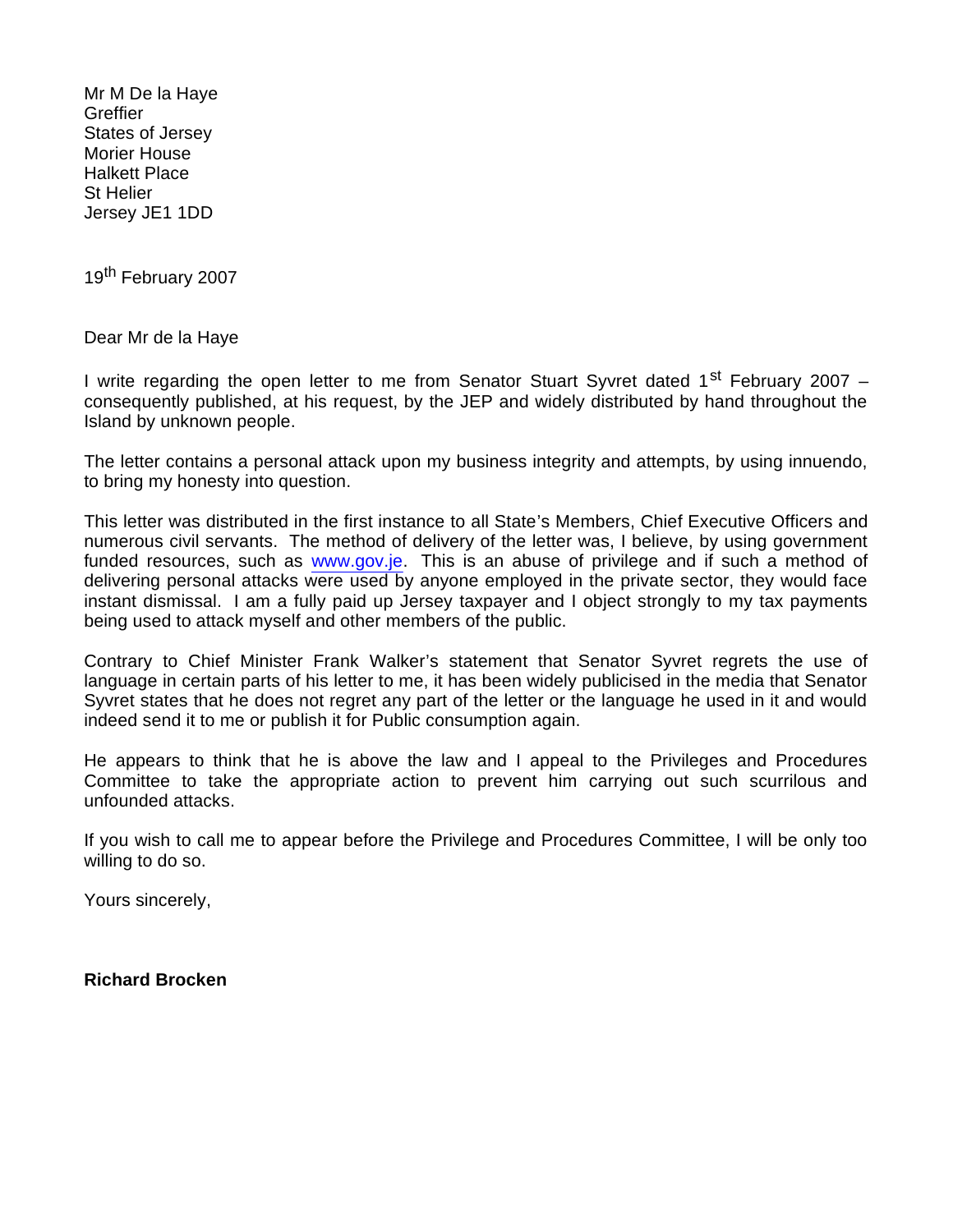-----Original Message----- From: Stuart Syvret Sent: 20 February 2007 16:50 To: Derek Gray Cc: Kenneth Le Brun; Gerard Baudains; Juliette G. Gallichan; Michael De La Haye (States Greffe); Petrina Horton Subject: RE: Emailing: 2007.02.20 Syvret S. from Chairman.doc, Letter from Mr Brocken 19th February.doc

Dear Derek

Thank you for this communication. I believe I will be able to attend on the revised date you now offer.

I feel I should further explain to you that I have, as I suggested in previous correspondence, drafted an Order of Justice against PPC. I hope to receive guidance on its format tomorrow at some point. Once the draft is in a finished form I will send it to you for your consideration along with a request that you recognise that PPC is not beyond the rule of law when it come to matters taking place outside the walls of the legislature, and thus abandons these misguided proceedings. Should PPC not do so, I will seek service of the Order of Justice.

As far as the letter from Mr Brocken is concerned, he is at perfect liberty to litigate against me for defamation if he believes he has a case as my letter was issued - please note - outside the purview and protection of parliamentary privilege. As far as I am concerned PPC is perfectly welcome to take into consideration the complaint from Mr Brocken - however, all of the caveats and concerns I have expressed about PPC's alleged powers to interfere with free speech and PPC's failure to adhere to the rules of natural justice apply to the handling of his complaint also.

Regards

**Stuart** 

-----Original Message----- From: Stuart Syvret Sent: 22 February 2007 15:45 To: Derek Gray Cc: Kenneth Le Brun; Gerard Baudains; Juliette G. Gallichan; Michael De La Haye (States Greffe); Petrina Horton Subject: RE: Emailing: 2007.02.20 Syvret S. from Chairman.doc, Letter from Mr Brocken 19th February.doc

Dear Derek

I'm afraid I have been very busy with H & SS stuff so I have not yet had the chance to complete the draft Order of Justice. I will though get it to you soon, Monday hopefully.

Regards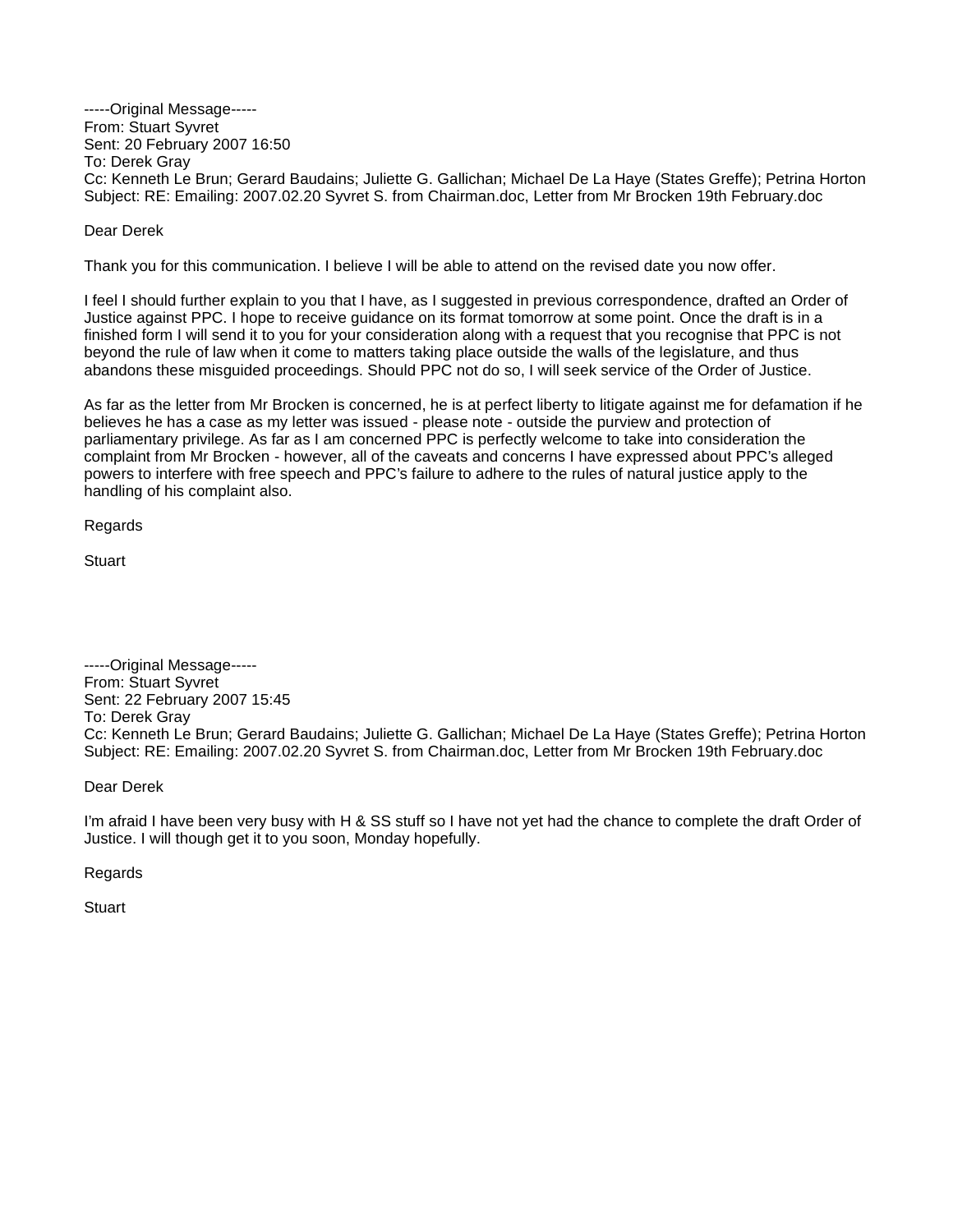| -----Original Message----- |                                                                                                                         |
|----------------------------|-------------------------------------------------------------------------------------------------------------------------|
| From:                      | <b>Stuart Syvret</b>                                                                                                    |
| Sent:                      | 27 February 2007 15:46                                                                                                  |
| To:                        | Derek Gray; Kenneth Le Brun; Gerard Baudains; Juliette G. Gallichan; Michael De La Haye (States Greffe); Petrina Horton |
| $Cc$ :                     | Ben Shenton; Alan Breckon; Judith Martin; Shona Pitman; Geoffrey Southern                                               |
| Subject:                   | Letter of Complaint to PPC                                                                                              |
| Importance:                | High                                                                                                                    |

#### Dear Derek

For your convenience, I attach a copy of the letter of complaint, of which I handed a signed copy to you this afternoon.

On behalf of my co-signatories, I would ask that you keep us all informed as to how PPC proposes to handle the complaint.

# Thanks

**Stuart** 

| -----Original Message----- |                                                                                                                     |
|----------------------------|---------------------------------------------------------------------------------------------------------------------|
| From:                      | <b>Stuart Syvret</b>                                                                                                |
| Sent:                      | 27 February 2007 15:59                                                                                              |
| To:                        | All States Members (including ex officio members)                                                                   |
| Subject:                   | Complaint Against PPC for Failing to Promote Free Speech, Democracy, Natural Justice and the Privileges of Members. |

Dear Colleague

I attach a self-explanatory formal letter of complaint against PPC.

It is signed by Senator Shenton, Deputy Breckon, Deputy Martin, Deputy Pitman, Deputy Southern and myself.

I think it would be helpful for all members to read the letter and reflect upon its contents. The year is 2007 and we are supposed to be a free, civilised, just and democratic society.

Should any member wish to add their support to the letter of complaint, please feel free to e-mail me.

Regards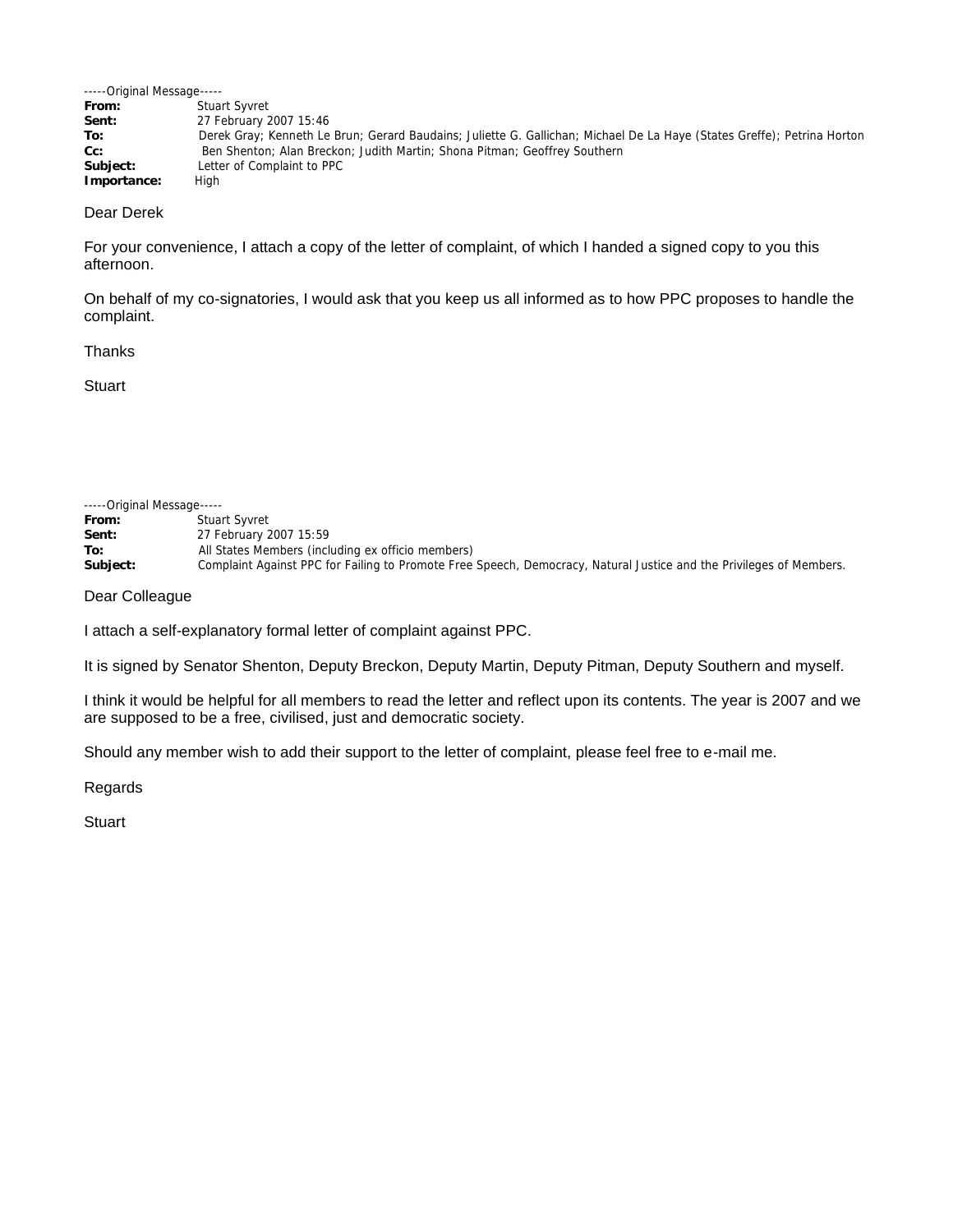# **COMPLAINT AGAINST THE PRIVILEGES AND PROCEDURES COMMITTEE**

# **Submitted to**

# **THE PRIVILEGES AND PROCEDURES COMMITTEE**

#### **In the name of**

# **THE UNDERSIGNED ELECTED MEMBERS OF THE STATES**

We, the undersigned elected members of the States, hereby make a formal complaint against the Privileges and Procedures Committee of the States of Jersey. (Hereafter known as PPC)

PPC is currently pursuing a disciplinary investigation against Senator Stuart Syvret in connection with a satirical article, written and published by him as an 'open letter'.

The signatories to this complaint are concerned that the actions of PPC against Senator Syvret may not be compatible with free speech, democracy, the basic right to a fair hearing and the Standing Orders of the States of Jersey.

This complaint does not concern itself with the merits or de-merits of the 'open letter'. Instead the complaint is concerned with certain specific aspects of PPC's handling of the investigation against Senator Syvret and, more generally, the appropriateness of current Standing Orders, the Code of Conduct for members of the States and the interpretations being placed thereon by PPC.

We are concerned at the broader implications of both the startling lack of regard PPC has exhibited for the basic principles of natural justice, and the harmful effects on Jersey democracy which arise from attempts by PPC to interfere with the freedom of expression of the public's elected representatives in the public sphere away from the chamber.

#### **In its treatment of Senator Syvret, PPC:**

Has acted on the basis of de facto anonymous complaints, contrary to Standing Orders.

Has denied Senator Syvret the opportunity to develop a proper defence by refusing to be specific.

Has thrown his ability to defend himself into chaos by initially defining 3 sections of the 'open letter' it wished to enquire into, but, in subsequent correspondence, resiling from such specificity.

Has refused to explain to Senator Syvret just how, precisely, it considers the 'open letter' to merit investigation.

Has refused Senator Syvret an appropriate amount of time to prepare a defence.

Members of PPC may be acting on their own de facto complaints, contrary to Standing Orders.

Has sought to interfere with Senator Syvret's right to free expression, by placing an extremist construct on the meaning of the Code of Conduct.

Has sought to deny Senator Syvret the accepted standards of natural justice.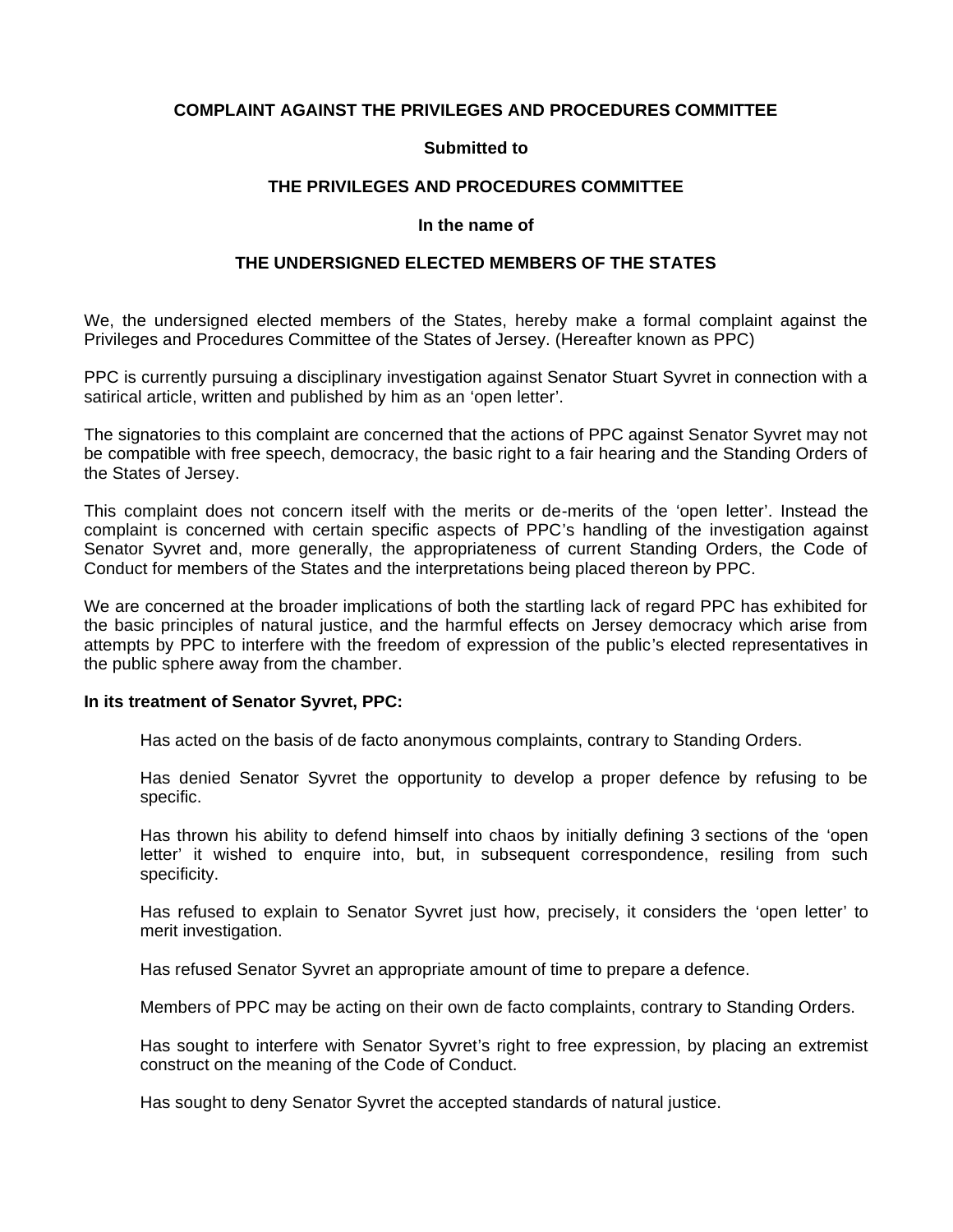Has sought to interfere with his human rights.

### **In its general conduct in connection with this matter, PPC:**

Has placed an interpretation upon the Code of Conduct for elected members which is simply not compatible with functioning democracy.

Has placed an interpretation upon the Code and of Standing Orders that is simply not compatible with basic human rights.

Has engaged in the employment of a censorious disciplinary process which will have a "chilling" effect upon free speech by the public's elected representatives.

Has paid absolutely no regard for the basic principles of natural justice.

Has acted as complainant, jury and judge in their own cause and have thus not exhibited credible behaviour.

Is having the effect of, through precedent and example of the case against Senator Syvret, intimidating other elected representatives of the people from speaking their mind.

Has itself shown scant regard for Standing Orders and the Code of Conduct.

Has acted in a manner likely to harm the standing of the States in the eyes of the public and to bring the States into disrepute by seeking to interfere with free speech.

### THE COMPLAINTS:

By acting in the manner described above, PPC is: -

# **1: Breaching Standing Order 128 (f) (Terms of Reference of PPC) which requires PPC:**

 'To take the necessary steps for the enforcement of the code of conduct for members of the States and in this context to promote high standards amongst members of the States and to champion and defend the privileges of members of the States;'

This by:

(a) Failing to observe and enforce Standing Order 156 (2) which states:

'The PPC shall not accept any complaint –

- (a) Which is made anonymously;
- (b) which, in the opinion of the PPC, is frivolous, vexatious or unsubstantiated;'

(b) Failing to champion and defend the privileges of members of the States, Instead engaging in actions which actually suppresses members' rights and erode their privileges.

(c) Failing to observe high standards amongst members of the States by acting on de facto anonymous complaints and failing to defend members' privileges and in so doing breaching Standing Order 128 (f).

# **2: Breaching Standing Order 156 (2) which requires PPC to not act upon anonymous complaints, and to not act upon complaints which are frivolous or vexatious.**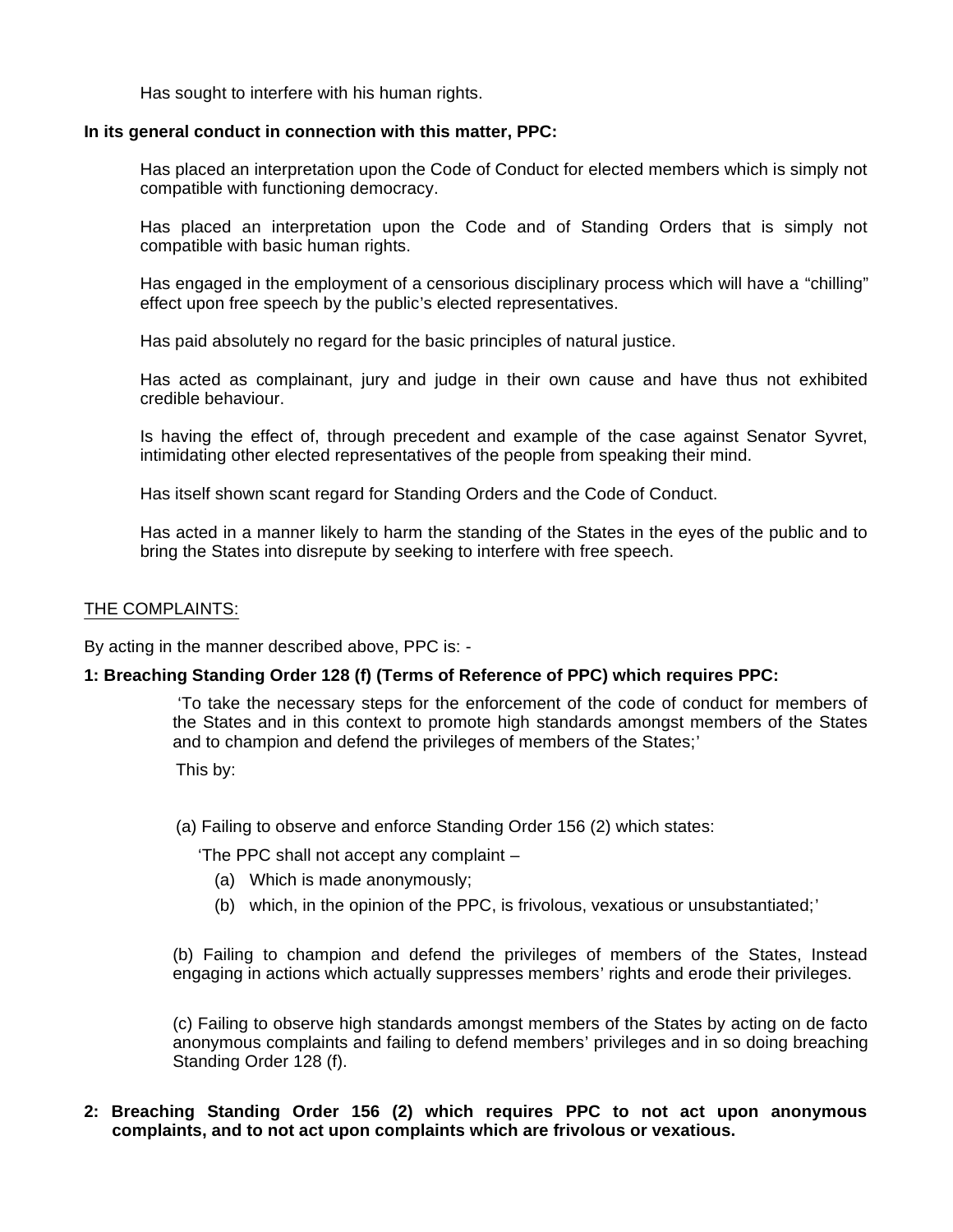This by:

(a) Acting on de facto anonymous complaints as evinced by the Chairman's letter to Senator Syvret, dated 5<sup>th</sup> February 2007, in which the Chairman stated:

"I have been contacted by a number of members asking whether the Privileges and Procedures Committee will be considering whether the contents of the letter might constitute a breach of the Code of Conduct."

The chairman's letter went on to state:

"Following the approaches I have received, and having read the letter myself, I will be asking the Committee on Wednesday to decide whether or not it believes that an investigation should be initiated."

Given this admission of lobbying by members and "approaches" by members, Senator Syvret wrote to the chairman and members of PPC in the following terms:

"Could each of you respond directly to me stating whether you have discussed my letter with members of the public or other States members? What was the nature of each conversation? Have you been lobbied to get PPC involved in this issue, and if so, by who?

I would be grateful if Derek could state whether PPC has received complaints concerning the issue and if so, from who?"

The Chairman of PPC and its individual members refused to comply with Senator Syvret's reasonable request to know who his accusers were. The Chairman wrote:

"As you know the Privileges and Procedures Committee is investigating whether your letter breaches Section 5 of the Code of Conduct for Members. This is a collective Committee decision and the views and actions of individual members are immaterial. For this reason, Committee members have decided not to respond to you individually on this matter but rather to direct all correspondence through me as Chairman."

Senator Syvret again sought to point out to PPC both the relevant Standing Order and the importance natural justice, writing:

"Thank you for your letter. As I have to point out, it contains many inadequacies. I will address just a few of them here.

Firstly, you and PPC collectively refuse to answer my questions in which I asked whether members of PPC have discussed my letter with members of the public or other States members, and whether PPC collectively or its individual members have been lobbied to take action over this matter.

It is an obvious feature of the delivery of natural justice that a person accused of some offence, or facing some form of disciplinary action, has a right to know who their accusers are. This principle shouldn't really need re-stating but I do so for the record.

You rely upon the code of Conduct for States members in justifying the involvement of PPC. Let me cite some of that Code.

156 Complaint about conduct of an elected member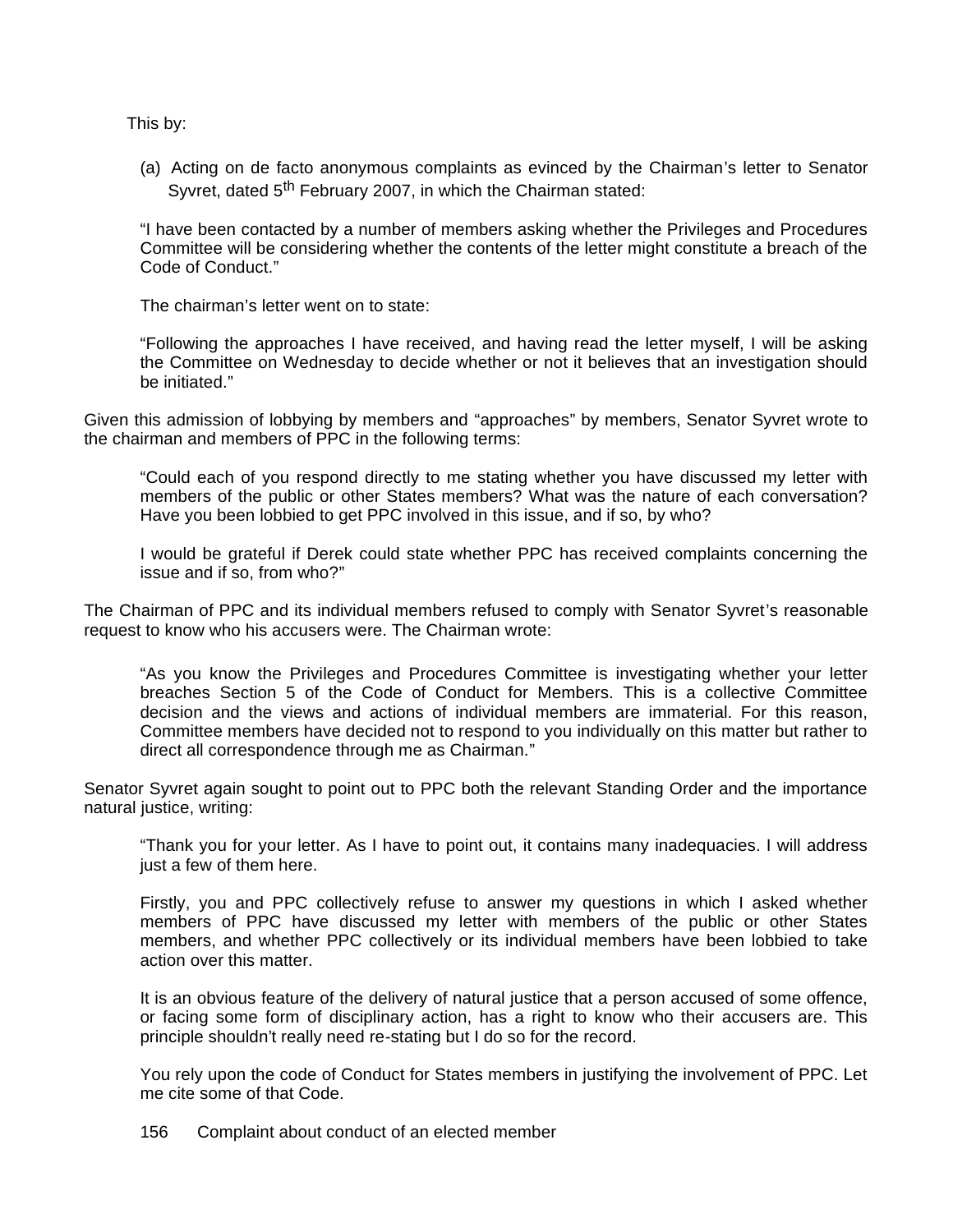(1) Any person may complain to the PPC that an elected member has breached the code of conduct.

- $(2)$  The PPC shall not accept any complaint  $-$
- (a) Which is made anonymously;
- (b) Which, in the opinion of the PPC, is frivolous, vexatious or unsubstantiated;

Firstly, the refusal of PPC collectively, or in the person of its individual members, to state unambiguously whether lobbying has occurred over this matter, is a prima facie breach of Standing Order 156 (2) which I quote above. Any such lobbying is de facto an anonymous complaint. In order to comply with this part of the Code, PPC itself and each of the involved members, must either give their solemn word of honour that no such lobbying, conversations or complaints have taken place - or if such conversations have taken place, abandon the process on the grounds that PPC must not act on anonymous complaints, this in order to comply with 156 (2) (a)."

To date, Senator Syvret is still facing de facto anonymous complaints because of the refusal of PPC to tell him which people "approached" PPC about the subject.

# **3: Breaching the Code of Conduct for States members through the above described behaviour; specifically:**

#### **Openness**

Holders of public office should be as open as possible about all the decisions and actions that they take. They should give reasons for their decisions and restrict information only when the wider public interest or rules on freedom of information, data protection or confidentiality clearly demand.

By failing to be open with Senator Syvret in respect of "approaches" made by others, by failing to give clear reasons for its decisions and by restricting information through denying Senator Syvret the information he has sought, PPC is breaching this requirement.

# **Leadership**

Holders of public office should promote and support these principles by leadership and example to maintain and strengthen the public's trust and confidence in the integrity of the States and its members in conducting public business.

By failing to uphold the principles by the actions described above, by exhibiting poor leadership, by failing to observe Standing Orders and the Code itself, by setting a poor example and thus harming the public's trust and confidence in the integrity of the States, and by acting in a manner inimical to free and functioning democracy PPC is breaching this requirement.

# **Maintaining the integrity of the States**

Elected members should at all times conduct themselves in a manner which will tend to maintain and strengthen the public's trust and confidence in the integrity of the States of Jersey and shall endeavour, in the course of their public and private conduct, not to act in a manner which would bring the States, or its Members generally, into disrepute.

By acting in the manner described above, including denial of natural justice, interference with free speech and failing to protect the rights of minority elected members, PPC is conducting itself in a manner which will harm the public's trust and confidence in the integrity of the States and by such conduct bring the States into disrepute.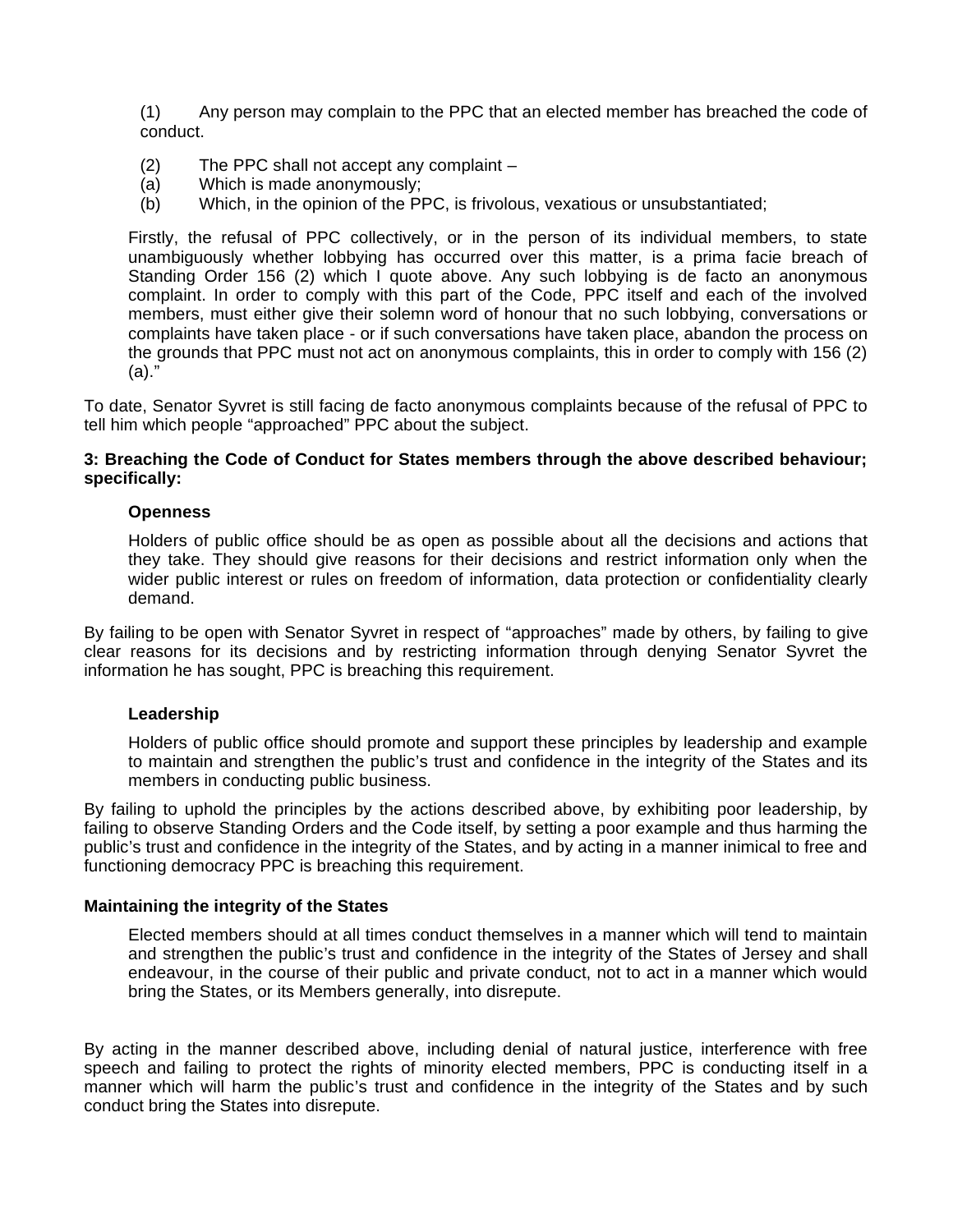# **Summary**

The signatories to this letter are:

- Concerned at the consequences of the actions of PPC for the free, honest and open representation of the people.
- Concerned at the implications and consequences for minority members.
- Concerned at the failure of the States to both function as, and give the appearance of a modern, pluralistic functioning democracy.

Consequently, we call upon PPC to:

- Recognise the serious deficiencies in its own conduct;
- Recognise that the present action against Senator Syvret is both ill-founded and, more importantly, a threat to functioning democracy;
- Recognise that the present Standing Orders and Code of Conduct are deficient and flawed and to bring to the States amendments to rectify such flaws.

Finally we ask PPC and others to recognise the wisdom of the words of Pennsylvania state legislator, Mark B. Cohen when he said:

# **"Freedom of speech which is limited to freedom to say whatever a majority of the Pennsylvania legislature agrees with is not real freedom of speech."**

# **SIGNATORIES:**

| Senator Ben Shenton | Deputy Alan Breckon          | Deputy Judy Martin           |
|---------------------|------------------------------|------------------------------|
| Deputy Shona Pitman | <b>Senator Stuart Syvret</b> | <b>Deputy Geoff Southern</b> |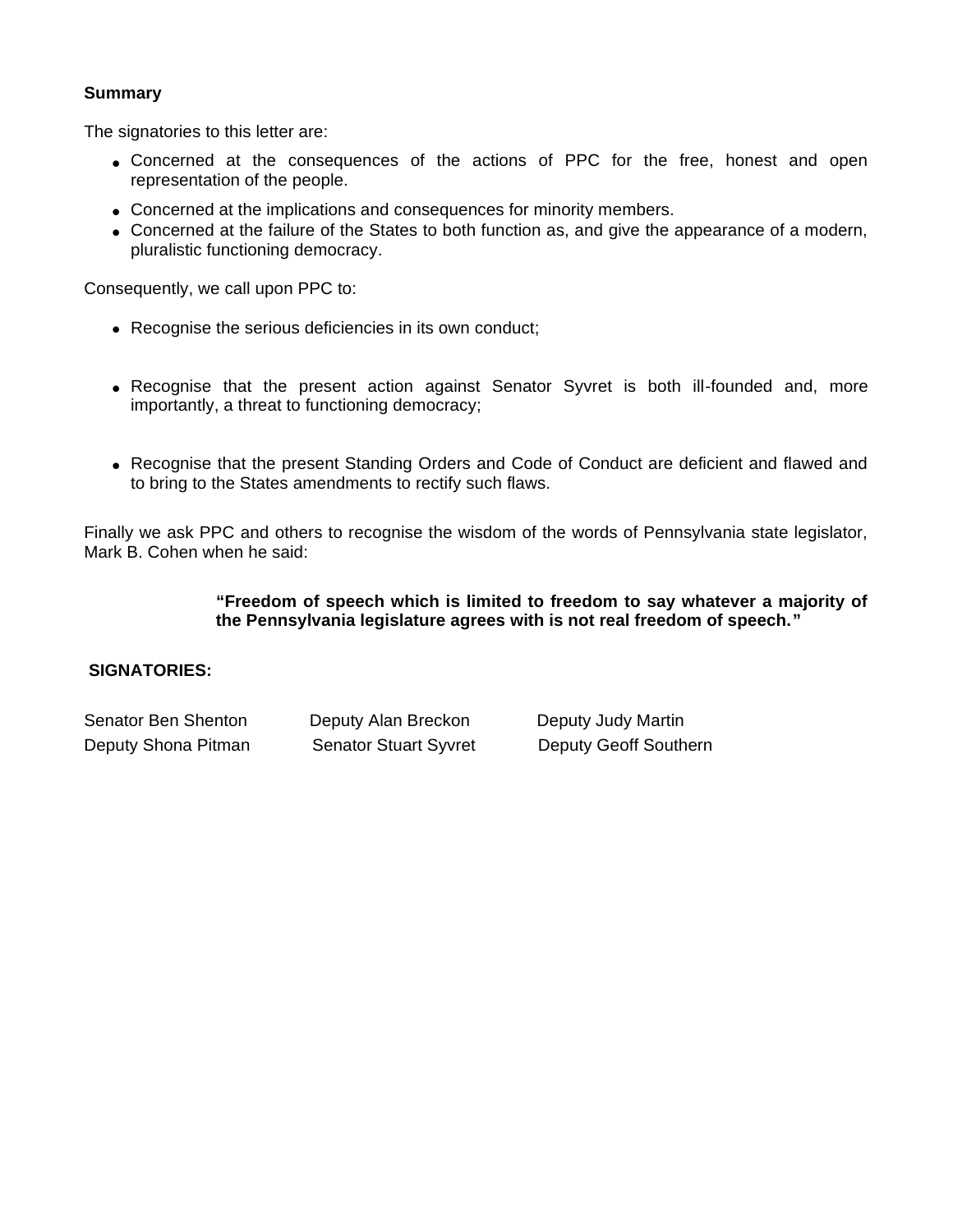----- Original Message ----- From: Derek Gray To: Stuart Syvret; Kenneth Le Brun; Gerard Baudains; Juliette G. Gallichan; Michael De La Haye (States Greffe); Petrina Horton Cc: Ben Shenton; Alan Breckon; Judith Martin; Shona Pitman; Geoffrey Southern Sent: Tue Feb 27 21:09:40 2007 Subject: RE: Letter of Complaint to PPC

#### Dear Stuart

I acknowledge receipt of your letter. I should however point out, yet again, that the content of the open letter to Mr Brocken is not an issue just the tone and language. What surprises me is that when the Council of Ministers examined these very same issues you apparently raised no complaint or circulated a letter of complaint against them. The meeting set for tomorrow will go ahead. Regards Derek

-----Original Message----- From: Stuart Syvret Sent: 27 February 2007 21:33 To: Derek Gray; Kenneth Le Brun; Gerard Baudains; Juliette G. Gallichan; Michael De La Haye (States Greffe); Petrina Horton Cc: Ben Shenton; Alan Breckon; Judith Martin; Shona Pitman; Geoffrey Southern Subject: Re: Letter of Complaint to PPC

#### Dear Derek

Two basic points you seem to be missing from what you say in this e-mail.

Firstly, the CoM is an external executive body. It never sought to invoke the cloak of parliamentary privilege; it never sought to create an oppressive precedent to be used against back benchers; and most significantly it never flew in the face of its duty to protect the rights of free speech and the privileges of members - unlike PPC. The conduct of PPC in this matter is astonishing.

Secondly, - and could I really suggest that you take some sensible advice on this subject, as you appear to be in a state of complete ignorance as to case law on the extent of free speech - freedom of expression is not confined simply to that which is deemed acceptable or uncontroversial. I have explaned this before but I am beginig to wonder if you have actualy read any of it.

The most striking feature of your e-mail is that you totally ignore the profound charges against PPC. You are perhaps accepting that PPC has broken standing orders - but you just don't care? The "might is right" theory. You should get someone to explain that to you as well.

We go into tomorrow's meeting with you still refusing to reveal who is behind the anonymous complaints - and thus ignoring the very standing orders you are supposed to uphold. Do you seriously consider your position to be credible?

Regards **Stuart**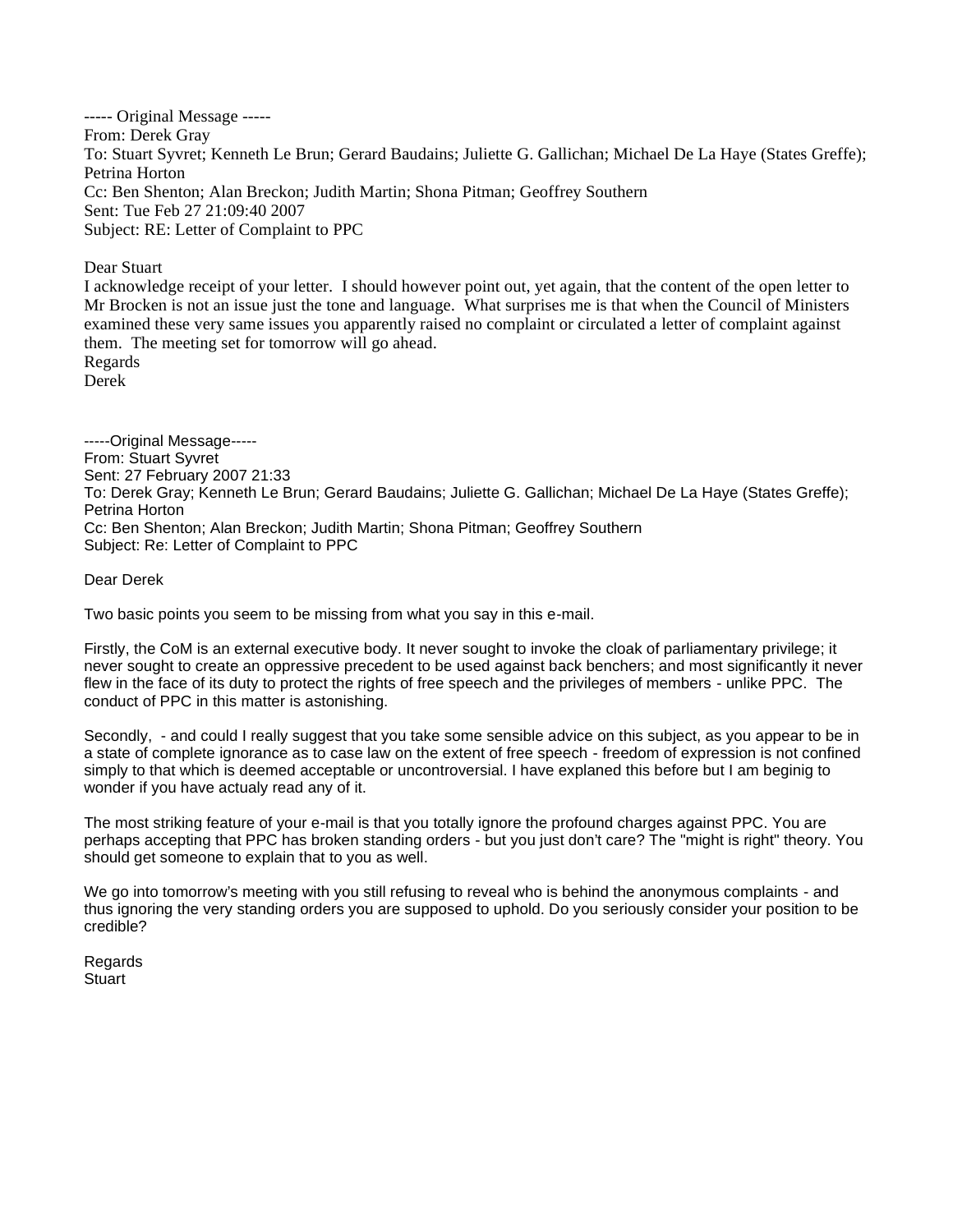-----Original Message----- From: Stuart Syvret Sent: 28 February 2007 08:21 To: Derek Gray; Kenneth Le Brun; Gerard Baudains; Juliette G. Gallichan; Michael De La Haye (States Greffe); Petrina Horton Cc: Ben Shenton; Alan Breckon; Judith Martin; Shona Pitman; Geoffrey Southern Subject: Re: Letter of Complaint to PPC

#### Dear Derek

When do you think you may be in a position to let us know how PPC proposes to handle our complaint.

**Thanks** 

**Stuart** 

| -----Original Message----- |                                                   |
|----------------------------|---------------------------------------------------|
| From:                      | Derek Gray                                        |
| Sent:                      | 28 February 2007 09:00                            |
| To:                        | All States Members (including ex officio members) |
| Subject:                   | Letter of Complaint                               |

#### Dear colleagues,

Yesterday Senator Syvret circulated to all members a complaint against PPC signed by Senator Syvret and 5 other members.

PPC does not consider it would be appropriate to enter into any public discussion on this matter at this stage as there is an on-going investigation and no conclusions have been reached on whether or not a breach of the Code of Conduct for Elected Members has occurred. PPC nevertheless wishes to make it clear that it is entirely satisfied that it has acted properly, reasonably and in accordance with Standing Orders in this matter. We will, of course, be happy to demonstrate that if required in due course.

If members are unhappy with the manner in which PPC is fulfilling its responsibilities the normal political courses of action are, of course, available to them

Regards Derek

| -----Original Message----- |                                                               |
|----------------------------|---------------------------------------------------------------|
| From:                      | <b>Stuart Syvret</b>                                          |
| Sent:                      | 28 February 2007 10:09                                        |
| To:                        | Derek Gray: All States Members (including ex officio members) |
| Subject:                   | RE: Letter of Complaint                                       |

#### Dear Derek

I think it extremely important - if the States is to salvage any tatty remnant of credibility from this Kafkaesque episode - that PPC speedily explain what they intend to do to investigate the complaint against PPC. At risk of stating the obvious, the complaint is made. It must now be objectively enquired into. You do not imagine, surely, that a simple assertion and appeal to a majority of members can discharge the matter?

Just let me remind members how you have conducted this matter.

You have repeatedly refused to explain precisely what is under investigation.

You have resiled from a previous commitment as to what passages of the open letter you wished to focus on, thus again leaving me unable to mount a defence.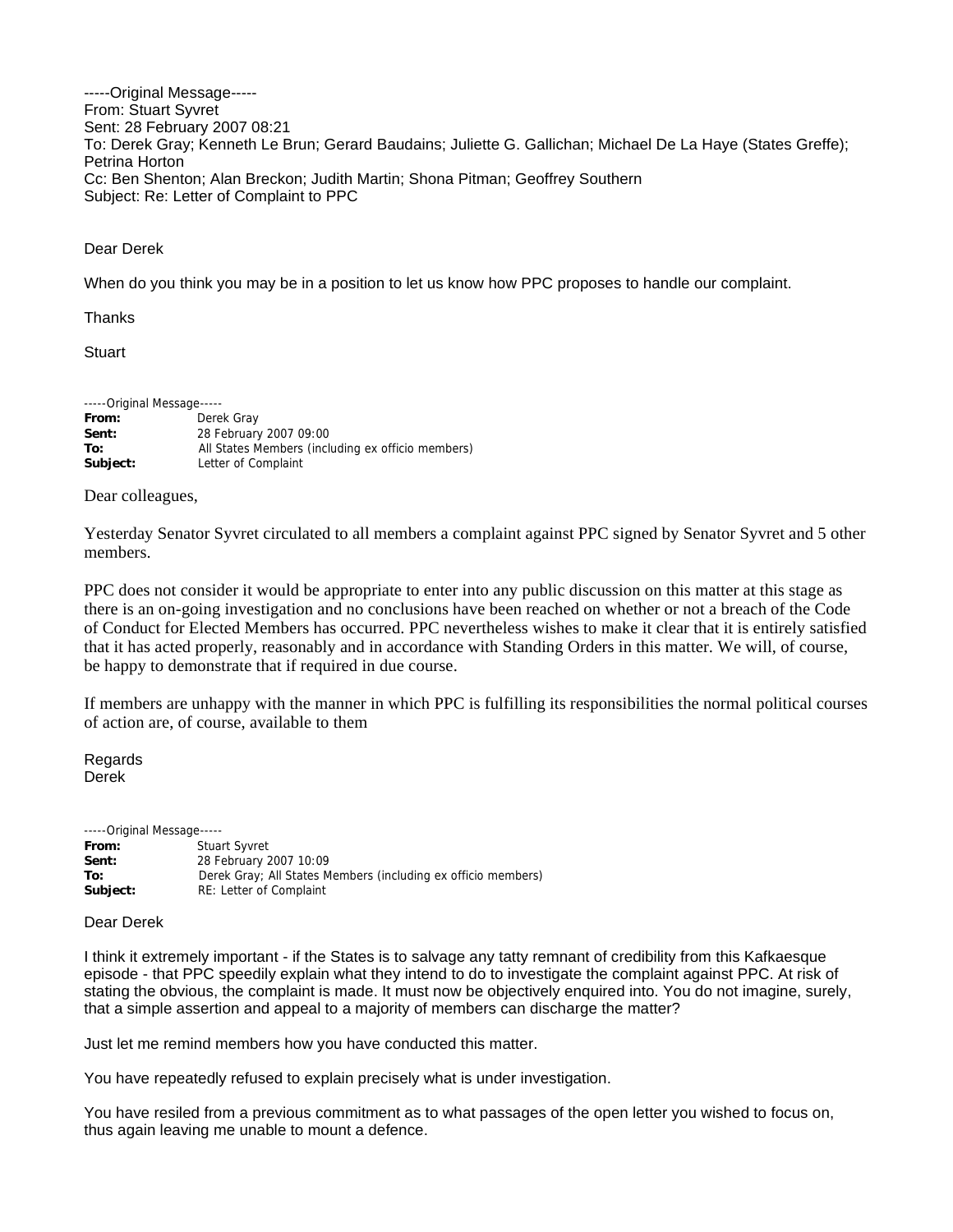You have repeatedly refused to tell me who the anonymous complainants are.

You have committed a prima facie breach of Standing Orders by acting on such anonymous "approaches".

You have denied me a proper period of time to prepare a defence.

Is any reasonable man in the street expected to regard this as civilised and just behaviour?

To add insult to injury - I am told by the media just now that PPC intends to hold the meeting in secret when all along I have asked that PPC follow its normal practice and hold the meeting open. It really is pretty feeble that PPC should be so weak and uncertain of its position that it has to make an already Kafkaesque situation even worse by adding secrecy into the equation.

I have agreed to come to the meeting and I will do so. But please note, if PPC seek to hold the meeting in secret I will leave and take no part. This will be a further denial of my right to natural justice.

Regards

**Stuart** 

-----Original Message-----

| From:    | <b>Stuart Syvret</b>                                          |
|----------|---------------------------------------------------------------|
| Sent:    | 28 February 2007 15:33                                        |
| To:      | Derek Gray; All States Members (including ex officio members) |
| Subject: | RE: Letter of Complaint and PPC Hearing.                      |

#### Dear Colleague

I thought it might interest you to know that I attended upon PPC at 2.00 this afternoon in respect of its "enquiry" into alleged breaches of the Code arising from my satirical piece of writing. However, the Chairman immediately stated that the meeting was to be closed. Some members of the media were present and they were required to leave as being 'members of the public'. It would have conflicted with the professional standards of journalism for any one of them to have remained as accompanying me, as this would have effectively involved them in the case.

I pointed out to the Chairman that, up to that point, I had received NO official notice from PPC that they wanted the meeting to be secret. I only learnt of this via the media this morning. If PPC were contemplating holding the meeting in secret, why did they not inform me of this fact some time ago - especially as I had repeatedly raised this very point in correspondence?

This conduct is shabby, unjust and discreditable.

I was prepared to engage in the process, but only in public as some faint safeguard against unreasonable and unjust behaviour by PPC, the preceding weeks of correspondence having provided evidence that PPC were not interested in natural justice. For example, acting on anonymous complaints and refusing to explain properly what was being enquired into.

This one single safeguard - public scrutiny - having been removed by the decision of PPC to carry out the hearing in secret, I had no choice other than to decline to take part.

Consequently, my participation in the process was largely confined to the reading out of the attached 1 page statement, a copy of which I handed over to the Chairman before leaving the room.

Regards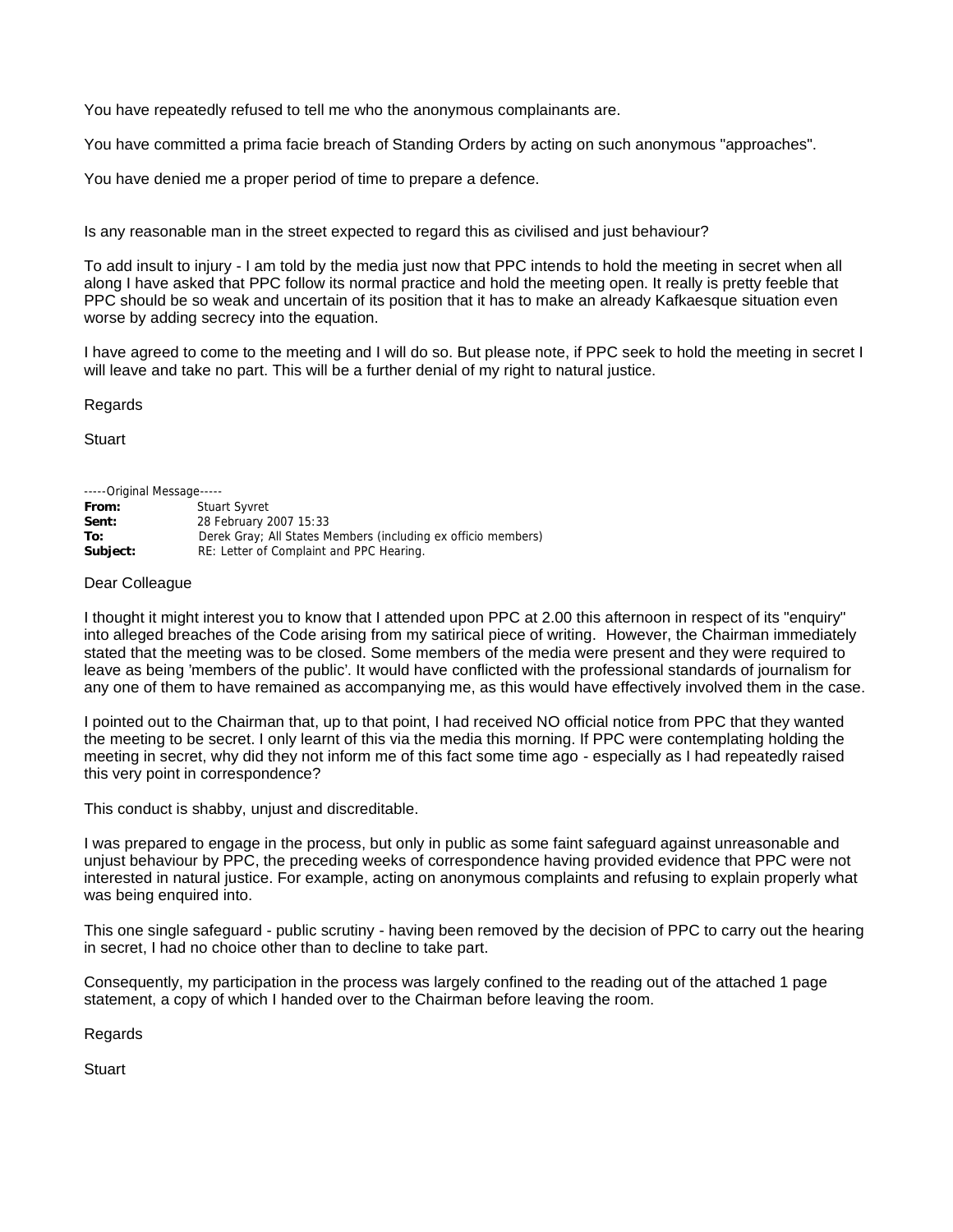# **STATEMENT TO THE PRIVILEGES AND PROCEDURES COMMITTEE**

# **BY SENATOR STUART SYVRET**

The Privileges and Procedures Committee, having decided that this hearing shall take place in secret, and having done so without any prior warning to Senator Syvret, has forfeited any claim of criticism against Senator Syvret for his decision to decline to take part in this meeting.

In any event, PPC, has no power or justification in respect of attempting to interfere with free expression by the elected representatives of the people, at least when such expression takes place in the public sphere and outside the bounds of, and protection of, parliamentary privilege.

PPC is, when involving itself in events which have taken place outside the bounds of parliamentary privilege, bound by the same rule of law as the rest of society. Thus PPC has no locus standi to disregard human rights, natural justice, freedom of expression and the right to a fair hearing when examining events that take place in the public sphere.

Therefore this procedure has no credibility, is illegitimate, and is unlawful.

My presence here in no way grants or implies acceptance on my part of the vires of this procedure.

My presence here in no way grants or implies the assigning of my human rights.

PPC has, inter alia:

1: Repeatedly refused to explain precisely what is under investigation.

2: Resiled from a previous commitment as to what passages of the open letter it wished to focus on, thus again leaving me unable to mount a defence.

3: Has repeatedly refused to tell me who the anonymous complainants are.

4: Has committed a prima facie breach of Standing Orders by acting on such anonymous "approaches".

5: Denied me a proper period of time to prepare a defence.

The actions of PPC are not compatible with democracy human rights, natural justice and freedom of expression.

I therefore reject any claim that PPC's conduct and this procedure is legitimate.

Senator Stuart Syvret